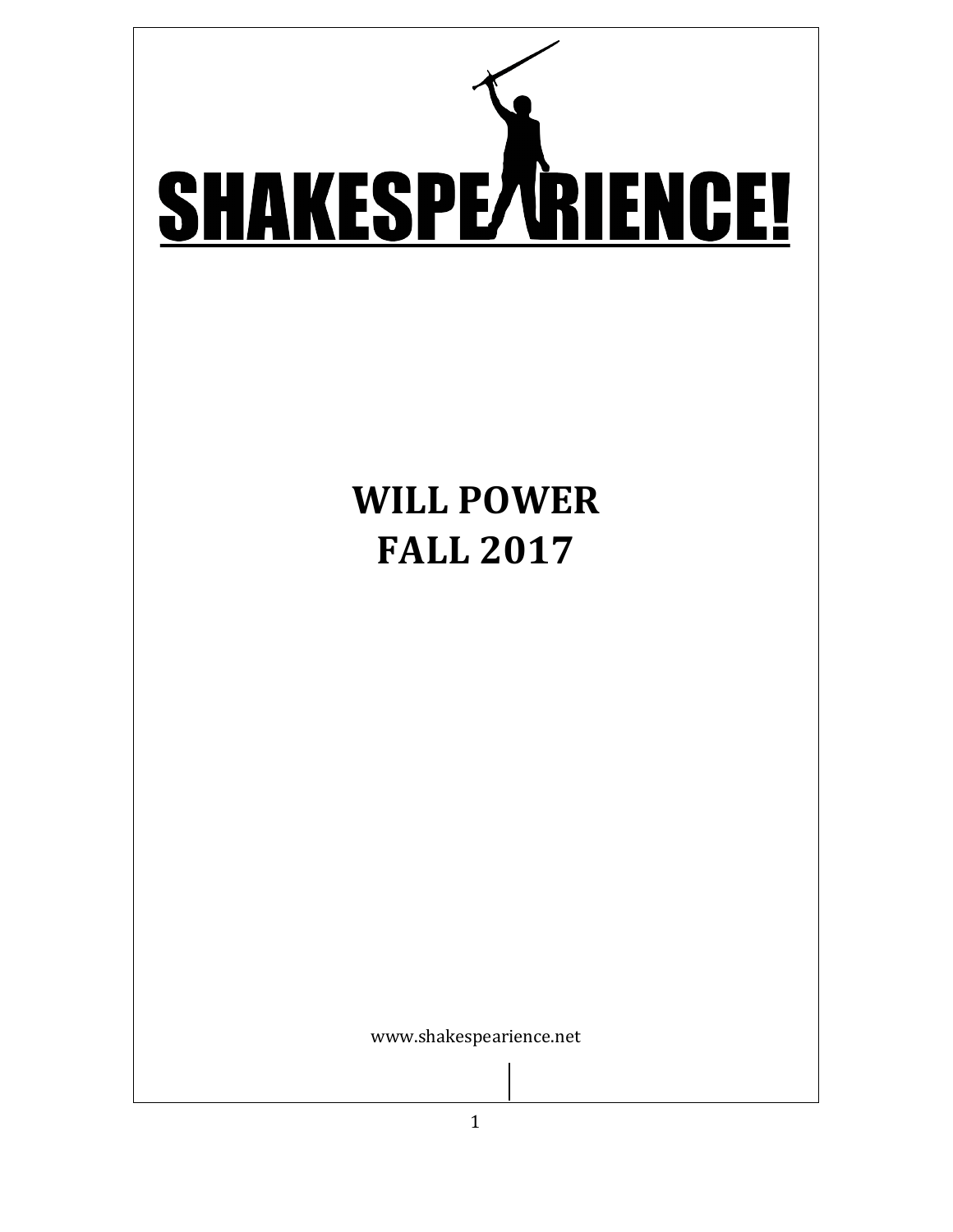#### PART ONE

#### **Romeo & Juliet**

#### **Prologue**

# **PRINCE:**

Two households, both alike in dignity, In fair Verona, where we lay our scene, From ancient grudge break to new mutiny, Where civil blood makes civil hands unclean. From forth the fatal loins of these two foes A pair of star-cross'd lovers take their life; Whose misadventured piteous overthrows Doth with their death bury their parents' strife. 

The fearful passage of their death-mark'd love,

And the continuance of their parents' rage, Which, but their children's end, nought could remove,

Is now the two hours' traffic of our stage;

The which if you with patient ears attend, What here shall miss, our toil shall strive to mend.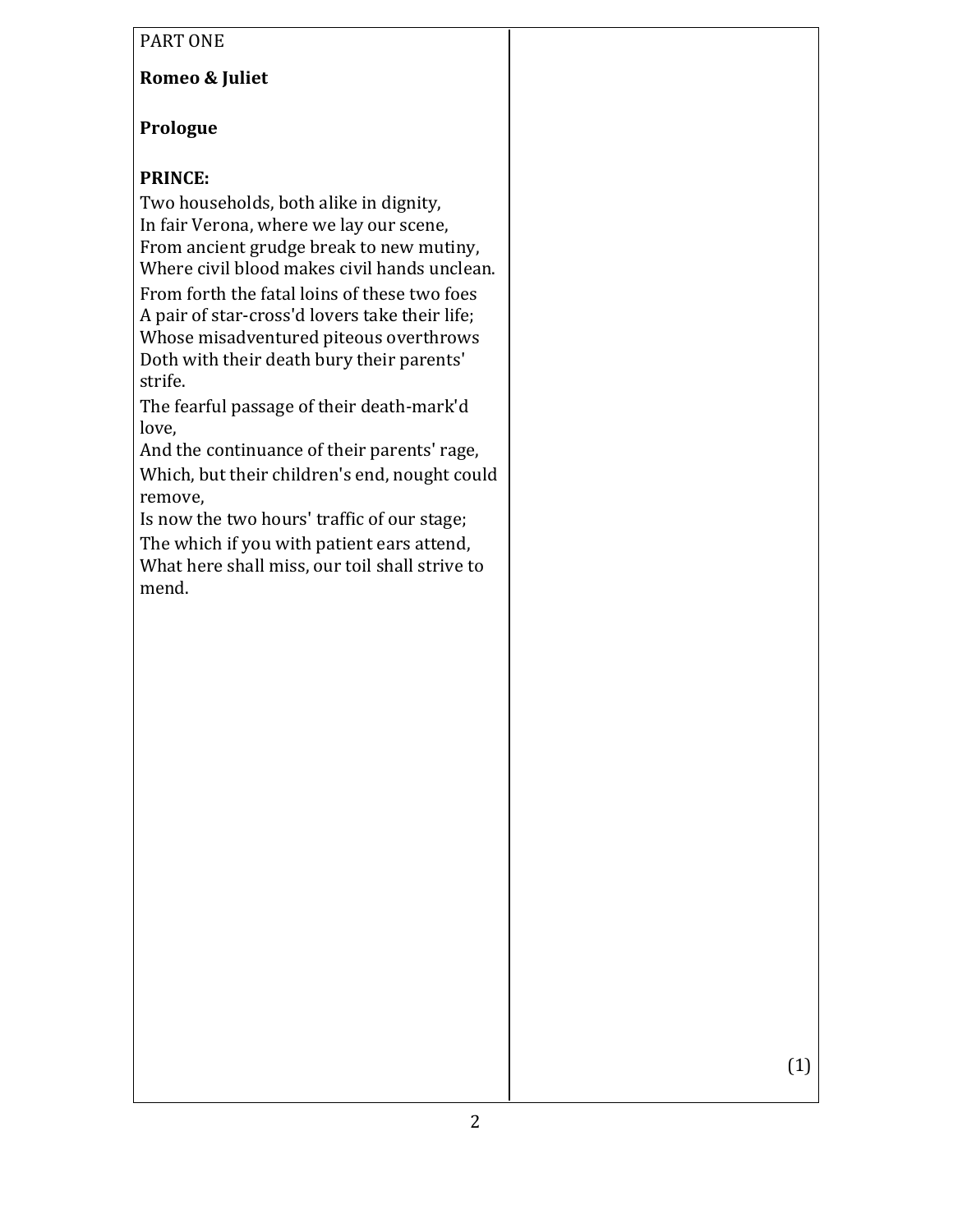| *Act One, Scene 4:                                            |
|---------------------------------------------------------------|
| Romeo, Mercutio, Benvolio                                     |
|                                                               |
| <b>ROMEO</b>                                                  |
| Give me a torch: I am not for this ambling;                   |
| Being but heavy, I will bear the light.                       |
| <b>MERCUTIO</b>                                               |
| Nay, gentle Romeo, we must have you dance.                    |
| <b>ROMEO</b>                                                  |
| Not I, I have a soul of lead                                  |
| So stakes me to the ground I cannot move.                     |
| <b>BENVOLIO</b>                                               |
| You are a lover; borrow Cupid's wings, and                    |
| soar with them above a common bound.                          |
| <b>ROMEO</b>                                                  |
| Under love's heavy burden do I sink.<br><b>MERCUTIO</b>       |
| And, to sink in it?                                           |
| Too great oppression for a tender thing.                      |
| <b>ROMEO</b>                                                  |
| Is love a tender thing? It is too rough,                      |
| Too rude, and it pricks like thorn.                           |
| <b>MERCUTIO</b>                                               |
| If love be rough with you, be rough with love!                |
| <b>BENVOLIO</b>                                               |
| Prick for pricking and you beat love down.                    |
| <b>ROMEO</b>                                                  |
| The game was ne'er so fair, and I am done.<br><b>BENVOLIO</b> |
| Come, we burn daylight ho!                                    |
| <b>ROMEO</b>                                                  |
| Nay, that's not so.                                           |
| <b>BENVOLIO</b>                                               |
| We waste our lights in vain, like lamps by day.               |
| <b>MERCUTIO</b>                                               |
| And we mean well in going to this mask                        |
| <b>ROMEO</b>                                                  |
| I dream'd a dream to-night.                                   |
| <b>MERCUTIO</b>                                               |
| And so did I.                                                 |
|                                                               |

(2)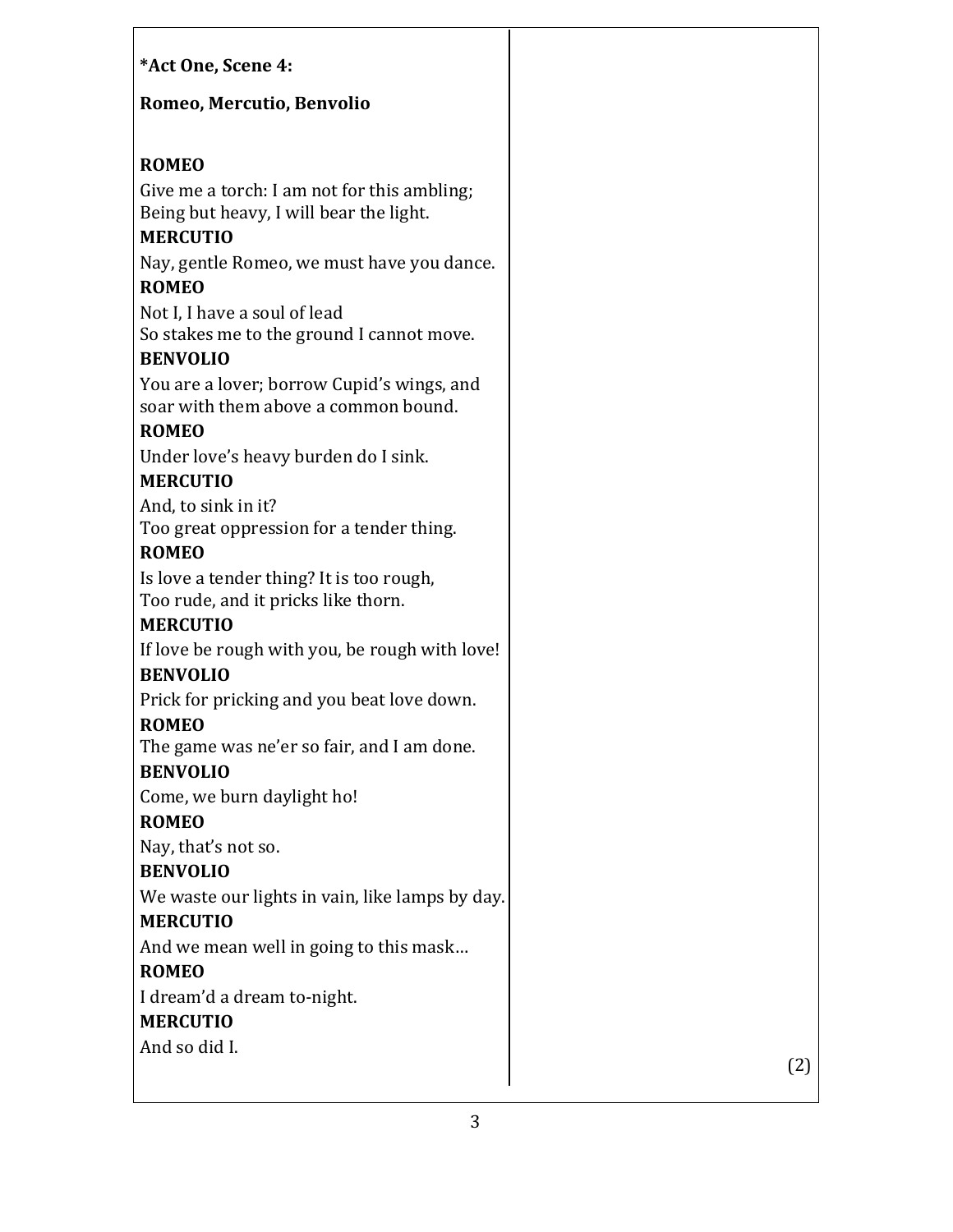# **ROMEO**

Well, what was yours?

# **MERCUTIO**

That dreamers often lie.

#### **ROMEO**

In bed asleep, while they do dream things true.

# **MERCUTIO**

O, then, I see Queen Mab hath been with you. She is the fairies' midwife and she comes in shape

no bigger than an agate stone...

Her wagon-spokes made of long spiders' legs, The collars of the moonshine's watery beams, And in this state she gallops night by night Through lovers' brains, and then they dream of love:

This is she-

# **ROMEO**

Peace, peace, Mercutio, peace! Thou talk'st of nothing.

# **MERCUTIO**

True, I talk of dreams, which are the children of an idle brain,

Begot of nothing but vain fantasy which is as thin of substance as the air

# **BENVOLIO**

This wind you talk of, blows us from ourselves…

Supper is done, and we shall come too late.

# **ROMEO**

I fear, too early: for my mind misgives Some consequence yet hanging in the stars Shall bitterly begin his fearful date With this night's revels...But, on, lusty gentleman.

#### **BENVOLIO**

Strike, drum!

*(exit together)*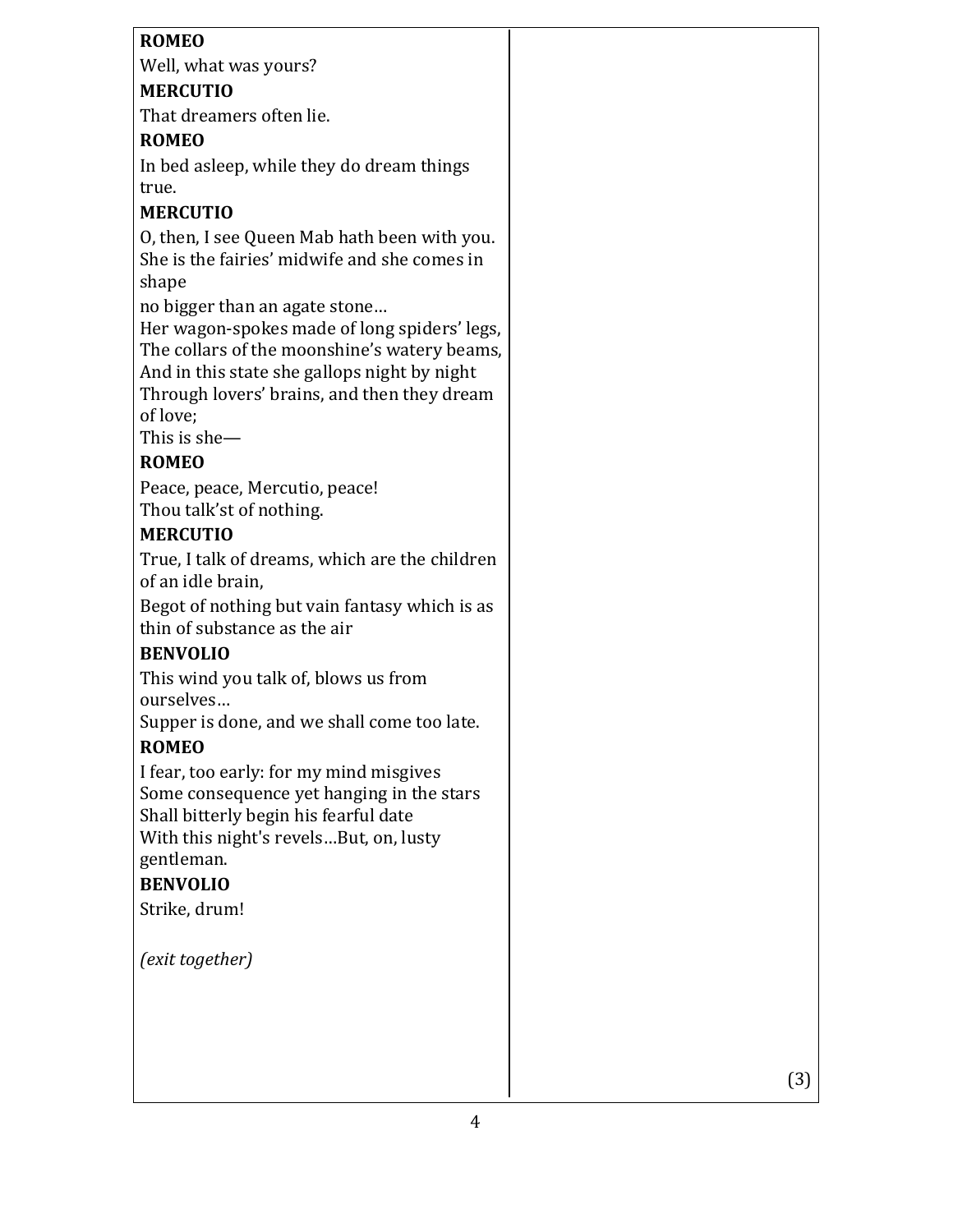| Romeo, Juliet, Nurse                                                                                                                                                                                                                                                                                                                                           |     |
|----------------------------------------------------------------------------------------------------------------------------------------------------------------------------------------------------------------------------------------------------------------------------------------------------------------------------------------------------------------|-----|
| <b>Enter ROMEO</b>                                                                                                                                                                                                                                                                                                                                             |     |
| <b>ROMEO</b>                                                                                                                                                                                                                                                                                                                                                   |     |
| <i>JULIET</i> appears above at a window                                                                                                                                                                                                                                                                                                                        |     |
| But, soft! What light through yonder window<br>breaks?<br>It is the east, and Juliet is the sun.<br>Arise, fair sun, and kill the envious moon,<br>Who is already sick and pale with grief,<br>That thou her maid art far more fair than she:<br>It is my lady, O, it is my love!<br>O, that she knew she were!<br>See, how she leans her cheek upon her hand! |     |
| O, that I were a glove upon that hand,<br>That I might touch that cheek!                                                                                                                                                                                                                                                                                       |     |
| <b>JULIET</b><br>Ay me!                                                                                                                                                                                                                                                                                                                                        |     |
| <b>ROMEO</b><br>She speaks:<br>O, speak again, bright angel!                                                                                                                                                                                                                                                                                                   |     |
| <b>JULIET</b><br>O Romeo, Romeo! Wherefore art thou Romeo?<br>Deny thy father and refuse thy name;<br>Or, if thou wilt not, be but sworn my love,<br>And I'll no longer be a Capulet.                                                                                                                                                                          |     |
| <b>ROMEO</b><br>[Aside] Shall I hear more, or shall I speak at<br>this?                                                                                                                                                                                                                                                                                        |     |
| <b>JULIET</b><br>'Tis but thy name that is my enemy;<br>Thou art thyself, though not a Montague.<br>What's in a name? that which we call a rose<br>By any other name would smell as sweet;<br>So Romeo would, were he not Romeo call'd,<br><b>ROMEO</b>                                                                                                        |     |
| I take thee at thy word:<br>Call me but love, and I'll be new baptized;<br>Henceforth I never will be Romeo.                                                                                                                                                                                                                                                   |     |
| <b>JULIET</b><br>What man art thou                                                                                                                                                                                                                                                                                                                             |     |
| ς                                                                                                                                                                                                                                                                                                                                                              | (4) |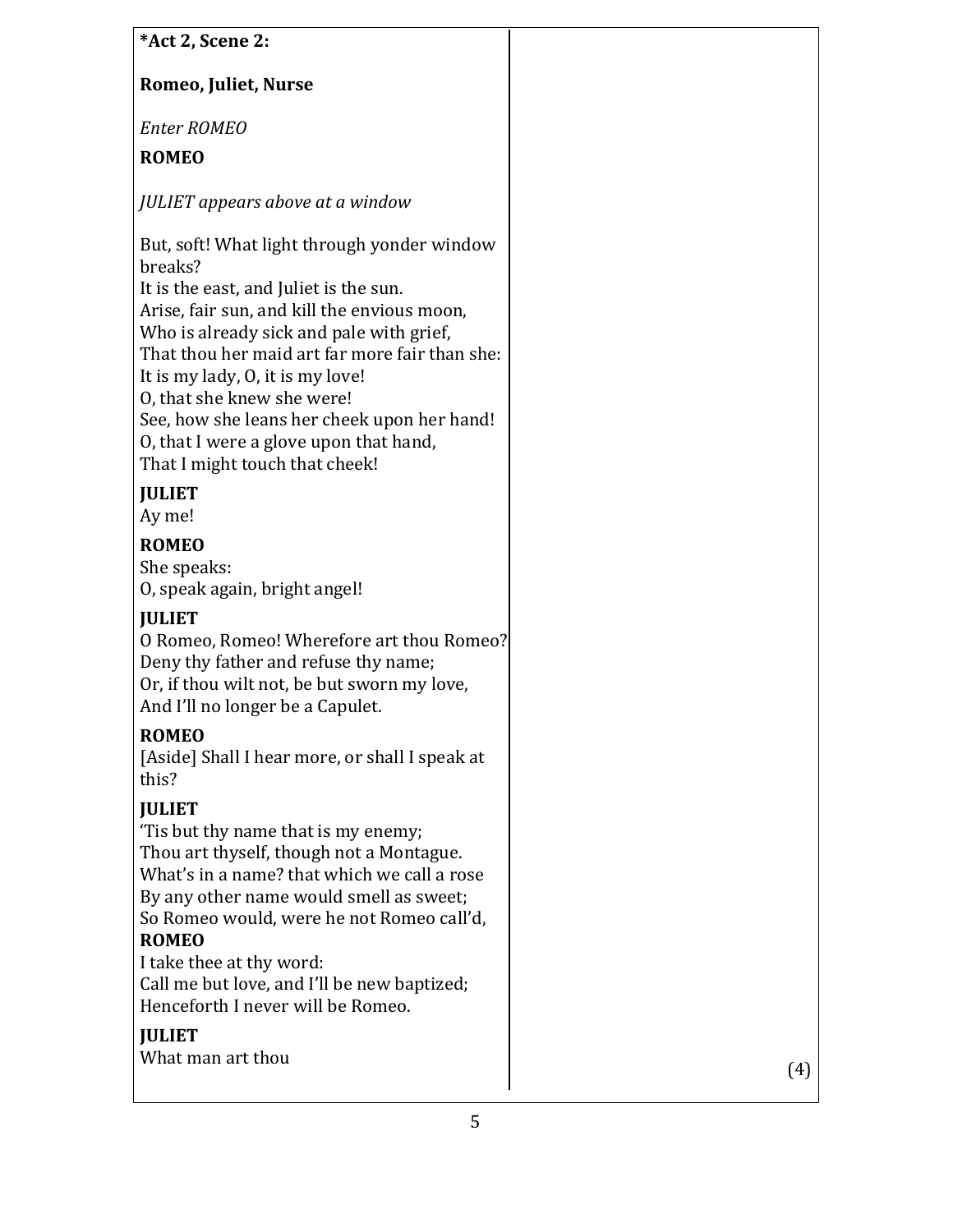| that thus bescreen'd in night                            |  |
|----------------------------------------------------------|--|
| So stumblest on my counsel?<br><b>ROMEO</b>              |  |
| By a name                                                |  |
| I know not how to tell thee who I am:                    |  |
| <b>JULIET</b>                                            |  |
| Art thou not Romeo and a Montague?                       |  |
| <b>ROMEO</b>                                             |  |
| Neither, fair saint, if either thee dislike.             |  |
| <b>JULIET</b>                                            |  |
| How camest thou hither, tell me, and<br>wherefore?       |  |
| If they do see thee, they will murder thee.              |  |
| <b>ROMEO</b>                                             |  |
| Alack, there lies more peril in thine eye                |  |
| Than twenty of their swords:                             |  |
| <b>JULIET</b>                                            |  |
| I would not for the world they saw thee here.            |  |
| <b>ROMEO</b>                                             |  |
| I have night's cloak to hide me from their               |  |
| sight;                                                   |  |
| <b>JULIET</b>                                            |  |
| Thou know'st the mask of night is on my face,            |  |
| Else would a maiden blush bepaint my cheek               |  |
| For that which thou hast heard me speak to-              |  |
| night<br><b>ROMEO</b>                                    |  |
| If my heart's dear love-                                 |  |
| <b>JULIET</b>                                            |  |
| My bounty is as boundless as the sea,                    |  |
| My love as deep; the more I give to thee,                |  |
| The more I have, for both are infinite.<br><b>NURSE</b>  |  |
| Madam! Mistress! Lady, Lady!!                            |  |
| <b>JULIET</b>                                            |  |
| I hear some noise within; dear love, adieu!              |  |
| Anon, good nurse! Sweet Montague, be true.               |  |
| Good night, good night! Parting is such<br>sweet sorrow, |  |
| That I shall say good night till it be morrow.           |  |
|                                                          |  |
| Exuent                                                   |  |
|                                                          |  |
|                                                          |  |
|                                                          |  |

(5)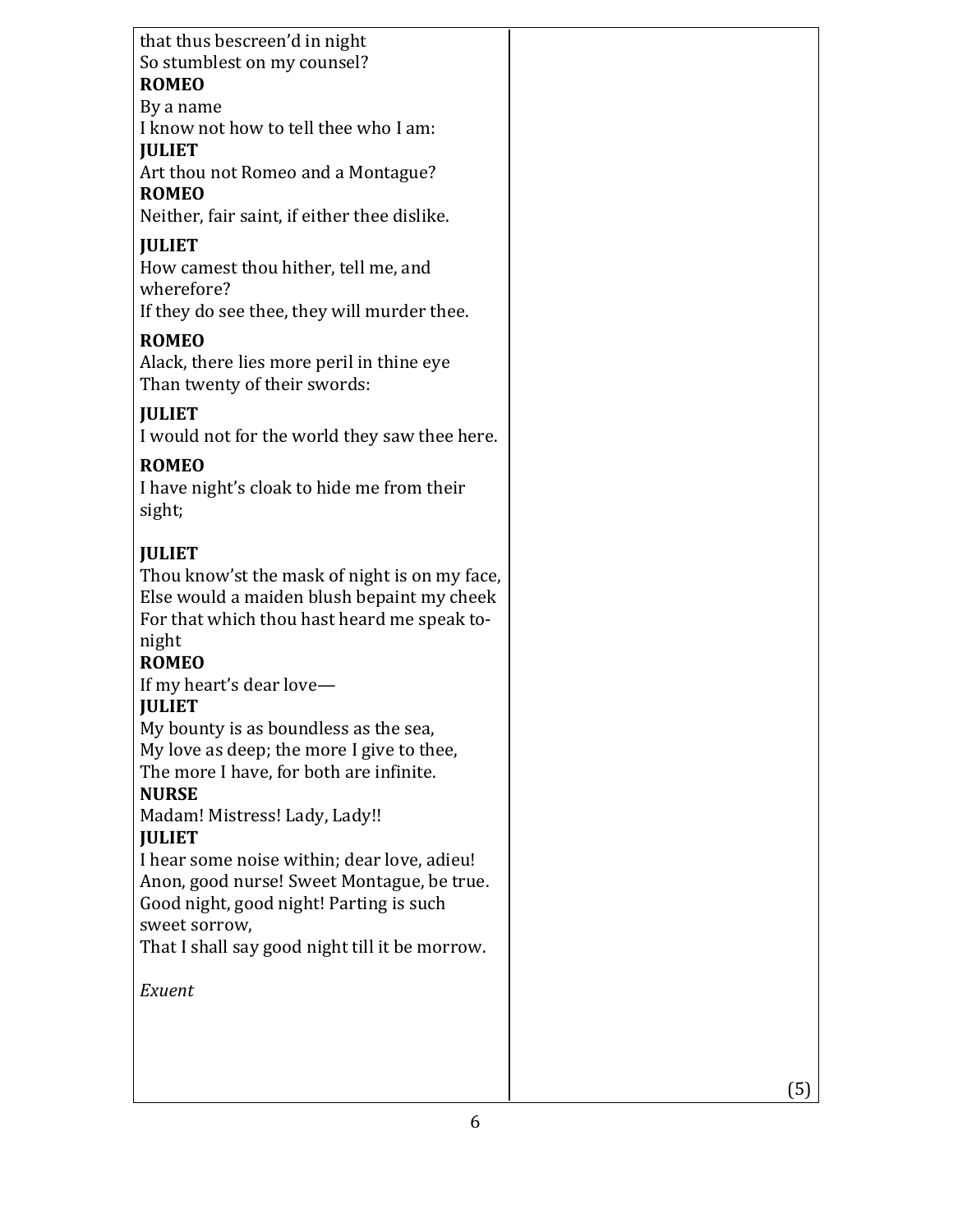| *Act Two, Scene 3:                                                                                                                                                                                                                                                                                                                                            |
|---------------------------------------------------------------------------------------------------------------------------------------------------------------------------------------------------------------------------------------------------------------------------------------------------------------------------------------------------------------|
| <b>Romeo, Friar Laurence</b>                                                                                                                                                                                                                                                                                                                                  |
| Enter FRIAR LAURENCE, Enter ROMEO                                                                                                                                                                                                                                                                                                                             |
| <b>ROMEO</b>                                                                                                                                                                                                                                                                                                                                                  |
| Good morrow, father.                                                                                                                                                                                                                                                                                                                                          |
| <b>FRIAR LAURENCE</b><br>Benedicite!<br>What early tongue so sweet saluteth me?<br>Young son, it argues a distemper'd head<br>So soon to bid good morrow to thy bed:<br>Care keeps his watch in every old man's eye,<br>And where care lodges, sleep will never lie;<br>Or if it be so, then here I hit it right,<br>Our Romeo hath not been in bed to-night. |
| <b>ROMEO</b>                                                                                                                                                                                                                                                                                                                                                  |
| That last is true; the sweeter rest was mine.<br><b>FRIAR LAURENCE</b><br>God pardon sin! wast thou with Rosaline?                                                                                                                                                                                                                                            |
| <b>ROMEO</b><br>With Rosaline, my ghostly father? no;<br>I have forgot that name, and that name's woe.                                                                                                                                                                                                                                                        |
| <b>FRIAR LAURENCE</b><br>That's my good son: but where hast thou<br>been, then?                                                                                                                                                                                                                                                                               |
| <b>ROMEO</b><br>I'll tell thee, ere thou ask it me again.<br>I have been feasting with mine enemy.                                                                                                                                                                                                                                                            |
| <b>FRIAR LAURENCE</b><br>Be plain, good son, and homely in thy drift;<br>Riddling confession finds but riddling shrift.                                                                                                                                                                                                                                       |
| <b>ROMEO</b><br>Then plainly know my heart's dear love is set<br>On the fair daughter of rich Capulet:<br>I'll tell thee as we pass; but this I pray,<br>That thou consent to marry us to-day.                                                                                                                                                                |
| <b>FRIAR LAURENCE</b><br>Holy Saint Francis, what a change is here!<br>Is Rosaline, whom thou didst love so dear,<br>So soon forsaken? Young men's love then lies<br>Not truly in their hearts, but in their eyes.<br>And art thou changed? Pronounce this<br>sentence then,                                                                                  |

( 6 )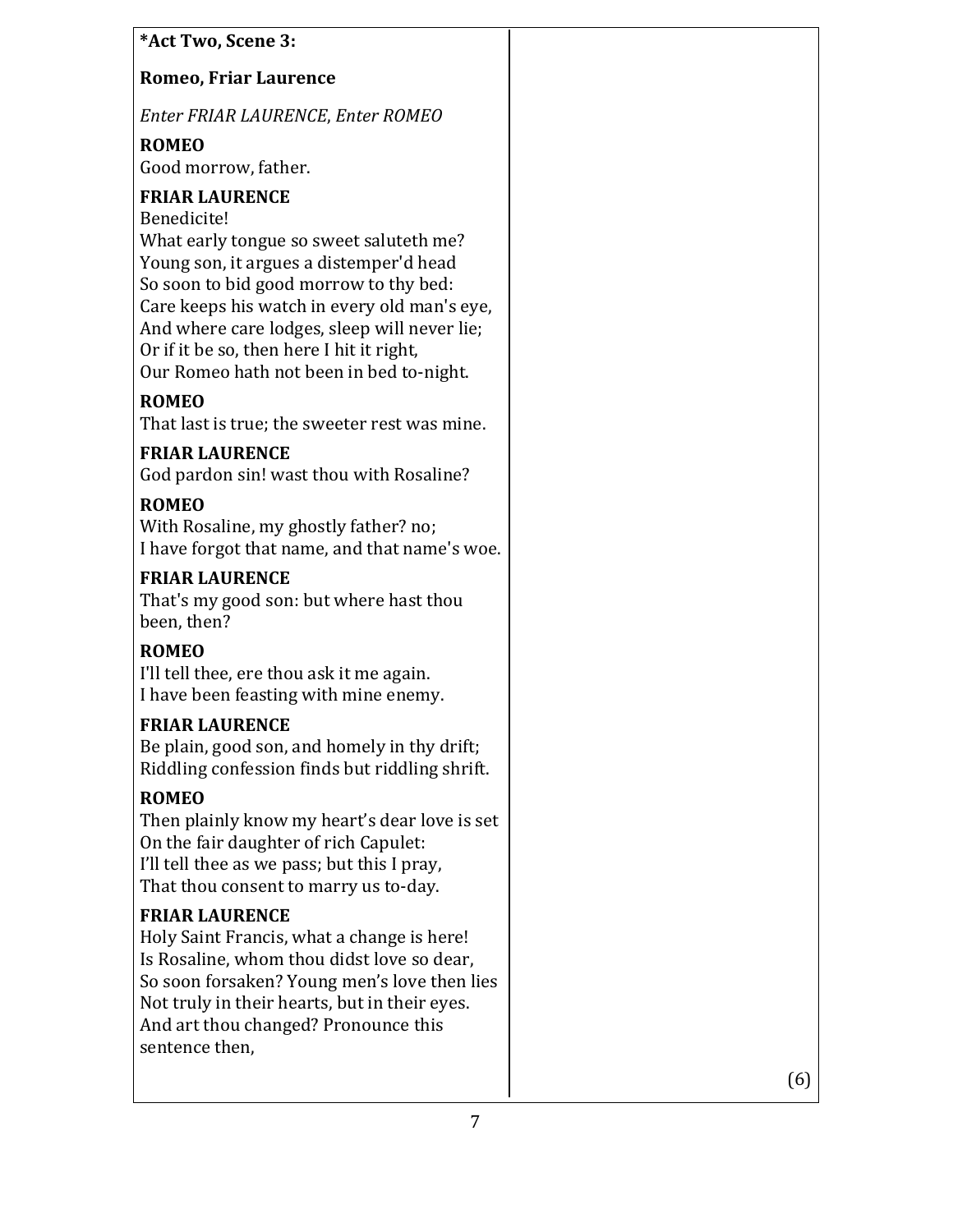| Women may fall, when there's no strength in<br>men.                                                                                                                                                                                                 |
|-----------------------------------------------------------------------------------------------------------------------------------------------------------------------------------------------------------------------------------------------------|
| <b>ROMEO</b>                                                                                                                                                                                                                                        |
| Thou chid'st me oft for loving Rosaline.                                                                                                                                                                                                            |
| <b>FRIAR LAURENCE</b>                                                                                                                                                                                                                               |
| For doting, not for loving, pupil mine.                                                                                                                                                                                                             |
| <b>ROMEO</b>                                                                                                                                                                                                                                        |
| I pray thee, chide not; she whom I love now<br>Doth grace for grace and love for love allow;<br>The other did not so.                                                                                                                               |
| <b>FRIAR LAURENCE</b>                                                                                                                                                                                                                               |
| 0, she knew well<br>Thy love did read by rote and could not spell.<br>But come, young waverer, come, go with me,<br>In one respect I'll thy assistant be;<br>For this alliance may so happy prove,<br>To turn your households' 8ancor to pure love. |
| <b>ROMEO</b>                                                                                                                                                                                                                                        |
| O, let us hence; I stand on sudden haste.                                                                                                                                                                                                           |
| <b>FRIAR LAURENCE</b>                                                                                                                                                                                                                               |
| Wisely and slow; they stumble that run fast.                                                                                                                                                                                                        |
| Exeunt                                                                                                                                                                                                                                              |
|                                                                                                                                                                                                                                                     |
|                                                                                                                                                                                                                                                     |
|                                                                                                                                                                                                                                                     |
|                                                                                                                                                                                                                                                     |
|                                                                                                                                                                                                                                                     |
|                                                                                                                                                                                                                                                     |
|                                                                                                                                                                                                                                                     |
|                                                                                                                                                                                                                                                     |
|                                                                                                                                                                                                                                                     |
|                                                                                                                                                                                                                                                     |
|                                                                                                                                                                                                                                                     |
|                                                                                                                                                                                                                                                     |
|                                                                                                                                                                                                                                                     |
|                                                                                                                                                                                                                                                     |
|                                                                                                                                                                                                                                                     |
|                                                                                                                                                                                                                                                     |
|                                                                                                                                                                                                                                                     |
|                                                                                                                                                                                                                                                     |
|                                                                                                                                                                                                                                                     |
|                                                                                                                                                                                                                                                     |

8

(7)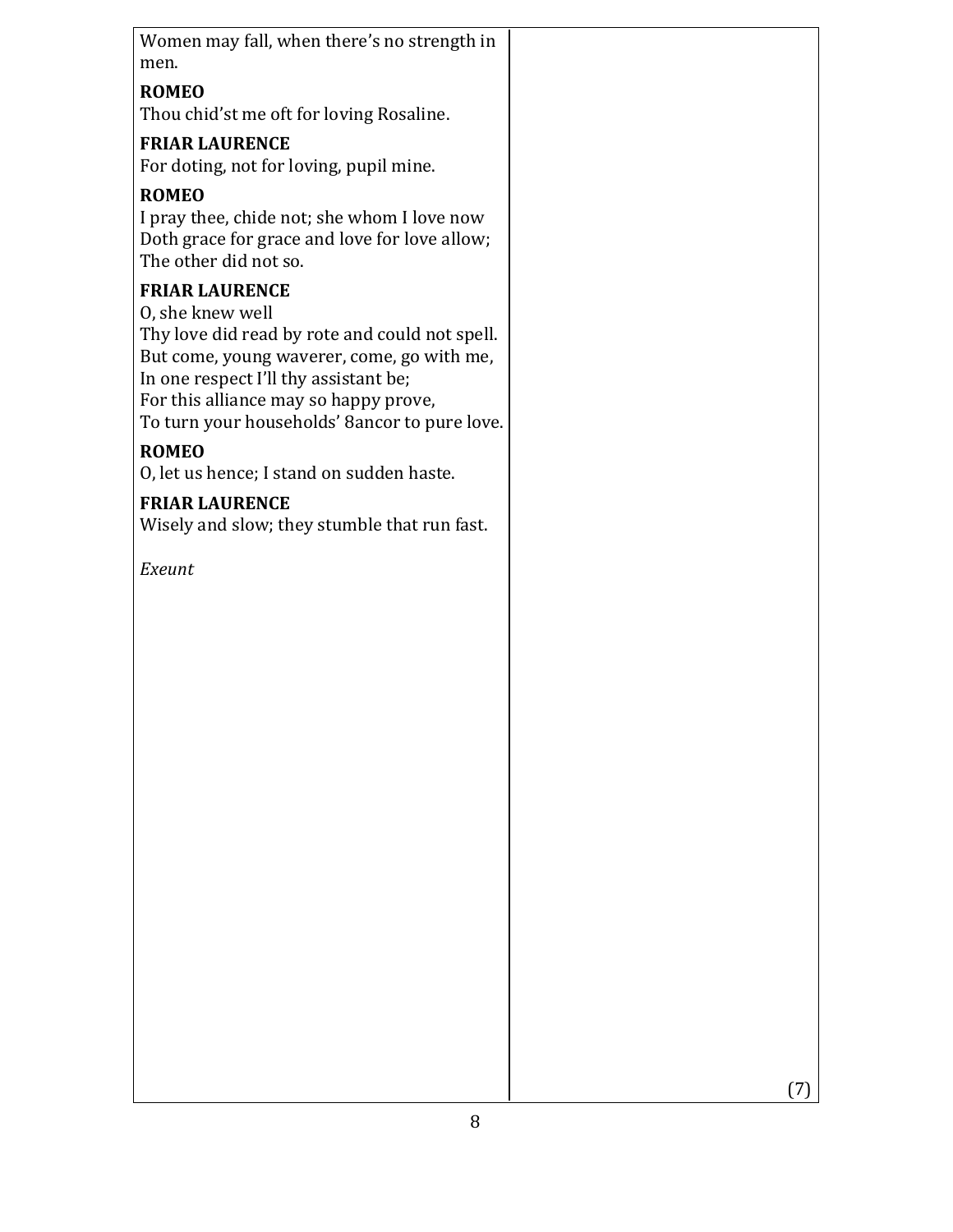| *Act Two, Scene 5:                                                                                                                                                                                                                |     |
|-----------------------------------------------------------------------------------------------------------------------------------------------------------------------------------------------------------------------------------|-----|
| <b>Juliet and the Nurse</b>                                                                                                                                                                                                       |     |
| <b>JULIET</b><br>The clock struck nine when I did send the<br>nurse;<br>In half an hour she promised to return.<br>O God, she comes!<br>(Enter Nurse)<br>O honey nurse, what news?<br>Hast thou met with him? O Lord, why look'st |     |
| thou sad?<br><b>NURSE</b>                                                                                                                                                                                                         |     |
| I am a-weary, give me leave awhile:<br>Fie, how my bones ache!<br><b>JULIET</b>                                                                                                                                                   |     |
| I would thou hadst my bones, and I thy news:<br>Nay, come, I pray thee, speak; good, good<br>nurse, speak.<br><b>NURSE</b>                                                                                                        |     |
| Jesu, what haste?<br>Do you not see that I am out of breath?<br><b>JULIET</b>                                                                                                                                                     |     |
| How art thou out of breath, when thou hast<br>breath<br>To say to me that thou art out of breath?<br>Let me be satisfied, is't good or bad?<br><b>NURSE</b>                                                                       |     |
| Well, you have made a simple choice; you<br>know not<br>how to choose a man,                                                                                                                                                      |     |
| but, I'll warrant him, as gentle as a lamb<br>What, have you dined at home?<br><b>JULIET</b>                                                                                                                                      |     |
| No, no: What says he of our marriage? What of<br>that?                                                                                                                                                                            |     |
| <b>NURSE</b>                                                                                                                                                                                                                      |     |
| Lord, how my head aches!,--0, my back, my<br>back!<br><b>JULIET</b>                                                                                                                                                               |     |
| I' faith, I am sorry that thou art not well.<br>Sweet, sweet, sweet nurse, tell me, what says<br>my love?                                                                                                                         |     |
|                                                                                                                                                                                                                                   | (8) |
| 9                                                                                                                                                                                                                                 |     |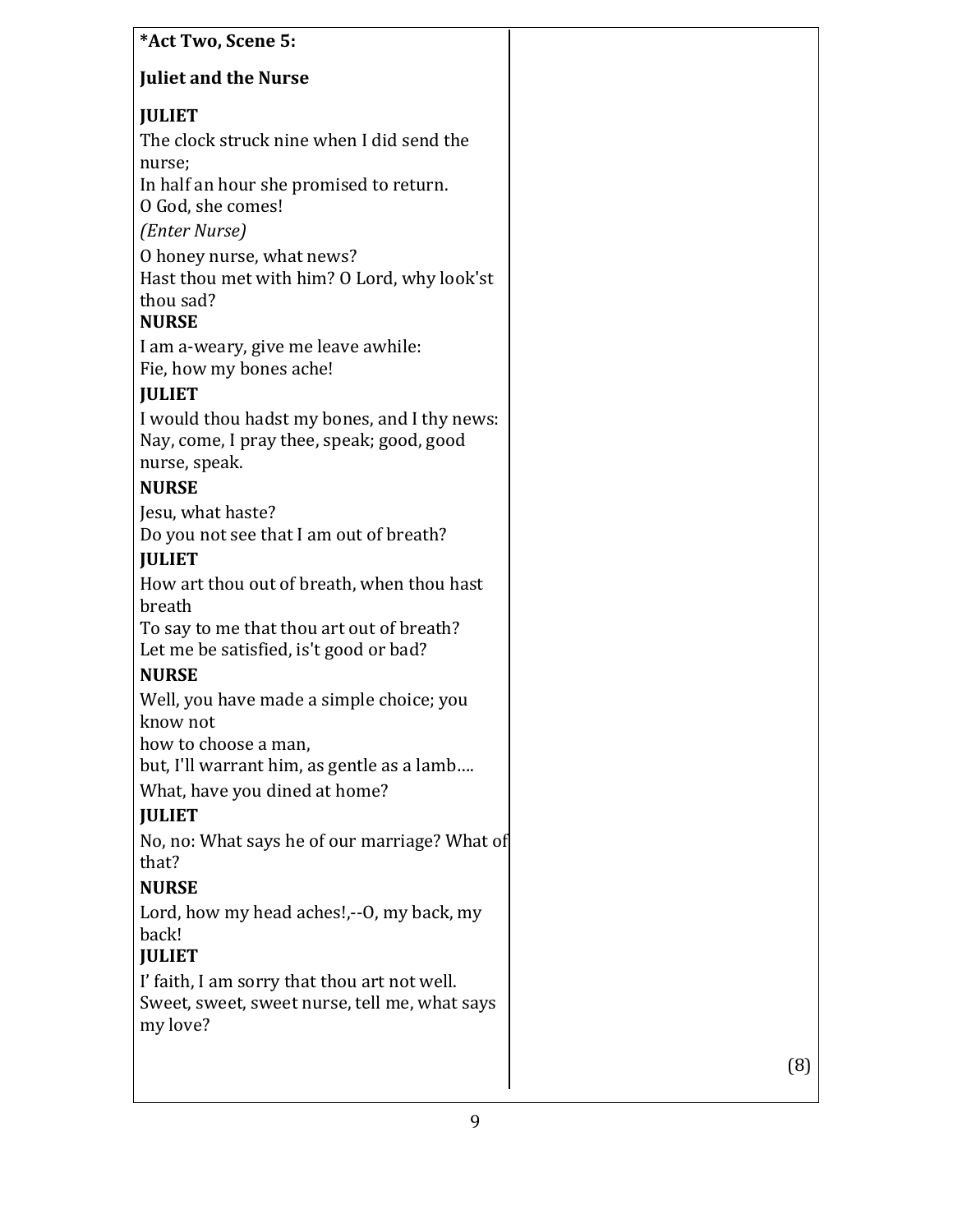| <b>NURSE</b>                                  |     |
|-----------------------------------------------|-----|
| Your love says, like an honest gentleman, and |     |
| a kind, and a handsome,                       |     |
| --Where is your mother?                       |     |
| <b>JULIET</b>                                 |     |
| Where is my mother! Why, she is within;       |     |
| Where should she be?                          |     |
| <b>NURSE</b>                                  |     |
| Are you so hot? Henceforward do your          |     |
| messages yourself.                            |     |
| <b>JULIET</b>                                 |     |
| Come, come, what says Romeo?                  |     |
| <b>NURSE</b>                                  |     |
| Have you got leave to go to shrift to-day?    |     |
| <b>JULIET</b>                                 |     |
| I have!!!                                     |     |
| <b>NURSE</b>                                  |     |
| Then hie you hence to Friar Laurence' cell;   |     |
| There stays a husband to make you a wife!     |     |
| Hie you to church!                            |     |
| <b>JULIET</b>                                 |     |
| Hie to high fortune! Honest nurse, farewell.  |     |
| (exit separately)                             |     |
|                                               |     |
|                                               |     |
|                                               |     |
|                                               |     |
|                                               |     |
|                                               |     |
|                                               |     |
|                                               |     |
|                                               |     |
|                                               |     |
|                                               |     |
|                                               |     |
|                                               |     |
|                                               |     |
|                                               |     |
|                                               |     |
|                                               |     |
|                                               |     |
|                                               |     |
|                                               |     |
|                                               | (9) |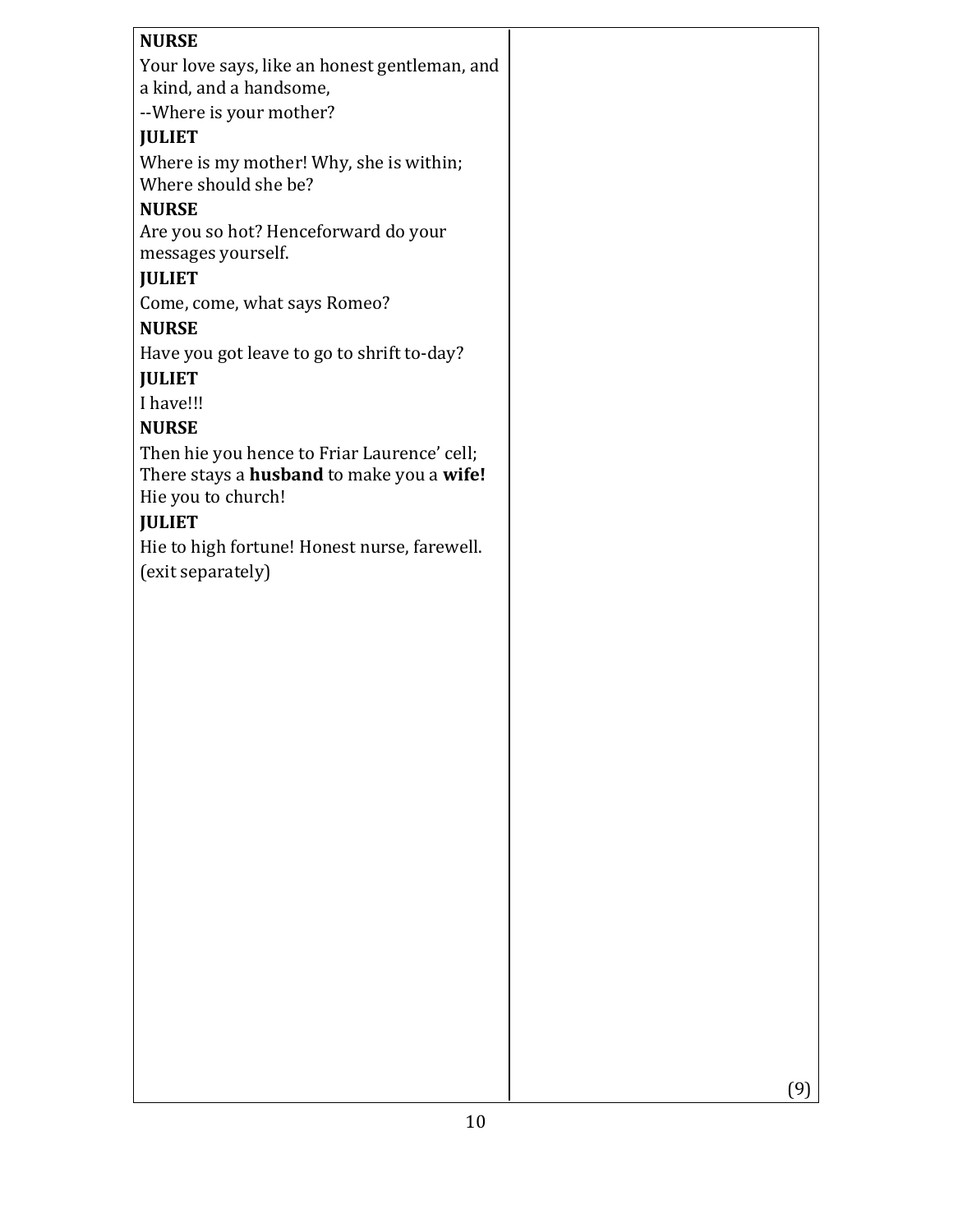| *Act Three, Scene 1:                                            |      |
|-----------------------------------------------------------------|------|
| Romeo, Tybalt, Mercutio, Benvolio - FIGHT                       |      |
| <b>BENVOLIO</b>                                                 |      |
| I Pray thee good Mercutio, let's retire.<br>The day is hot      |      |
| The Capulet's abroad, And if we meet, we shall                  |      |
| not scape a brawl;                                              |      |
| For now these hot days is the mad blood                         |      |
| stirring.<br><b>TYBALT</b>                                      |      |
| Good den: a word with you.                                      |      |
| <b>MERCUTIO</b>                                                 |      |
| And but one word? Couple it with something;                     |      |
| make it a word and a blow.                                      |      |
| <b>TYBALT</b>                                                   |      |
| Mercutio, thou consort'st with Romeo,--                         |      |
| <b>MERCUTIO</b><br>Consort! 'What, dost thou make us minstrels? |      |
| An thou make minstrels of us, look to hear                      |      |
| nothing but discords:                                           |      |
| here's my fiddlestick; here's that shall make                   |      |
| you dance. Zounds, consort!                                     |      |
| <b>BENVOLIO</b><br>We talk here in the public haunt of men:     |      |
| Either withdraw unto some private place,                        |      |
| And reason coldly of your differences,                          |      |
| Or else depart; Here all eyes gaze on us.                       |      |
| [Enter ROMEO]                                                   |      |
| <b>TYBALT</b>                                                   |      |
| Well, peace be with you, sir: here comes my<br>man.             |      |
| Romeo, the <b>hate</b> I bear thee can afford no                |      |
| better term than this,--thou art a villain!<br><b>ROMEO</b>     |      |
| Tybalt, the reason that I have to <b>love</b> thee              |      |
| Doth much excuse the appertaining rage to                       |      |
| such a greeting:                                                |      |
| villain am I none;<br>Therefore farewell.                       |      |
|                                                                 | (10) |
|                                                                 |      |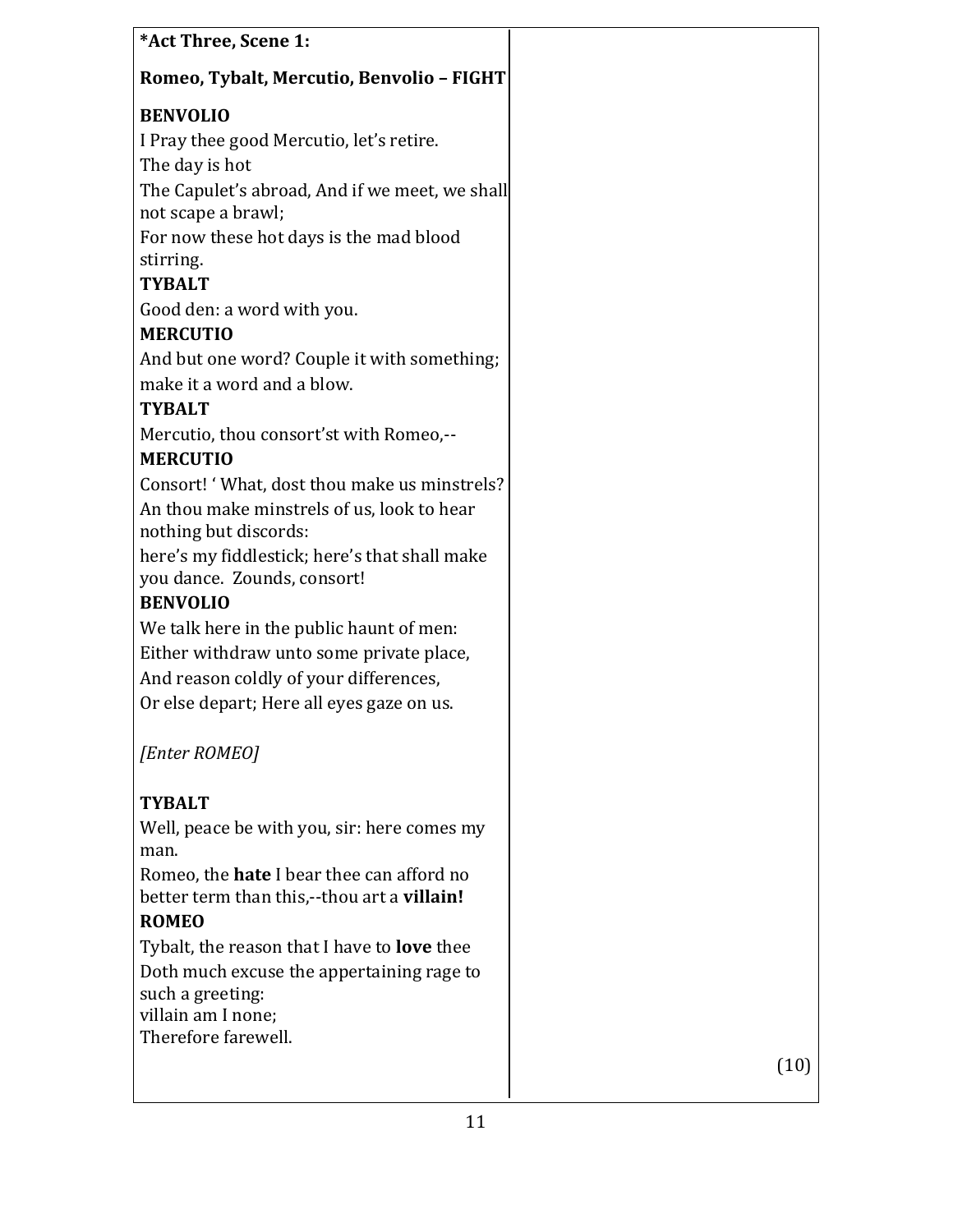| <b>TYBALT</b>                                  |      |
|------------------------------------------------|------|
| Boy, this shall not excuse the injuries that   |      |
| thou hast done me!                             |      |
| <b>ROMEO</b>                                   |      |
| I do protest, I never injured thee,            |      |
| But LOVE thee better than thou canst devise,   |      |
| And so, good Capulet,-which name I tender      |      |
| As dearly as my own,-be satisfied.             |      |
| <b>MERCUTIO</b>                                |      |
| [to Romeo]                                     |      |
| O calm, dishonourable, vile submission!        |      |
| [to Tybalt]                                    |      |
| Tybalt, you rat-catcher, will you walk?        |      |
| <b>TYBALT</b>                                  |      |
| What wouldst thou have with me?                |      |
| <b>MERCUTIO</b>                                |      |
| Good king of cats, nothing but one of your     |      |
| nine lives!                                    |      |
| Tybalt.                                        |      |
| I am for you.                                  |      |
| <b>ROMEO</b>                                   |      |
| Gentle Mercutio, put thy rapier up.            |      |
| <b>MERCUTIO</b>                                |      |
| Come, sir, your passado.                       |      |
|                                                |      |
| [Tybalt & Mercutio fight, pushing Romeo out of |      |
| the way]                                       |      |
|                                                |      |
| <b>BENVOLIO</b>                                |      |
| Mercutio, the Prince hath expressly forbidden  |      |
| bandying in Verona streets                     |      |
| <b>ROMEO</b>                                   |      |
| Hold, Tybalt! Good Mercutio!                   |      |
|                                                |      |
| [TYBALT under ROMEO's arm stabs                |      |
| MERCUTIO, and runs out]                        |      |
|                                                |      |
| <b>MERCUTIO</b>                                |      |
| I am hurt.                                     |      |
| A plague o' both your houses! I am sped.       |      |
| <b>ROMEO</b>                                   |      |
| Courage man, the hurt cannot be much           | (11) |
|                                                |      |
|                                                |      |

12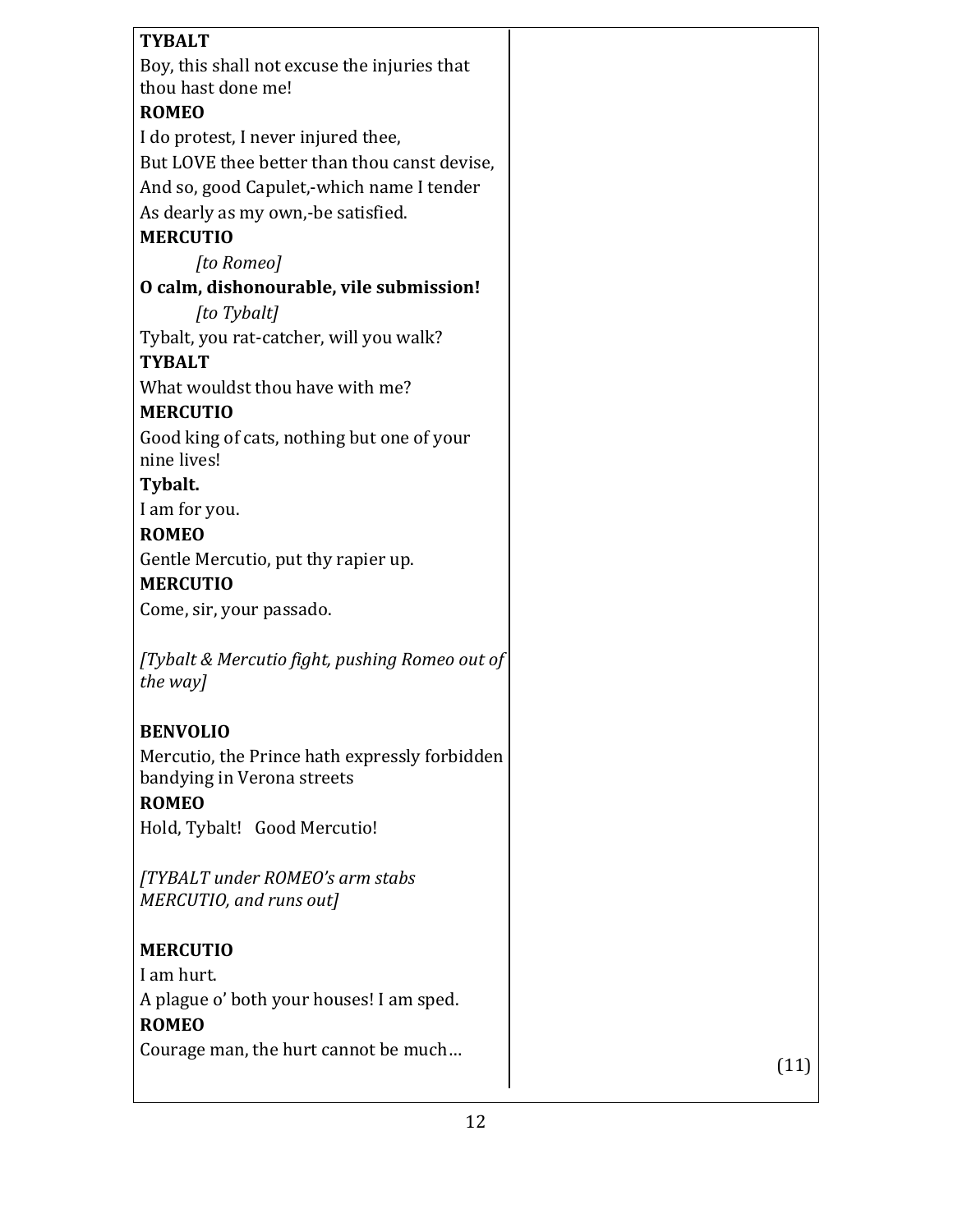| <b>MERCUTIO</b>                               |      |
|-----------------------------------------------|------|
| Ask for me to-morrow, and you shall find me a |      |
| grave man.                                    |      |
| A plague o' both your houses!                 |      |
| 'Why the devil came you between us? I was     |      |
| hurt under your arm! They have made           |      |
| wormsmeat of me.                              |      |
| <b>ROMEO</b>                                  |      |
| I thought all for the best.                   |      |
| [MERCUTIO dies]                               |      |
| <b>BENVOLIO</b>                               |      |
| Oh Romeo, Brave Mercutio's dead.              |      |
| That gallant spirit hath aspired the clouds,  |      |
| Which too untimely hear did scorn the earth.  |      |
| <b>ROMEO</b>                                  |      |
| This gentleman, the prince's near ally,       |      |
| My very friend, hath got his mortal hurt      |      |
| In my behalf; my reputation stain'd           |      |
| With Tybalt's slander, --Tybalt, that an hour |      |
| Hath been my kinsman! O sweet Juliet,         |      |
| Thy beauty hath made me effeminate            |      |
| And in my temper soften'd valour's steel!     |      |
| <b>BENVOLIO</b>                               |      |
| Here comes the furious Tybalt back again!     |      |
|                                               |      |
| [Re-enter TYBALT]                             |      |
|                                               |      |
| <b>ROMEO</b>                                  |      |
| Now, Tybalt, for Mercutio's soul              |      |
| Is but a little way above our heads,          |      |
| Staying for thine to keep him company:        |      |
| Either thou, or I, or both, must go with him. |      |
| <b>TYBALT</b>                                 |      |
| Thou, wretched boy, that didst consort him    |      |
| here, shalt with him hence.                   |      |
| <b>ROMEO</b>                                  |      |
| This shall determine that.                    |      |
|                                               |      |
| [They fight; ROMEO stabs TYBALT & he dies]    |      |
| <b>ROMEO</b>                                  |      |
| O, I am fortune's fool!                       | (12) |
|                                               |      |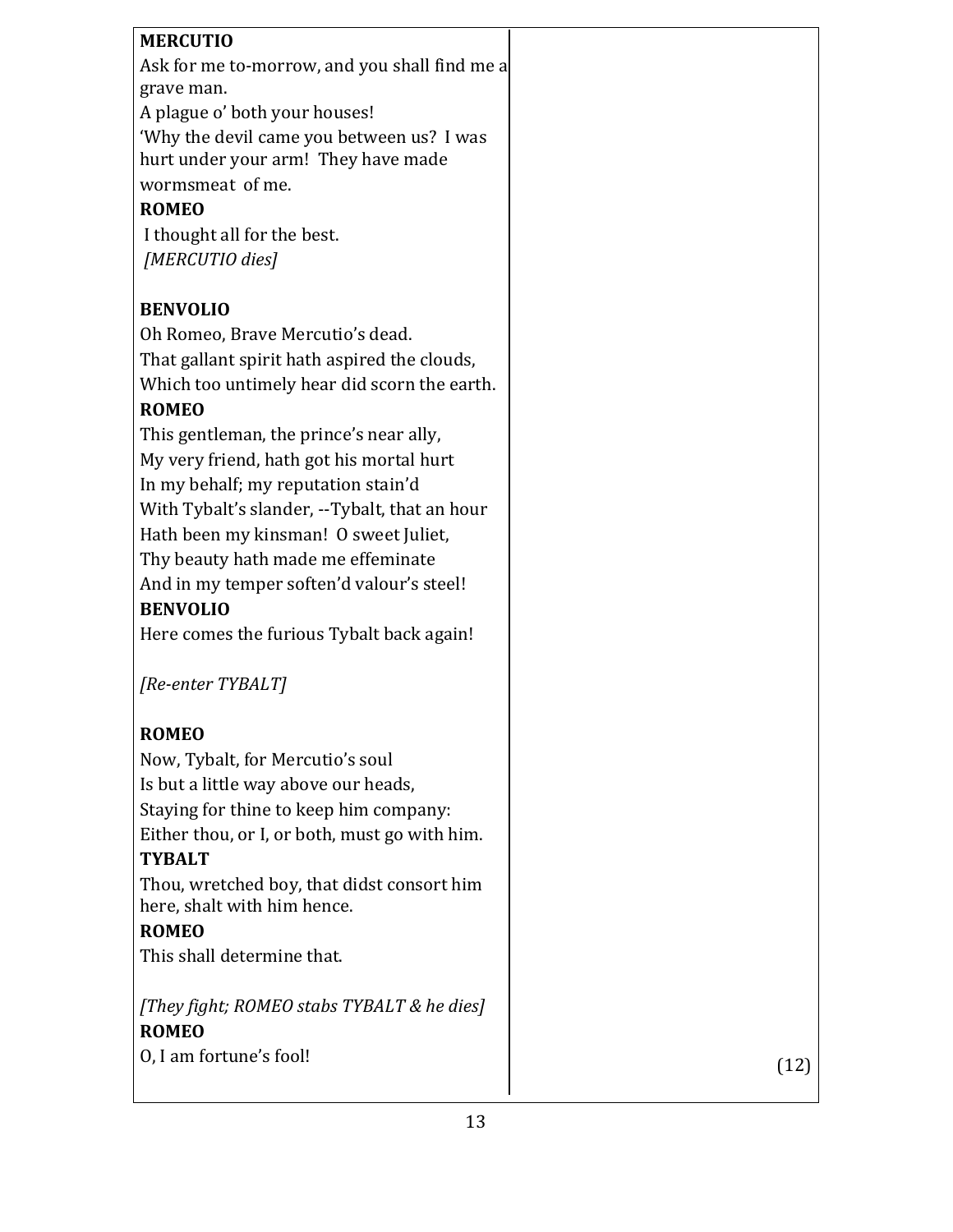| <b>BENVOLIO</b>     |  |
|---------------------|--|
| Why dost thou stay? |  |
|                     |  |

*[exit Romeo]*

# **PRINCE**

Where are the vile beginners of this fray? **BENVOLIO**

Oh noble Prince, there lies the man,

Slain by young Romeo,

That slew thy kinsman,

Brave Mercutio.

# **PRINCE**

Benvolio, who began this bloody fray? **BENVOLIO**

Tybalt, here slain, whom Romeo's hand did slay.

Romeo that spoke him fair and urged withal your high displeasure.

Tybalt, death to peace, tilts with piercing steel At bold Mercutio's breast. And then Tybalt fled.

But by and by comes back to Romeo

Who had but newly entertained revenge.

# **PRINCE**

And for that offence immediately we do exile him hence.

I have an interest in your hates proceeding My blood for your rude brawls doth lie a bleeding.

I will be deaf to pleading and excuses

Therefore use none; Let Romeo hence in haste Else when he's found, that hour is his last.

Mercy but murders pardoning those that kill.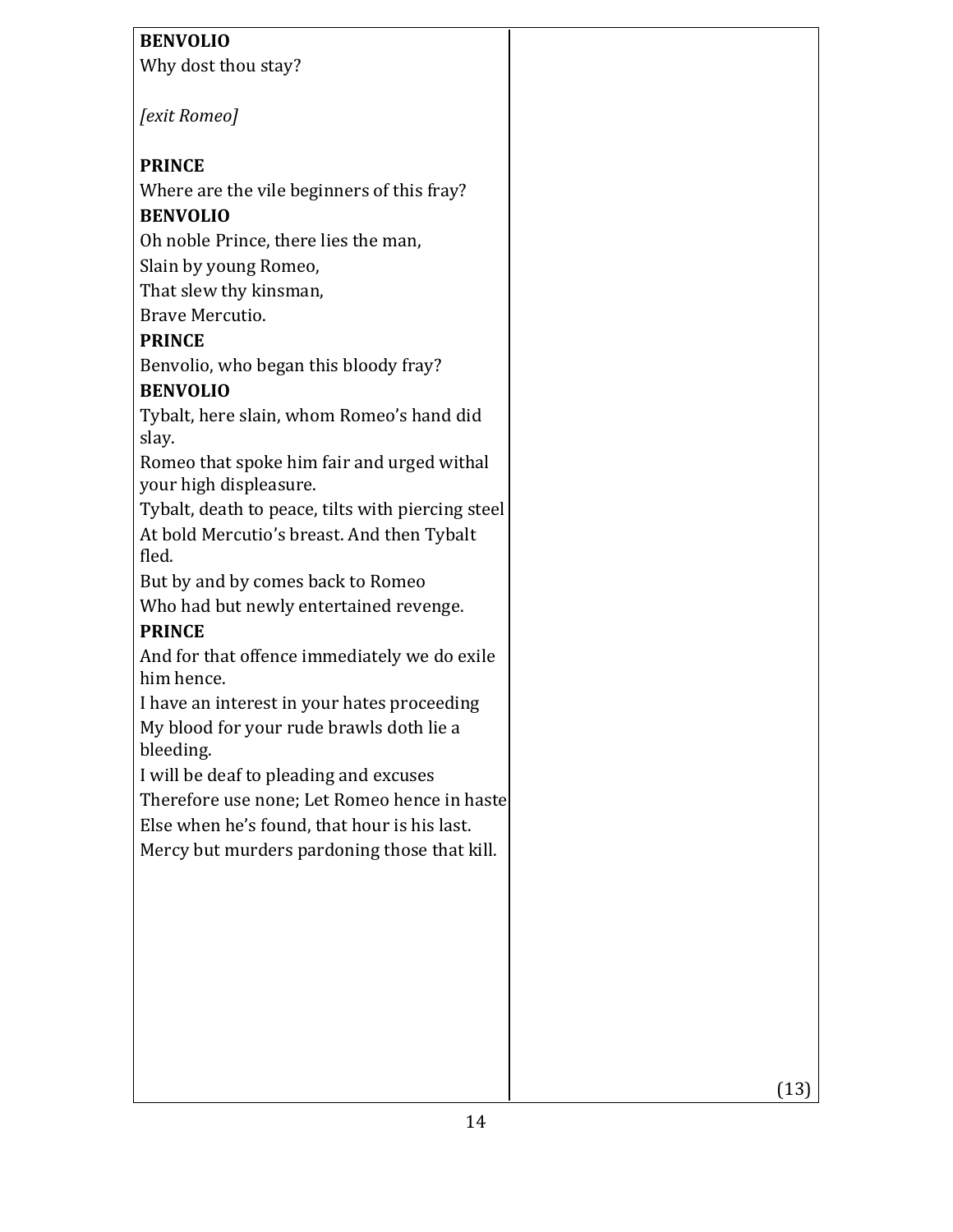| *Act 5, Scene 3:                                                                                                                                                                                                                                                                                                                                                                                                                      |
|---------------------------------------------------------------------------------------------------------------------------------------------------------------------------------------------------------------------------------------------------------------------------------------------------------------------------------------------------------------------------------------------------------------------------------------|
| Romeo, Juliet, Friar, Prince                                                                                                                                                                                                                                                                                                                                                                                                          |
| Juliet asleep in tombEnter Romeo                                                                                                                                                                                                                                                                                                                                                                                                      |
| <b>ROMEO</b>                                                                                                                                                                                                                                                                                                                                                                                                                          |
| Ah, dear Juliet,<br>Why art thou yet so fair? Shall I believe<br>That unsubstantial death is amorous,<br>And that the lean abhorred monster keeps<br>Thee here in dark to be his paramour?<br>For fear of that, I still will stay with thee;<br>Eyes, look your last!<br>Come, bitter conduct, come, unsavoury guide!<br>Thou desperate pilot, now at once run on<br>The dashing rocks thy sea-sick weary bark!<br>Here's to my love! |
| <b>Drinks</b>                                                                                                                                                                                                                                                                                                                                                                                                                         |
| O true apothecary!<br>Thy drugs are quick. Thus with a kiss I die.                                                                                                                                                                                                                                                                                                                                                                    |
| <b>Dies</b>                                                                                                                                                                                                                                                                                                                                                                                                                           |
| Enter, at the other end of the churchyard,<br><b>FRIAR LAURENCE</b>                                                                                                                                                                                                                                                                                                                                                                   |
| <b>FRIAR LAURENCE</b><br>Romeo!                                                                                                                                                                                                                                                                                                                                                                                                       |
| Enters the tomb                                                                                                                                                                                                                                                                                                                                                                                                                       |
| Romeo! O, pale! Ah, what an unkind hour<br>Is guilty of this lamentable chance!<br>The lady stirs.                                                                                                                                                                                                                                                                                                                                    |
| <b>JULIET</b> wakes                                                                                                                                                                                                                                                                                                                                                                                                                   |
| <b>JULIET</b><br>O comfortable friar! Where is my lord?<br>I do remember well where I should be,<br>And there I am. Where is my Romeo?                                                                                                                                                                                                                                                                                                |
| Noise within                                                                                                                                                                                                                                                                                                                                                                                                                          |
|                                                                                                                                                                                                                                                                                                                                                                                                                                       |

(14)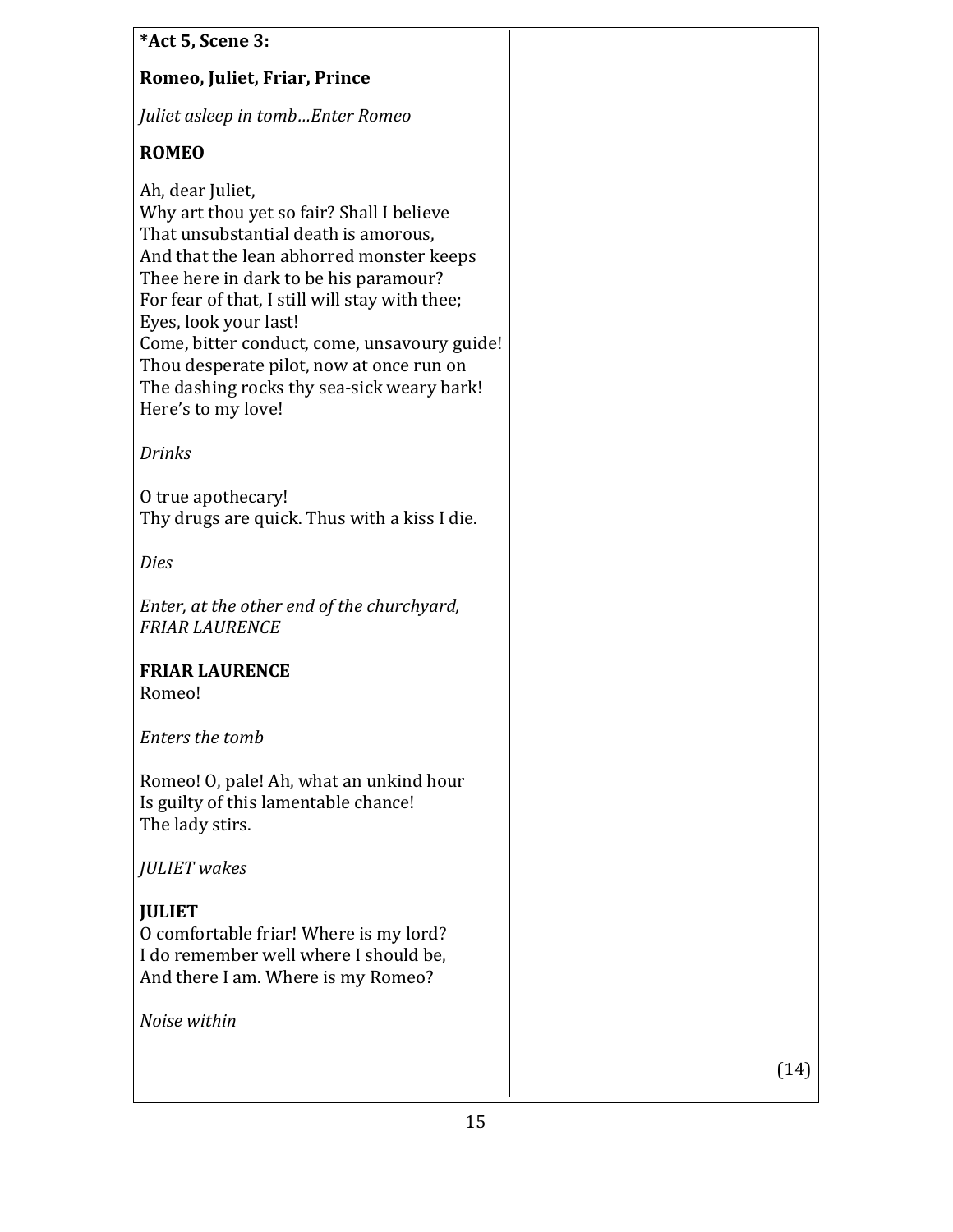| <b>FRIAR LAURENCE</b>                            |      |
|--------------------------------------------------|------|
| I hear some noise. Lady, come from that nest     |      |
| Of death, contagion, and unnatural sleep:        |      |
|                                                  |      |
| A greater power than we can contradict           |      |
| Hath thwarted our intents. Come, come away.      |      |
|                                                  |      |
| Thy husband in thy bosom there lies dead;        |      |
| Stay not to question, for the watch is coming;   |      |
| Come, go, good Juliet,                           |      |
|                                                  |      |
|                                                  |      |
| Noise again                                      |      |
|                                                  |      |
| I dare no longer stay.                           |      |
|                                                  |      |
| <b>JULIET</b>                                    |      |
| Go, get thee hence, for I will not away.         |      |
|                                                  |      |
|                                                  |      |
| <b>Exit FRIAR LAURENCE</b>                       |      |
|                                                  |      |
|                                                  |      |
| What's here? A cup, closed in my true love's     |      |
| hand?                                            |      |
| Poison, I see, hath been his timeless end:       |      |
|                                                  |      |
| O churl! Drunk all, and left no friendly drop    |      |
| To help me after?                                |      |
|                                                  |      |
| A Noise outside                                  |      |
|                                                  |      |
|                                                  |      |
| Yea, noise? Then I'll be brief. O happy dagger!  |      |
|                                                  |      |
|                                                  |      |
| Snatching ROMEO's dagger                         |      |
|                                                  |      |
| This is thy sheath;                              |      |
|                                                  |      |
|                                                  |      |
| Stabs herself                                    |      |
|                                                  |      |
| there rust, and let me die.                      |      |
|                                                  |      |
|                                                  |      |
| Falls on ROMEO's body, and dies                  |      |
|                                                  |      |
|                                                  |      |
| <b>Enter the PRINCE</b>                          |      |
|                                                  |      |
| <b>PRINCE</b>                                    |      |
| What misadventure is so early up,                |      |
|                                                  |      |
| That calls our person from our morning's         |      |
| rest?                                            |      |
|                                                  |      |
|                                                  |      |
| Re-enter Friar Lawrence                          |      |
|                                                  |      |
| Here is a friar, that trembles, sighs and weeps: |      |
|                                                  |      |
|                                                  | (15) |
|                                                  |      |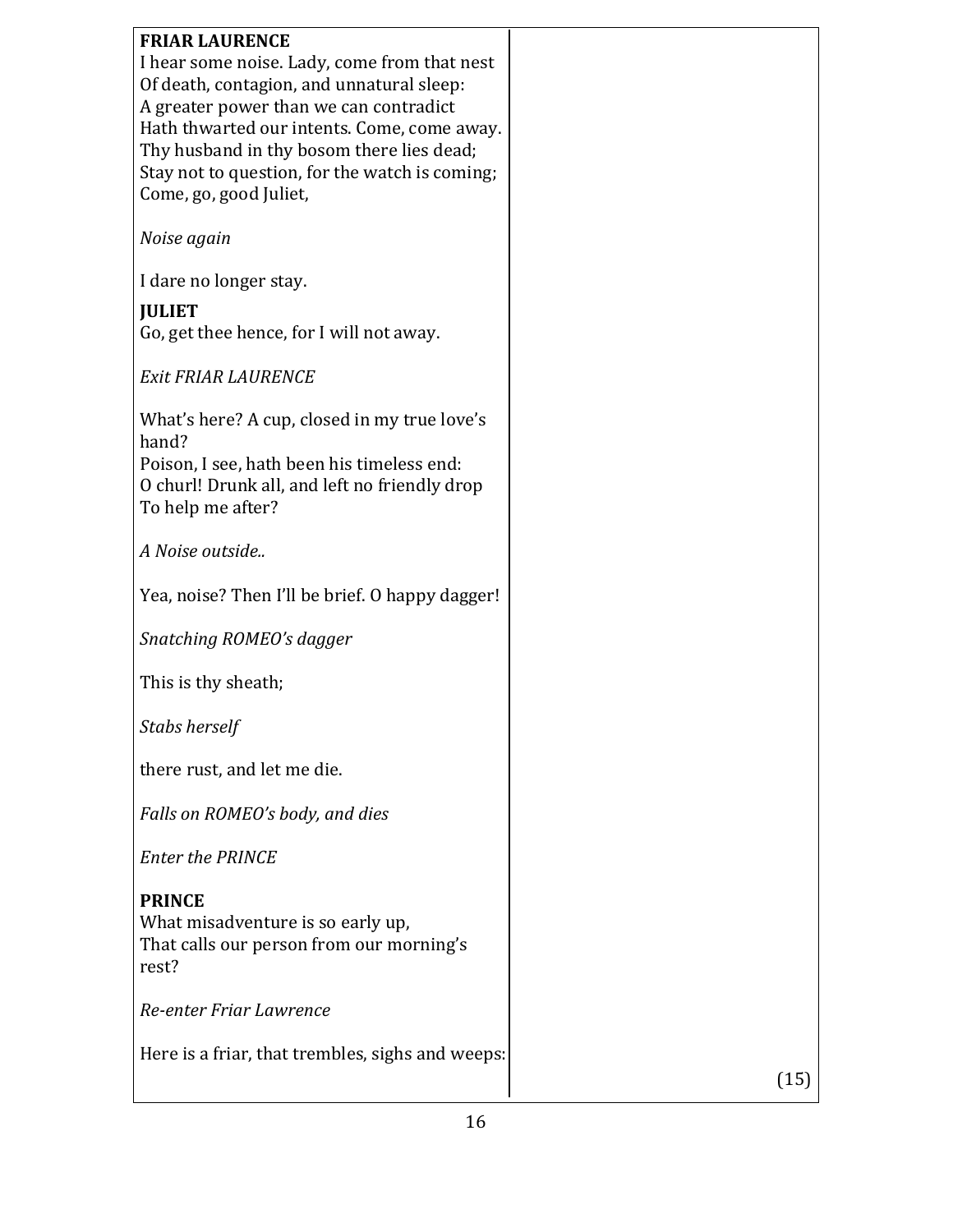| Search, seek, and know how this foul murder<br>comes.                                                                       |  |
|-----------------------------------------------------------------------------------------------------------------------------|--|
| <b>FRIAR LAURENCE</b>                                                                                                       |  |
| I am the greatest, able to do least,<br>And here I stand, both to impeach and purge<br>Myself condemned and myself excused. |  |
| <b>PRINCE</b>                                                                                                               |  |
| Then say at once what thou dost know in this.                                                                               |  |
| <b>FRIAR LAURENCE</b>                                                                                                       |  |
| Romeo, there dead, was husband to that Juliet;<br>And she, there dead, that Romeo's faithful<br>wife:                       |  |
| I married them; and their stol'n marriage-day<br>Was Tybalt's dooms-day, whose untimely<br>death                            |  |
| Banish'd the new-made bridegroom from the<br>city,                                                                          |  |
| For whom, and not for Tybalt, Juliet pined.<br>Then gave I her, so tutor'd by my art,                                       |  |
| A sleeping potion; which so took effect                                                                                     |  |
| As I intended, for it wrought on her<br>The form of death: meantime I writ to Romeo,                                        |  |
| That he should hither come as this dire night,                                                                              |  |
| To help to take her from her borrow'd grave,                                                                                |  |
| Being the time the potion's force should cease.<br>Then all alone                                                           |  |
| At the prefixed hour of her waking,                                                                                         |  |
| Came I to take her from her kindred's vault:<br>But when I came, here untimely lay                                          |  |
| true Romeo dead.<br>She wakes; and I entreated her come forth,                                                              |  |
| And bear this work of heaven with patience:                                                                                 |  |
| But then a noise did scare me from the tomb;                                                                                |  |
| And she, too desperate, would not go with me,                                                                               |  |
| But, as it seems, did violence on herself.                                                                                  |  |
| All this I know                                                                                                             |  |
| <b>PRINCE</b>                                                                                                               |  |
| A glooming peace this morning with it brings;<br>The sun, for sorrow, will not show his head:                               |  |
| Go hence, to have more talk of these sad                                                                                    |  |
| things;                                                                                                                     |  |
| Some shall be pardon'd, and some punished:                                                                                  |  |
| For never was a story of more woe                                                                                           |  |
| Than this of Juliet and her Romeo.                                                                                          |  |
| Exeunt                                                                                                                      |  |

(16 )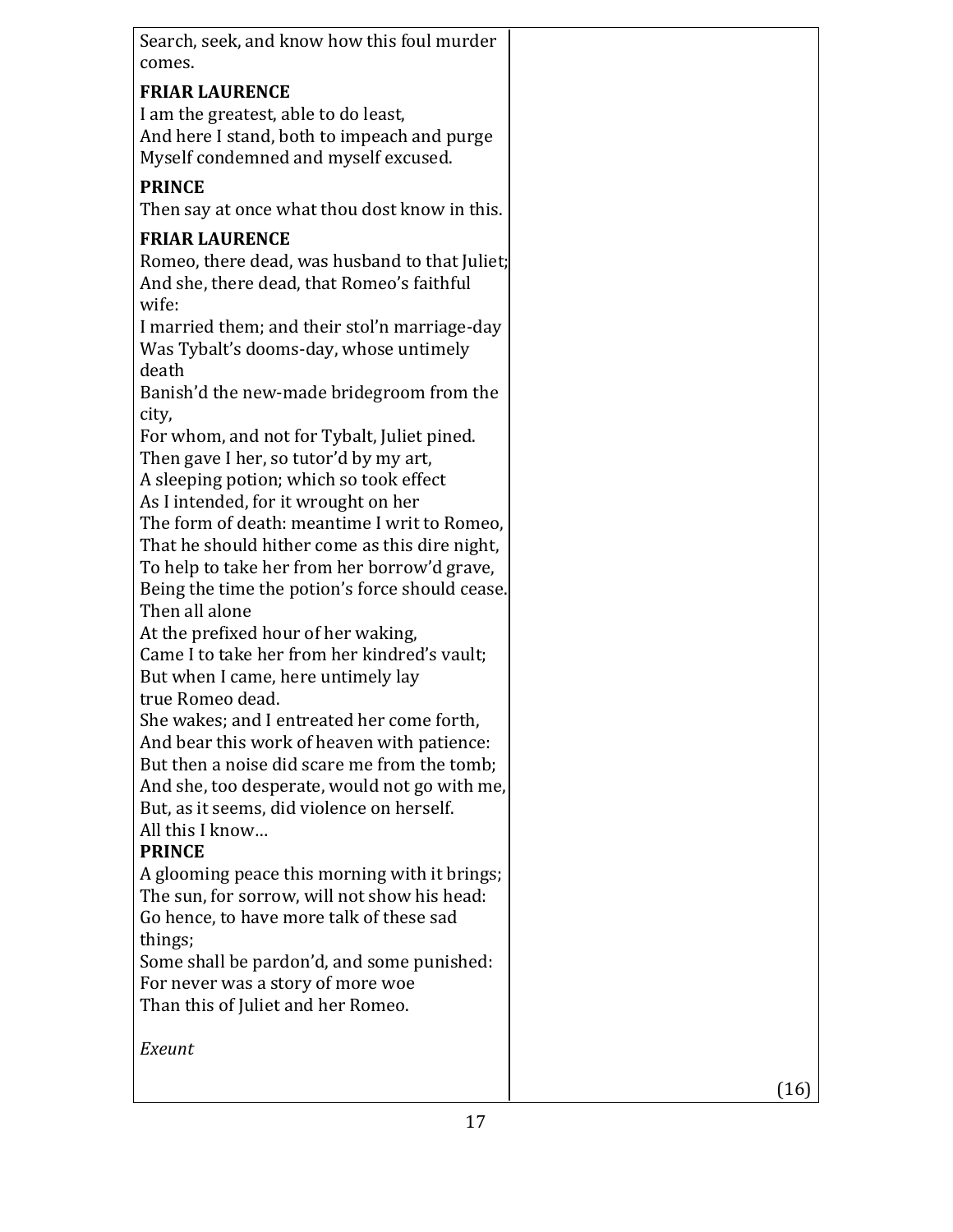| <b>PART TWO</b>                                                                            |     |
|--------------------------------------------------------------------------------------------|-----|
| <b>HAMLET</b>                                                                              |     |
| *Act 1, Scene 4                                                                            |     |
| Enter HORATIO, MARCELLUS, and BERNARDO                                                     |     |
| <b>HORATIO</b><br>Hail to your lordship!                                                   |     |
| <b>HAMLET</b>                                                                              |     |
| I am glad to see you well:<br>Horatio,--or I do forget myself.                             |     |
| <b>HORATIO</b><br>The same, my lord, and your poor servant<br>ever.                        |     |
| <b>HAMLET</b><br>Sir, my good friend;                                                      |     |
| I'll change that name with you:<br>And what make you from Wittenberg?                      |     |
| <b>HORATIO</b><br>My lord, I came to see your father's funeral.                            |     |
| <b>HAMLET</b>                                                                              |     |
| I pray thee, do not mock me, fellow-student;<br>I think it was to see my mother's wedding. |     |
| <b>HORATIO</b><br>Indeed, my lord, it follow'd hard upon.                                  |     |
| <b>HAMLET</b><br>My father!--methinks I see my father.                                     |     |
| <b>HORATIO</b><br>Where, my lord?                                                          |     |
| <b>HAMLET</b>                                                                              |     |
| In my mind's eye, Horatio.                                                                 |     |
| <b>HORATIO</b><br>I saw him once; he was a goodly king.                                    |     |
| <b>HAMLET</b>                                                                              |     |
| He was a man, take him for all in all,<br>I shall not look upon his like again.            |     |
| <b>HORATIO</b><br>My lord, I think I saw him yesternight.                                  |     |
| <b>HAMLET</b>                                                                              |     |
| Saw? Who?                                                                                  |     |
| <b>HORATIO</b>                                                                             | (1) |
| My lord, the king your father.                                                             |     |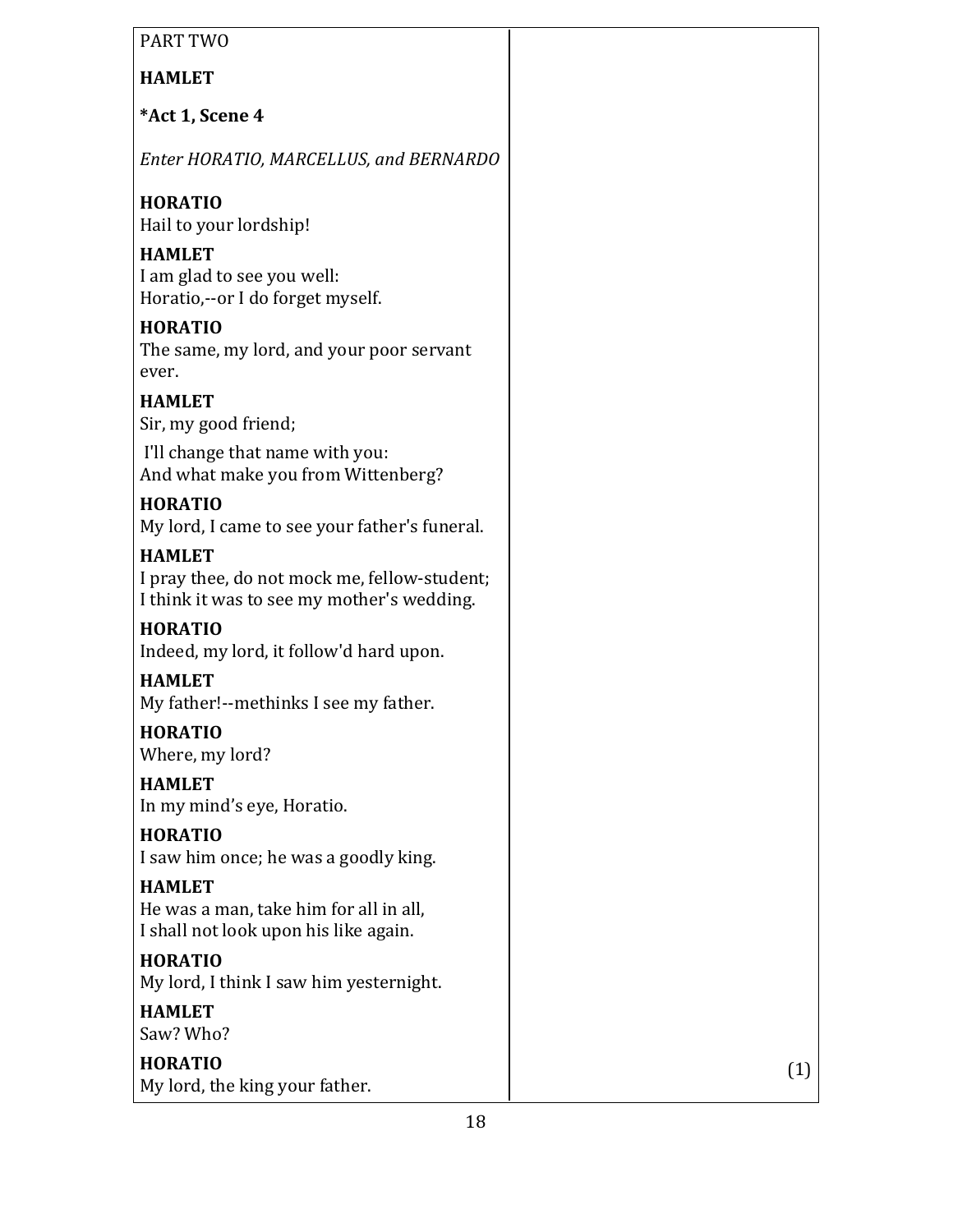#### **HAMLET**

The king my father!

#### **HORATIO**

Two nights together had two gentlemen, Marcellus and Bernardo, on their watch, In the dead vast and middle of the night, Been thus encounter'd. A figure like your father,

Armed at point exactly, This to me In dreadful secrecy impart they did; And I with them the third night kept the watch;

The apparition came: I knew your father; These hands are not more like.

#### **HAMLET**

Did you not speak to it?

#### **HORATIO**

My lord, I did; But answer made it none: Then it vanish'd from our sight.

# **HAMLET**

And saw you not his face?

#### **HORATIO**

A countenance more in sorrow than in anger.

#### **HAMLET**

And fix'd his eyes upon you? I would I had been there.

#### **HORATIO**

It would have much amazed you.

#### **HAMLET**

I will watch to-night; Perchance 'twill walk again.

#### **HORATIO**

Look, my lord, it comes!

*Enter Ghost*

# **HAMLET**

Angels and ministers of grace defend us! I will speak to thee, I'll call the King, Father, Royal Dane! Oh Answer me!

*Ghost beckons HAMLET*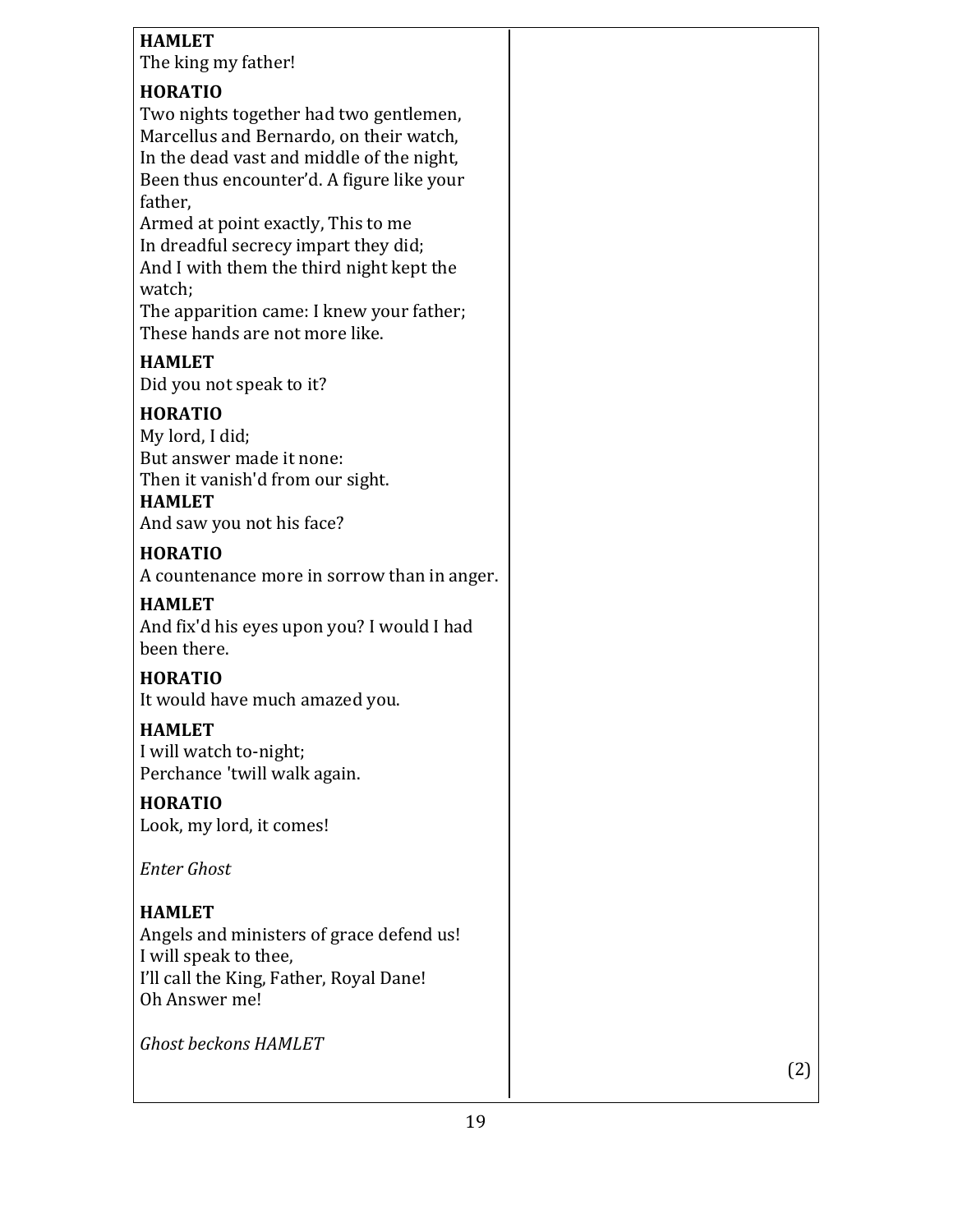| <b>HORATIO</b><br>It beckons you to go away with it,<br><b>HAMLET</b>                                                            |  |
|----------------------------------------------------------------------------------------------------------------------------------|--|
| It will not speak; then I will follow it.                                                                                        |  |
| <b>HORATIO</b><br>Do not, my lord.                                                                                               |  |
| <b>HAMLET</b><br>Why, what should be the fear?<br><b>HORATIO</b>                                                                 |  |
| What if it tempt you toward the flood, my<br>lord,                                                                               |  |
| Or to the dreadful summit of the cliff,<br>Which might deprive your sovereignty of<br>reason                                     |  |
| And draw you into madness?                                                                                                       |  |
| <b>HORATIO</b><br>Be ruled; you shall not go.                                                                                    |  |
| <b>HAMLET</b><br>Unhand me, Horatio.<br>By heaven, I'll make a ghost of him that lets<br>me!                                     |  |
| I say, away! Go on; I'll follow thee.                                                                                            |  |
| <b>Exeunt Ghost and HAMLET</b>                                                                                                   |  |
| <b>HORATIO</b><br>He waxes desperate with imagination.<br>Something is rotten in the state of Denmark.<br>Heaven will direct it. |  |
| I will follow him.                                                                                                               |  |
| Exeunt                                                                                                                           |  |
| <b>Enter GHOST and HAMLET</b>                                                                                                    |  |
| <b>HAMLET</b><br>Where wilt thou lead me? speak; I'll go no<br>further.                                                          |  |
| <b>GHOST</b><br>Mark me.                                                                                                         |  |
| <b>HAMLET</b><br>I will.                                                                                                         |  |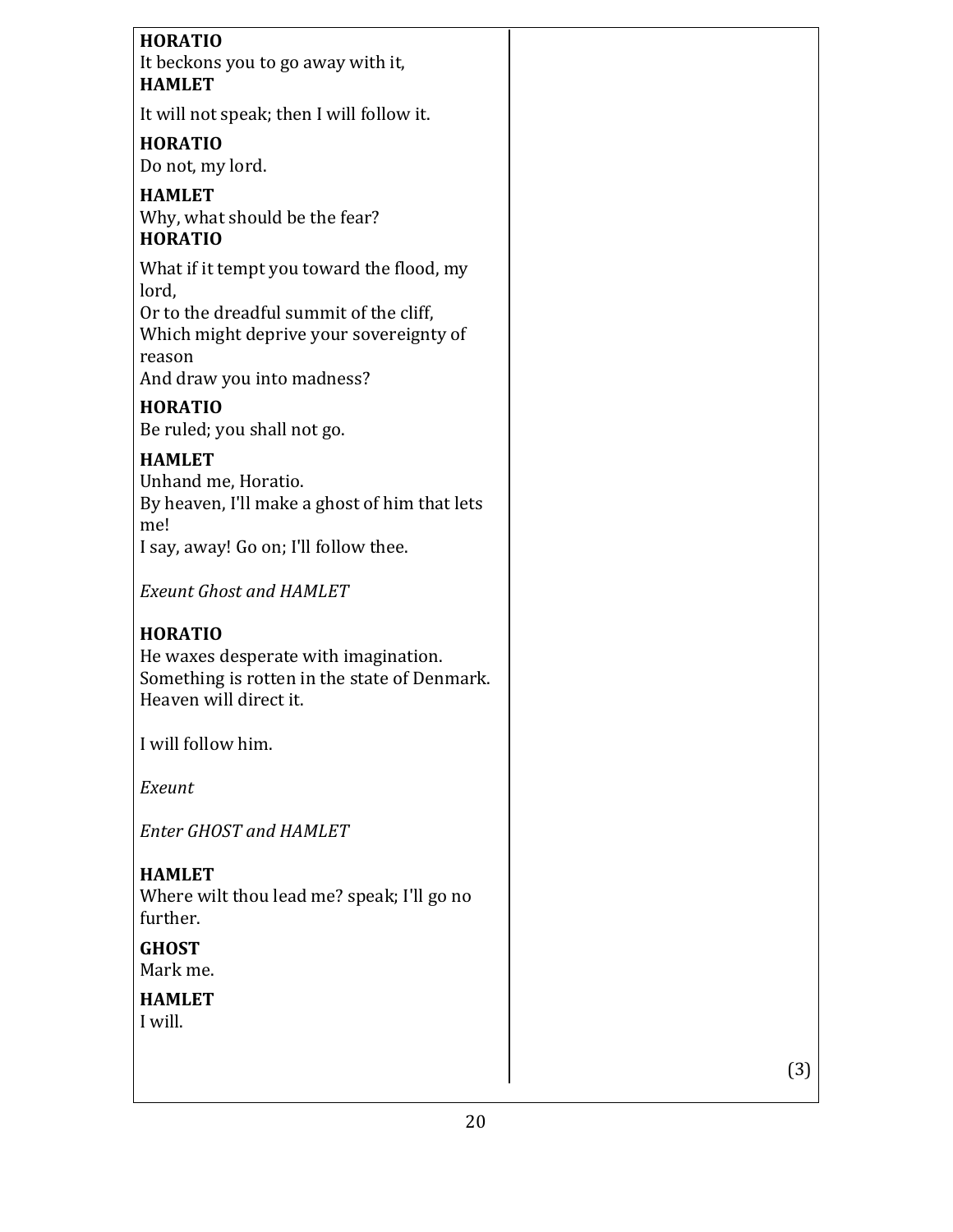| <b>GHOST</b><br>My hour is almost come,<br>When I to sulphurous and tormenting flames<br>Must render up myself. |     |
|-----------------------------------------------------------------------------------------------------------------|-----|
| <b>HAMLET</b><br>Alas, poor ghost!                                                                              |     |
| <b>GHOST</b>                                                                                                    |     |
| Pity me not, but lend thy serious hearing<br>To what I shall unfold.                                            |     |
| <b>HAMLET</b>                                                                                                   |     |
| Speak; I am bound to hear.                                                                                      |     |
| <b>GHOST</b>                                                                                                    |     |
| So art thou to revenge, when thou shalt hear.                                                                   |     |
| <b>HAMLET</b>                                                                                                   |     |
| What?                                                                                                           |     |
| <b>GHOST</b>                                                                                                    |     |
| I am thy father's spirit,                                                                                       |     |
| Doom'd for a certain term to walk the night,                                                                    |     |
| And for the day confined to fast in fires,                                                                      |     |
| Till the foul crimes done in my days of nature                                                                  |     |
| Are burnt and purged away. List, list, O, list!<br>If thou didst ever thy dear father love--                    |     |
|                                                                                                                 |     |
| <b>HAMLET</b>                                                                                                   |     |
|                                                                                                                 |     |
| O God!                                                                                                          |     |
| <b>GHOST</b>                                                                                                    |     |
| Revenge his foul and most unnatural murder.                                                                     |     |
| <b>HAMLET</b>                                                                                                   |     |
| Murder!                                                                                                         |     |
| <b>GHOST</b>                                                                                                    |     |
| Murder most foul, as in the best it is;                                                                         |     |
| But this most foul, strange and unnatural.                                                                      |     |
| <b>HAMLET</b>                                                                                                   |     |
| Haste me to know't, that I, with wings as swift<br>As meditation or the thoughts of love,                       |     |
| May sweep to my revenge.                                                                                        |     |
| <b>GHOST</b>                                                                                                    |     |
| Now, Hamlet, hear:                                                                                              |     |
| 'Tis given out that, sleeping in my orchard,                                                                    |     |
| A serpent stung me; but know, thou noble                                                                        |     |
| youth,                                                                                                          |     |
| The serpent that did sting thy father's life<br>Now wears his crown.                                            |     |
| <b>HAMLET</b>                                                                                                   |     |
| O my prophetic soul! My uncle!                                                                                  | (4) |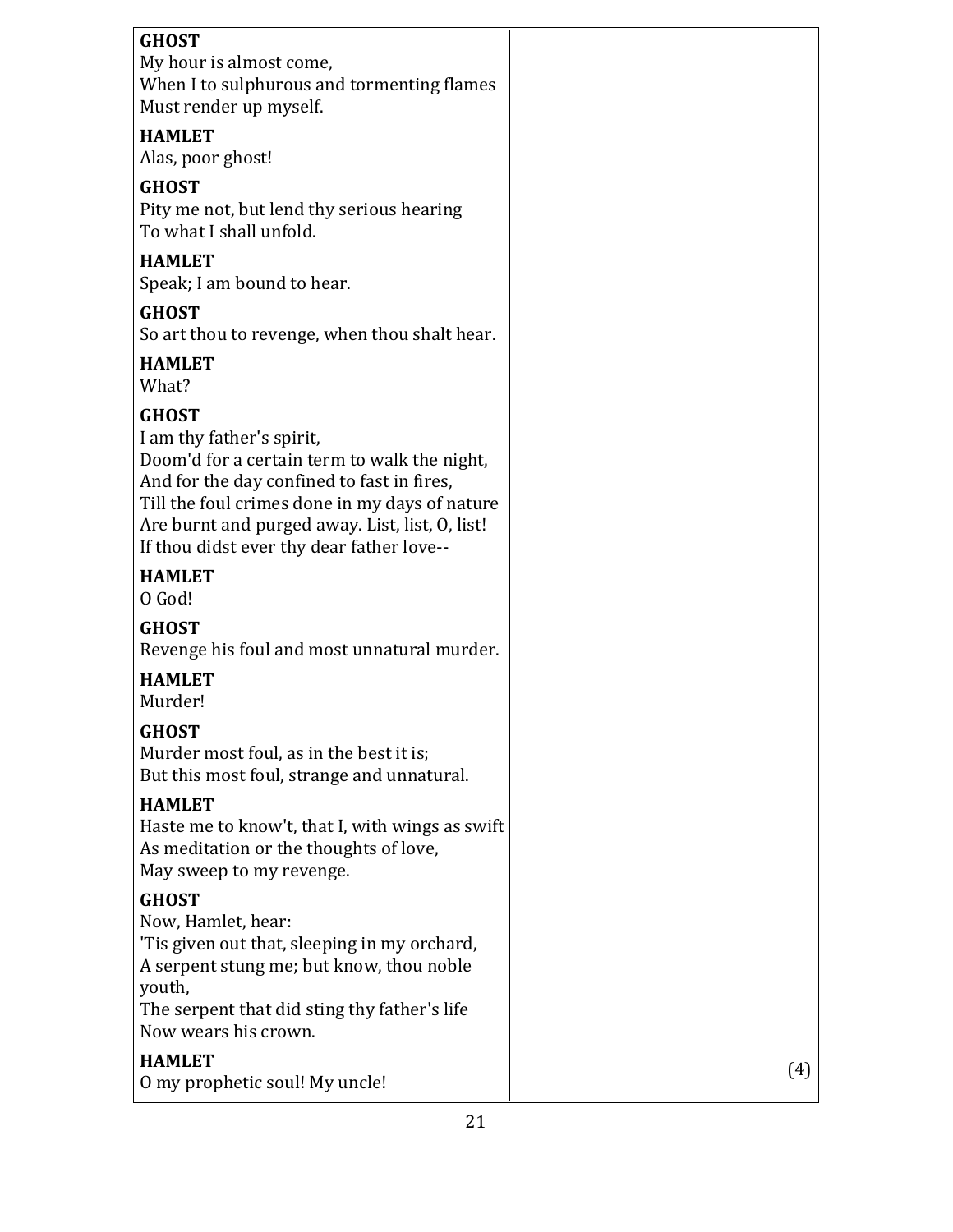#### **GHOST**

But, soft! methinks I scent the morning air; Brief let me be. Sleeping within my orchard, My custom always of the afternoon, Upon my secure hour thy uncle stole, With juice of cursed hebenon in a vial, And in the porches of my ears did pour The leperous distilment; Thus was I, sleeping, by a brother's hand Of life, of crown, of queen, at once dispatch'd: O, horrible! O, horrible! most horrible! Fare thee well at once! Adieu, adieu! Hamlet, remember me.

#### *Exit*

#### **HAMLET**

O all you host of heaven! O earth! what else? And shall I couple hell? Remember thee! Thy commandment all alone shall live Within the book and volume of my brain, Unmix'd with baser matter: yes, by heaven! O villain, villain, smiling, damned villain! My tables,--meet it is I set it down, That one may smile, and smile, and be a villain; At least I'm sure it may be so in Denmark:

*Writing*

So, uncle, there you are. Now to my word; It is 'Adieu, adieu! remember me.' I have sworn 't.

*Exit Hamlet*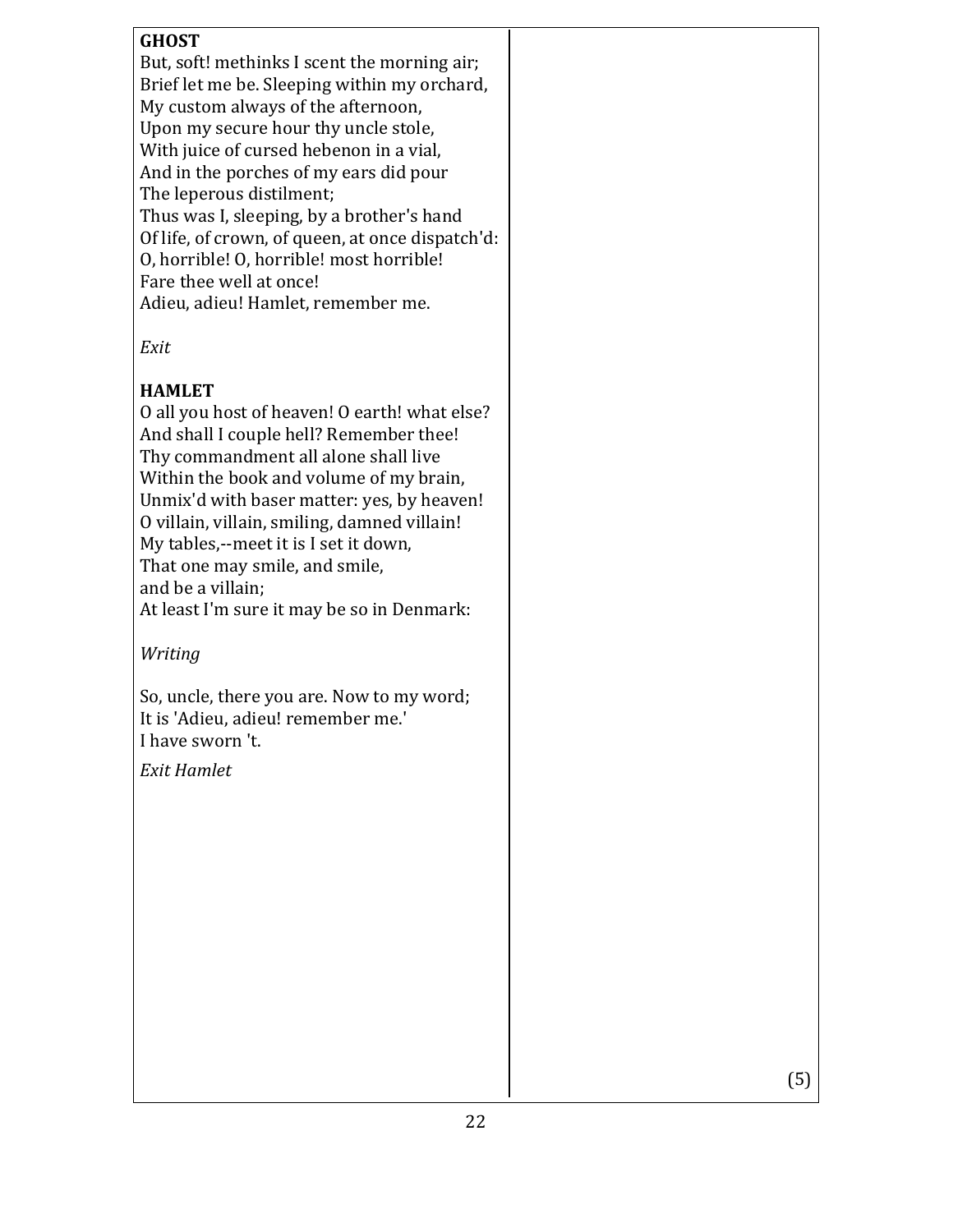| * Act One, Scene 3:                 |                                                                                       |
|-------------------------------------|---------------------------------------------------------------------------------------|
|                                     | Laertes, Ophelia, Lord Polonius                                                       |
|                                     |                                                                                       |
|                                     | <b>Enter LAERTES and OPHELIA</b>                                                      |
|                                     |                                                                                       |
| <b>LAERTES</b>                      |                                                                                       |
|                                     | My necessaries are embark'd: farewell:                                                |
|                                     | And let me hear from you.                                                             |
| <b>OPHELIA</b>                      |                                                                                       |
| Do you doubt that?                  |                                                                                       |
| <b>LAERTES</b>                      |                                                                                       |
|                                     | For Hamlet and the trifling of his favour,                                            |
| No more.                            | Hold it a fashion and a toy in blood,                                                 |
|                                     |                                                                                       |
| <b>OPHELIA</b><br>No more but so?   |                                                                                       |
|                                     |                                                                                       |
| <b>LAERTES</b><br>Think it no more; |                                                                                       |
|                                     | Perhaps he loves you now,                                                             |
| but you must fear,                  |                                                                                       |
|                                     | His greatness weigh'd, his will is not his own;                                       |
|                                     | For he himself is subject to his birth:                                               |
|                                     | He may not, as unvalued persons do,                                                   |
|                                     | Carve for himself; for on his choice depends                                          |
|                                     | The safety and health of this whole state;                                            |
|                                     | Fear it, Ophelia, fear it, my dear sister,<br>Be wary then; best safety lies in fear: |
|                                     | Youth to itself rebels, though none else near.                                        |
| <b>OPHELIA</b>                      |                                                                                       |
|                                     | I shall the effect of this good lesson keep,                                          |
|                                     | As watchman to my heart.                                                              |
| <b>LAERTES</b>                      |                                                                                       |
|                                     | I stay too long: but here our father comes.                                           |
|                                     |                                                                                       |
| <b>Enter POLONIUS</b>               |                                                                                       |
| <b>LORD POLONIUS</b>                |                                                                                       |
|                                     | There; my blessing with thee!                                                         |
|                                     | And these few precepts in thy memory                                                  |
| See thou character.                 |                                                                                       |
|                                     | Those friends thou hast, and their adoption                                           |
| tried,                              |                                                                                       |
|                                     | Grapple them to thy soul with hoops of steel;                                         |
|                                     | Give every man thy ear, but few thy voice;                                            |
|                                     |                                                                                       |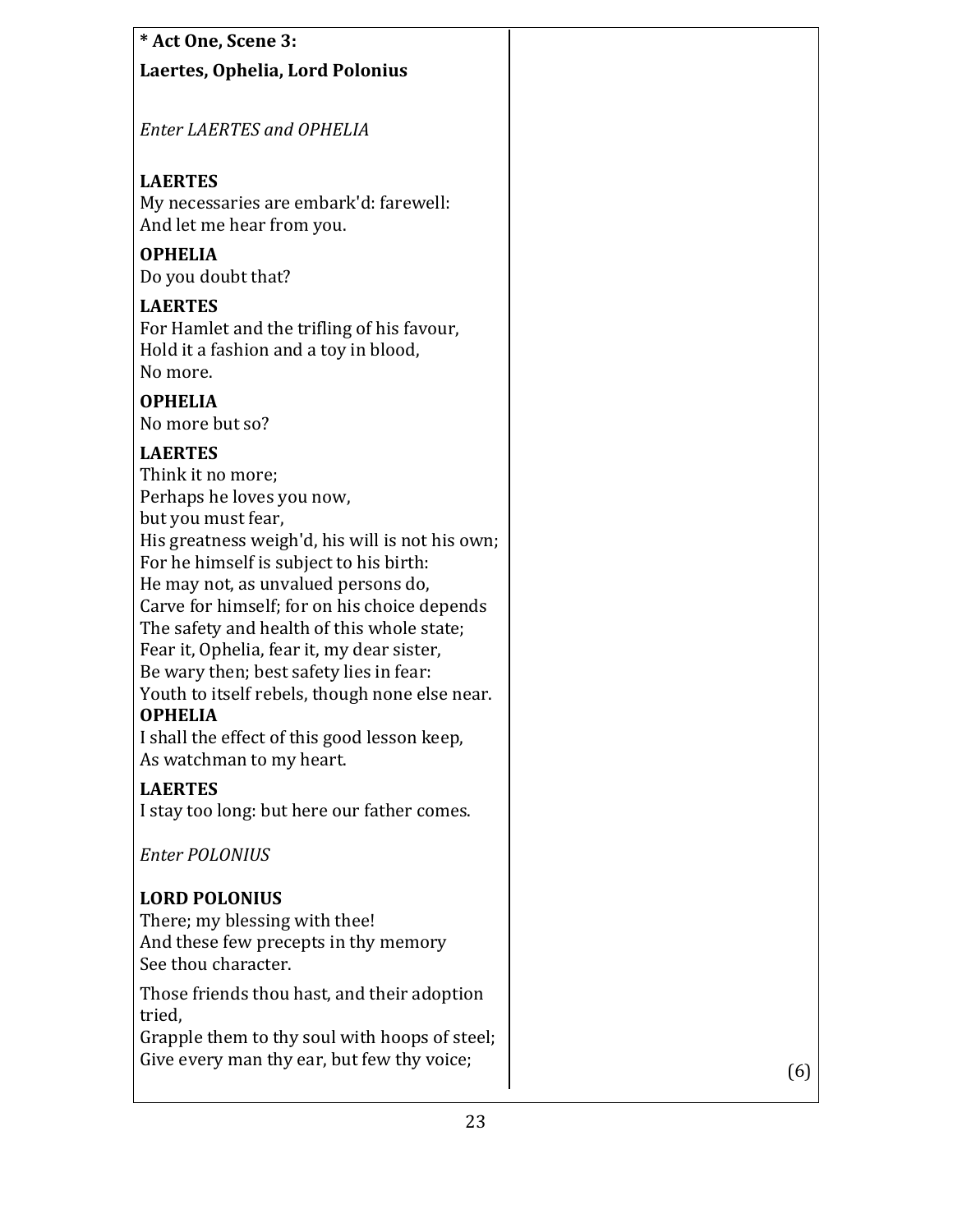| 24                                                                                                                                                                               |     |
|----------------------------------------------------------------------------------------------------------------------------------------------------------------------------------|-----|
| Ay, fashion you may call it; go to, go to.                                                                                                                                       | (7) |
| <b>LORD POLONIUS</b>                                                                                                                                                             |     |
| My lord, he hath importuned me with love<br>In honourable fashion.                                                                                                               |     |
| Marry, I'll teach you: Tender yourself more<br>dearly;<br><b>OPHELIA</b>                                                                                                         |     |
| I do not know, my lord, what I should think.<br><b>LORD POLONIUS</b>                                                                                                             |     |
| <b>LORD POLONIUS</b><br>Affection! pooh! you speak like a green girl,<br>Do you believe his tenders, as you call them?<br><b>OPHELIA</b>                                         |     |
| <b>OPHELIA</b><br>He hath, my lord, of late made many tenders<br>Of his affection to me.                                                                                         |     |
| <b>LORD POLONIUS</b><br>What is between you? give me up the truth.                                                                                                               |     |
| <b>OPHELIA</b><br>So please you, something touching the Lord<br>Hamlet.                                                                                                          |     |
| <b>LORD POLONIUS</b><br>What is't, Ophelia, be hath said to you?                                                                                                                 |     |
| Exit                                                                                                                                                                             |     |
| <b>LAERTES</b><br>Farewell.                                                                                                                                                      |     |
| <b>OPHELIA</b><br>'Tis in my memory lock'd,<br>And you yourself shall keep the key of it.                                                                                        |     |
| <b>LAERTES</b><br>Farewell, Ophelia; and remember well<br>What I have said to you.                                                                                               |     |
| The time invites you; go; your servants tend.                                                                                                                                    |     |
| <b>LAERTES</b><br>Most humbly do I take my leave, my lord.<br><b>LORD POLONIUS</b>                                                                                               |     |
| This above all: to thine ownself be true,<br>And it must follow, as the night the day,<br>Thou canst not then be false to any man.<br>Farewell: my blessing season this in thee! |     |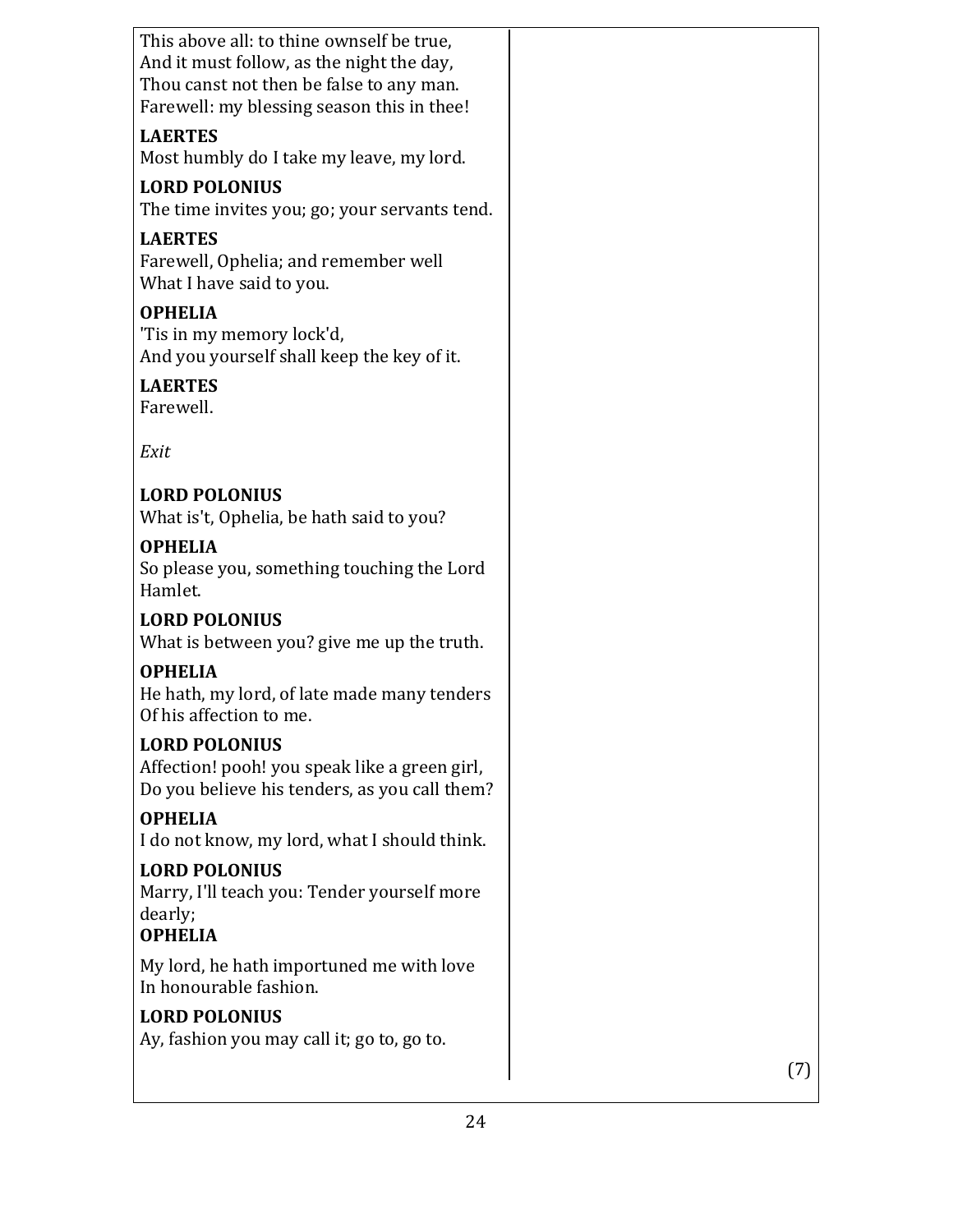# **OPHELIA** And hath given countenance to his speech, With almost all the holy vows of heaven. **LORD POLONIUS** For Lord Hamlet, I would not, in plain terms, from this time forth, Have you so slander any moment leisure, As to give words or talk with the Lord Hamlet. Look to't, I charge you: come your ways. **OPHELIA** I shall obey, my lord. *Exeunt Ophelia* (8)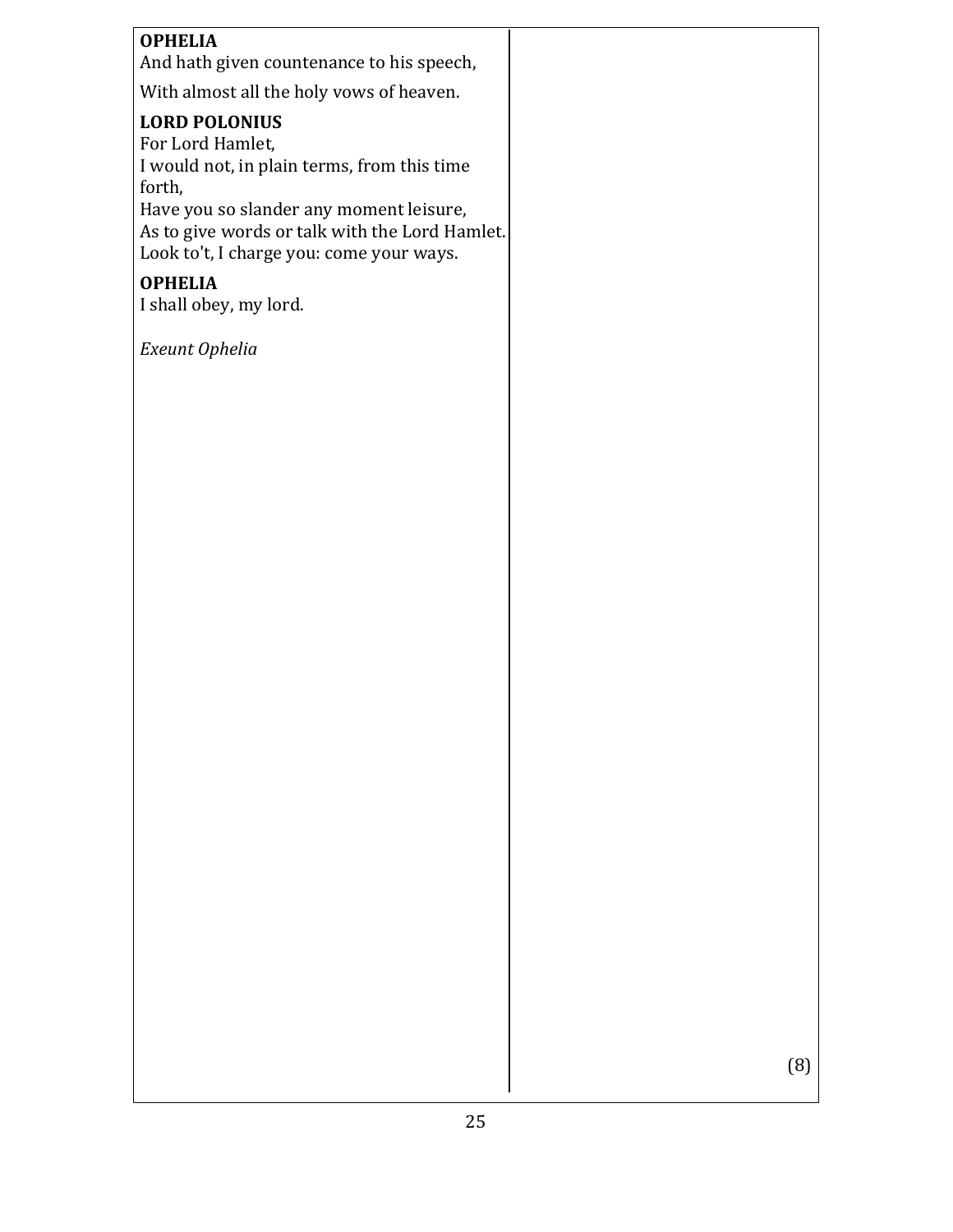| *ACT II, Scene 2:                                   |     |
|-----------------------------------------------------|-----|
| <b>Hamlet and Polonius</b>                          |     |
|                                                     |     |
| <b>LORD POLONIUS</b>                                |     |
| How does my good Lord Hamlet?                       |     |
| <b>HAMLET</b>                                       |     |
| Well, God-a-mercy.                                  |     |
| <b>LORD POLONIUS</b>                                |     |
| Do you know me, my lord?                            |     |
| <b>HAMLET</b>                                       |     |
| Excellent well; you are a <i>fishmonger</i> .       |     |
| <b>LORD POLONIUS</b>                                |     |
| Not I, my lord.                                     |     |
| <b>HAMLET</b>                                       |     |
| Then I would you were so honest a man.              |     |
| <b>LORD POLONIUS</b>                                |     |
| Honest, my lord!                                    |     |
| <b>HAMLET</b>                                       |     |
| Ay, sir; to be honest, as this world goes,          |     |
| is to be one man picked out of ten thousand.        |     |
| <b>LORD POLONIUS</b>                                |     |
| That's very true, my lord.                          |     |
| <b>HAMLET</b>                                       |     |
| Have you a daughter?                                |     |
| <b>LORD POLONIUS</b>                                |     |
| I have, my lord.                                    |     |
| <b>HAMLET</b>                                       |     |
| Let her not walk i' the sun: conception is a        |     |
| blessing:                                           |     |
| but not as your daughter may conceive.              |     |
| Friend, look to 't.<br><b>LORD POLONIUS</b>         |     |
|                                                     |     |
| [Aside] How say you by that? Still harping on<br>my |     |
| daughter: yet he knew me not at first; he said I    |     |
| was a fishmonger: he is far gone, far gone.         |     |
| [back to Hamlet] What do you read, my lord?         |     |
| <b>HAMLET</b>                                       |     |
| Words words words.                                  |     |
| <b>LORD POLONIUS</b>                                |     |
| What is the matter, my lord?                        |     |
| <b>HAMLET</b>                                       |     |
| Slanders, sir.                                      | (9) |
|                                                     |     |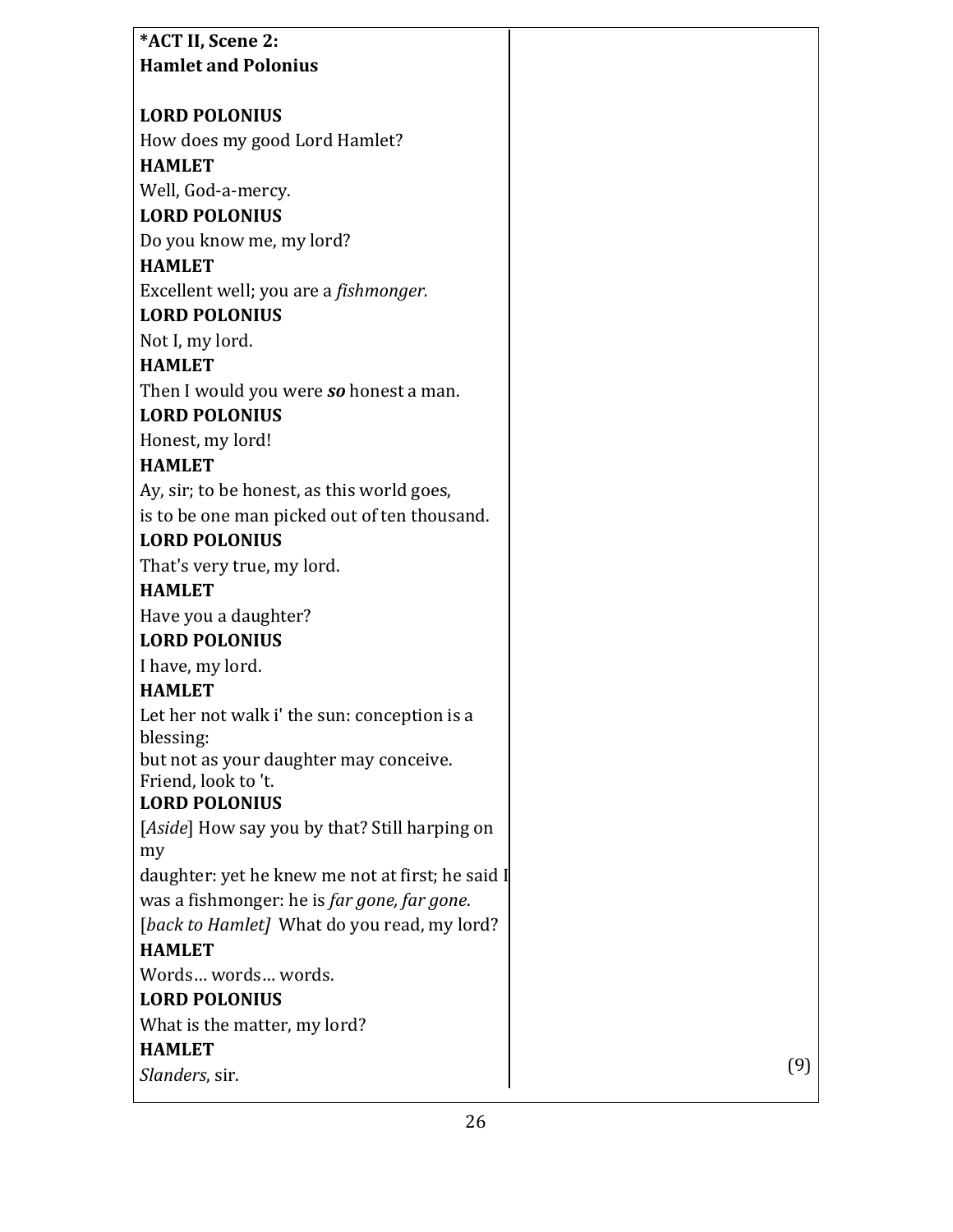| <b>LORD POLONIUS</b>                                                                                     |      |
|----------------------------------------------------------------------------------------------------------|------|
| [Aside] Though this be madness, yet there is                                                             |      |
| method in 't.                                                                                            |      |
| [back to Hamlet] Will you walk out of the air,                                                           |      |
| my lord?                                                                                                 |      |
| <b>HAMLET</b>                                                                                            |      |
| Into my grave.                                                                                           |      |
| <b>LORD POLONIUS</b>                                                                                     |      |
| Indeed, that is out o' the air!                                                                          |      |
| [Aside] I will leave him, and suddenly contrive<br>the means of meeting between him and my<br>daughter.- |      |
| [back to Hamlet] My honourable lord, I will<br>most humbly take my leave of you.                         |      |
| <b>HAMLET</b>                                                                                            |      |
| You cannot, sir,                                                                                         |      |
| take from me any thing that I will                                                                       |      |
| more willingly part withal: except my                                                                    |      |
| lifeexcept my life except my life.                                                                       |      |
|                                                                                                          |      |
| <b>LORD POLONIUS</b>                                                                                     |      |
| Fare you well, my lord. [Exit]                                                                           |      |
|                                                                                                          |      |
| <b>HAMLET</b>                                                                                            |      |
| These tedious old fools!!!!                                                                              |      |
|                                                                                                          |      |
|                                                                                                          |      |
|                                                                                                          |      |
|                                                                                                          |      |
|                                                                                                          |      |
|                                                                                                          |      |
|                                                                                                          |      |
|                                                                                                          |      |
|                                                                                                          |      |
|                                                                                                          |      |
|                                                                                                          |      |
|                                                                                                          |      |
|                                                                                                          |      |
|                                                                                                          |      |
|                                                                                                          |      |
|                                                                                                          |      |
|                                                                                                          |      |
|                                                                                                          | (10) |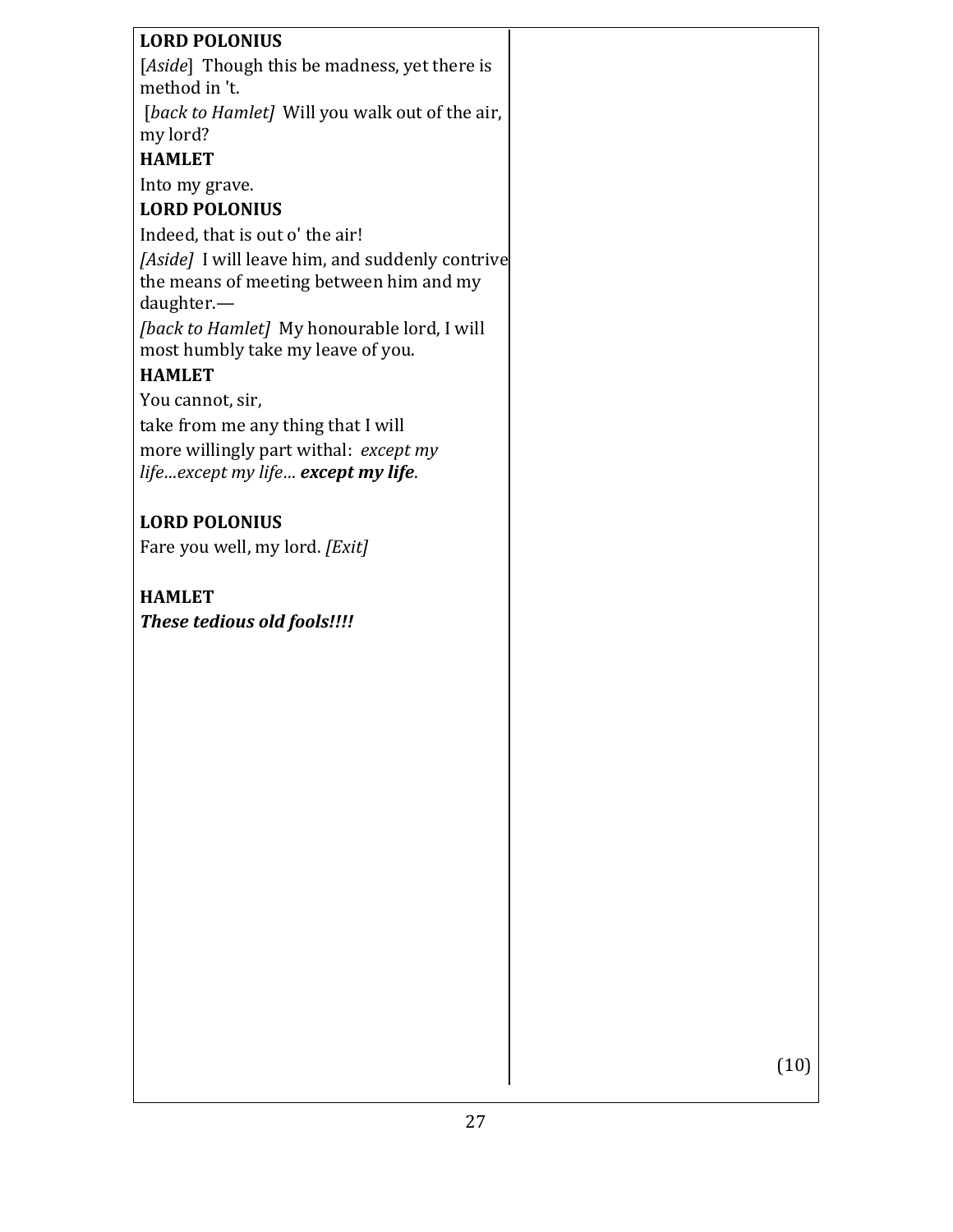| *Act Three, Scene 1:                                         |      |
|--------------------------------------------------------------|------|
| Hamlet & Ophelia                                             |      |
|                                                              |      |
| <b>OPHELIA</b>                                               |      |
| How does your honour for this many a day?                    |      |
| <b>HAMLET</b>                                                |      |
| I humbly thank you; well, well, well.                        |      |
| <b>OPHELIA</b>                                               |      |
| My lord, I have remembrances of yours, that I                |      |
| have longed long to re-deliver;                              |      |
| I pray you, now receive them.                                |      |
| <b>HAMLET</b>                                                |      |
| No, not I; I never gave you aught.                           |      |
| <b>OPHELIA</b>                                               |      |
| My honour'd lord, you know right well you                    |      |
| did;                                                         |      |
| And, with them,                                              |      |
| words of so sweet breath composed                            |      |
| As made the things more richThere, my lord.<br><b>HAMLET</b> |      |
| Ha, ha! are you honest?                                      |      |
| <b>OPHELIA</b>                                               |      |
|                                                              |      |
| My lord?                                                     |      |
| <b>HAMLET</b>                                                |      |
| Are you fair?<br><b>OPHELIA</b>                              |      |
| What means your lordship?                                    |      |
| <b>HAMLET</b>                                                |      |
|                                                              |      |
| I did love you once.                                         |      |
| <b>OPHELIA</b><br>Indeed, my lord, you made me believe so.   |      |
| <b>HAMLET</b>                                                |      |
| You should not have believed me; I loved you                 |      |
| not.                                                         |      |
| <b>OPHELIA</b>                                               |      |
| I was the more deceived.                                     |      |
| <b>HAMLET</b>                                                |      |
| Get thee to a nunnery: why wouldst thou be a                 |      |
| breeder of sinners?                                          |      |
| <b>Where's your father?</b>                                  |      |
| <b>OPHELIA</b>                                               |      |
| At home, my lord.                                            |      |
| <b>HAMLET</b>                                                |      |
| LET THE DOORS BE SHUT UPON HIM,                              |      |
|                                                              | (11) |
|                                                              |      |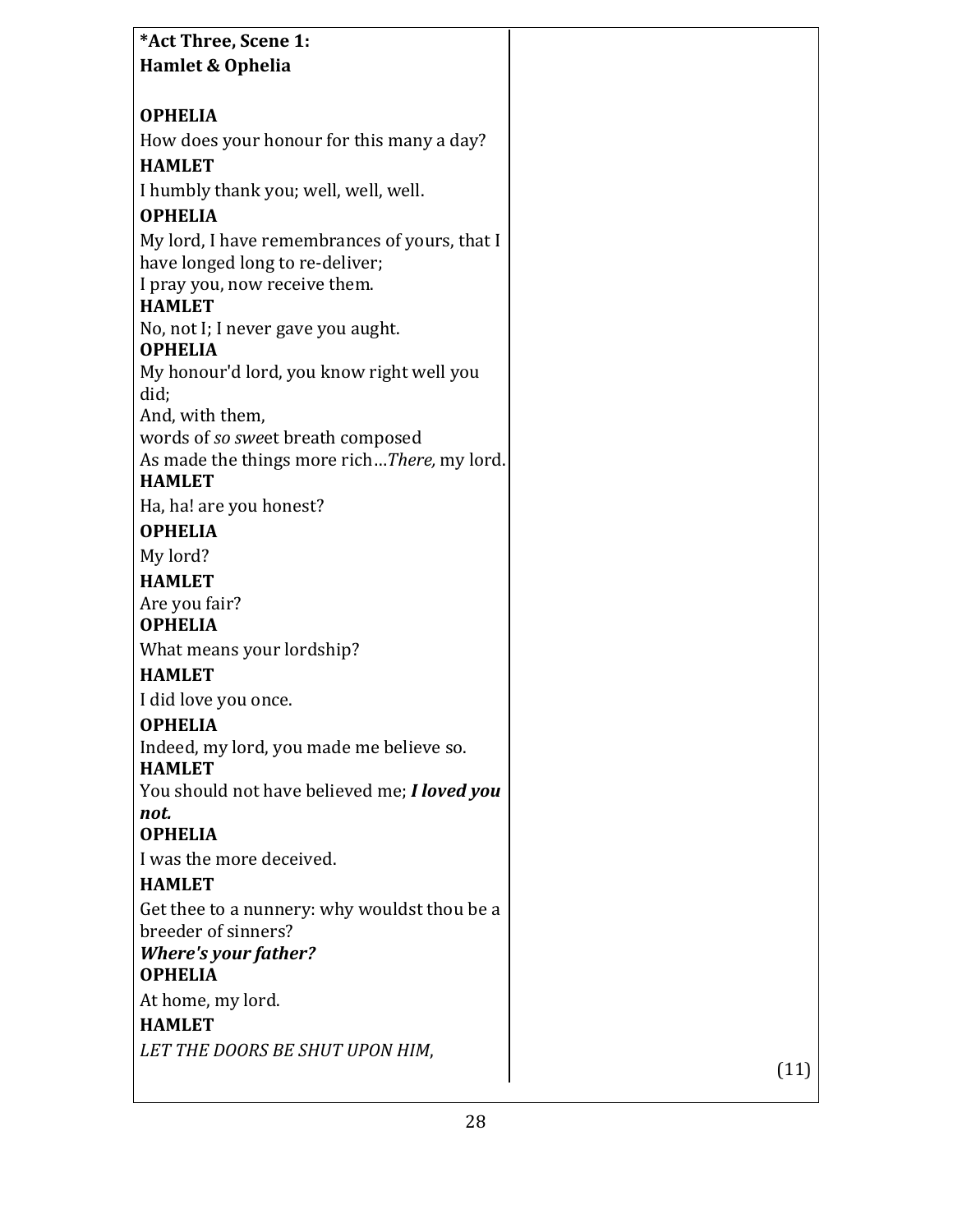| that he may play the                                |  |
|-----------------------------------------------------|--|
| fool no where but in's own house!<br><b>OPHELIA</b> |  |
| O, help him, you sweet heavens!                     |  |
| <b>HAMLET</b>                                       |  |
| If thou wilt needs marry, marry a fool;             |  |
| for wise men know well enough what monsters         |  |
| you make of them!                                   |  |
| <b>OPHELIA</b>                                      |  |
| O heavenly powers, restore him!                     |  |
| <b>HAMLET</b>                                       |  |
| God has given you one face, and you make            |  |
| yourselves another.                                 |  |
| Go to, I'll no more on't; it hath made me mad.      |  |
| I say, we will have no more marriages:              |  |
| To a nunnery, go.<br>(Exit)                         |  |
|                                                     |  |
| <b>OPHELIA</b>                                      |  |
| O, what a noble mind is here o'erthrown!            |  |
| O, woe is me, To have seen what I have seen,        |  |
| see what I see!                                     |  |
|                                                     |  |
| <b>Hamlet Exit</b>                                  |  |
|                                                     |  |
|                                                     |  |
|                                                     |  |
|                                                     |  |
|                                                     |  |
|                                                     |  |
|                                                     |  |
|                                                     |  |
|                                                     |  |
|                                                     |  |
|                                                     |  |
|                                                     |  |
|                                                     |  |
|                                                     |  |
|                                                     |  |
|                                                     |  |
|                                                     |  |
|                                                     |  |
|                                                     |  |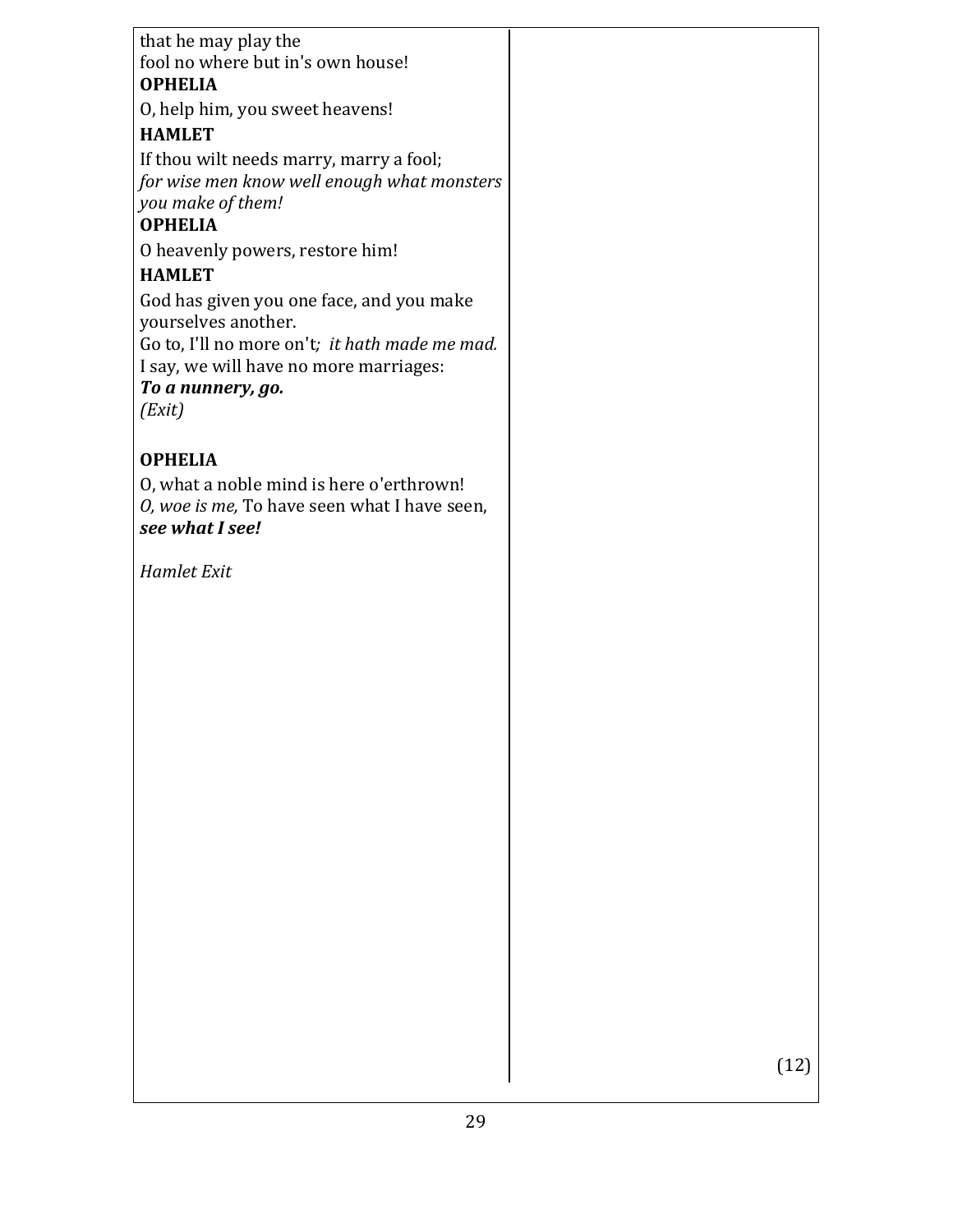| *Act Three, Scene 3:                                                       |      |
|----------------------------------------------------------------------------|------|
| Lord Polonius, King Claudius, Hamlet                                       |      |
| Enter Polonius/Claudius                                                    |      |
|                                                                            |      |
| <b>LORD POLONIUS</b>                                                       |      |
| My lord, he's going to his mother's closet:                                |      |
| Behind the arras I'll convey myself,                                       |      |
| To hear the process; Fare you well, my liege:                              |      |
| I'll call upon you ere you go to bed,                                      |      |
| And tell you what I know.                                                  |      |
| <b>KING CLAUDIUS</b>                                                       |      |
| Thanks, dear my lord.                                                      |      |
|                                                                            |      |
| <b>Exit POLONIUS</b>                                                       |      |
|                                                                            |      |
| O, my offence is rank it smells to heaven;                                 |      |
| It hath the primal eldest curse upon't,                                    |      |
| A brother's murder. Pray can I not,                                        |      |
| Though inclination be as sharp as will:                                    |      |
| My stronger guilt defeats my strong intent;                                |      |
| And, like a man to double business bound,                                  |      |
| I stand in pause where I shall first begin,                                |      |
| And both neglect. What if this cursed hand                                 |      |
| Were thicker than itself with brother's blood,                             |      |
| Is there not rain enough in the sweet heavens<br>To wash it white as snow? |      |
| But, O, what form of prayer                                                |      |
| Can serve my turn? 'Forgive me my                                          |      |
| foul murder'?                                                              |      |
| That cannot be; since I am still possess'd                                 |      |
| Of those effects for which I did the                                       |      |
| murder,                                                                    |      |
| My crown, mine own ambition and my queen.                                  |      |
| May one be pardon'd and retain the offence?                                |      |
| Try what repentance can: what can it not?                                  |      |
| All may be well.                                                           |      |
|                                                                            |      |
| kneels                                                                     |      |
|                                                                            |      |
| Enter HAMLET                                                               |      |
| <b>HAMLET</b>                                                              |      |
| Now might I do it pat, now he is praying;                                  |      |
| And now I'll do't. And so he goes to heaven;                               |      |
| And so am I revenged. That would be scann'd:                               |      |
| A villain kills my father; and for that,                                   |      |
| I, his sole son, do this same villain send                                 | (13) |
| To heaven.                                                                 |      |
|                                                                            |      |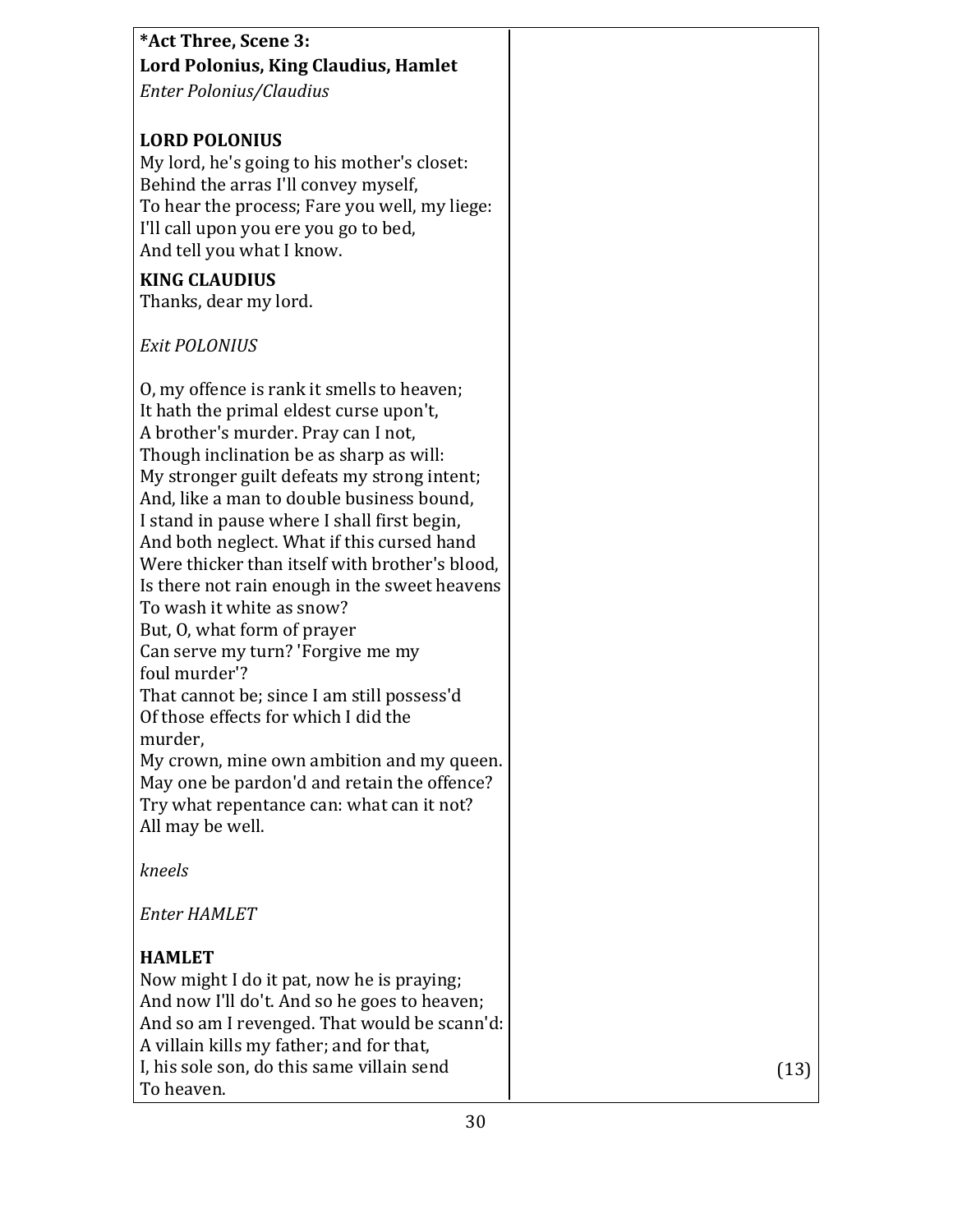| No! Up, sword; and know thou a more<br>horrid hent:<br>Then trip him, that his heels may kick at<br>heaven,<br>And that his soul may be as damn'd<br>and black as hell, whereto it goes.<br>My mother stays:<br>This physic but prolongs thy sickly days. |      |
|-----------------------------------------------------------------------------------------------------------------------------------------------------------------------------------------------------------------------------------------------------------|------|
| Exit                                                                                                                                                                                                                                                      |      |
| <b>KING CLAUDIUS</b><br>[Rising] My words fly up, my thoughts remain<br>below:<br>Words without thoughts never to heaven go.                                                                                                                              |      |
| Exit                                                                                                                                                                                                                                                      |      |
|                                                                                                                                                                                                                                                           |      |
|                                                                                                                                                                                                                                                           |      |
|                                                                                                                                                                                                                                                           |      |
|                                                                                                                                                                                                                                                           |      |
|                                                                                                                                                                                                                                                           |      |
|                                                                                                                                                                                                                                                           |      |
|                                                                                                                                                                                                                                                           |      |
|                                                                                                                                                                                                                                                           |      |
|                                                                                                                                                                                                                                                           |      |
|                                                                                                                                                                                                                                                           |      |
|                                                                                                                                                                                                                                                           |      |
|                                                                                                                                                                                                                                                           |      |
|                                                                                                                                                                                                                                                           |      |
|                                                                                                                                                                                                                                                           |      |
|                                                                                                                                                                                                                                                           | (14) |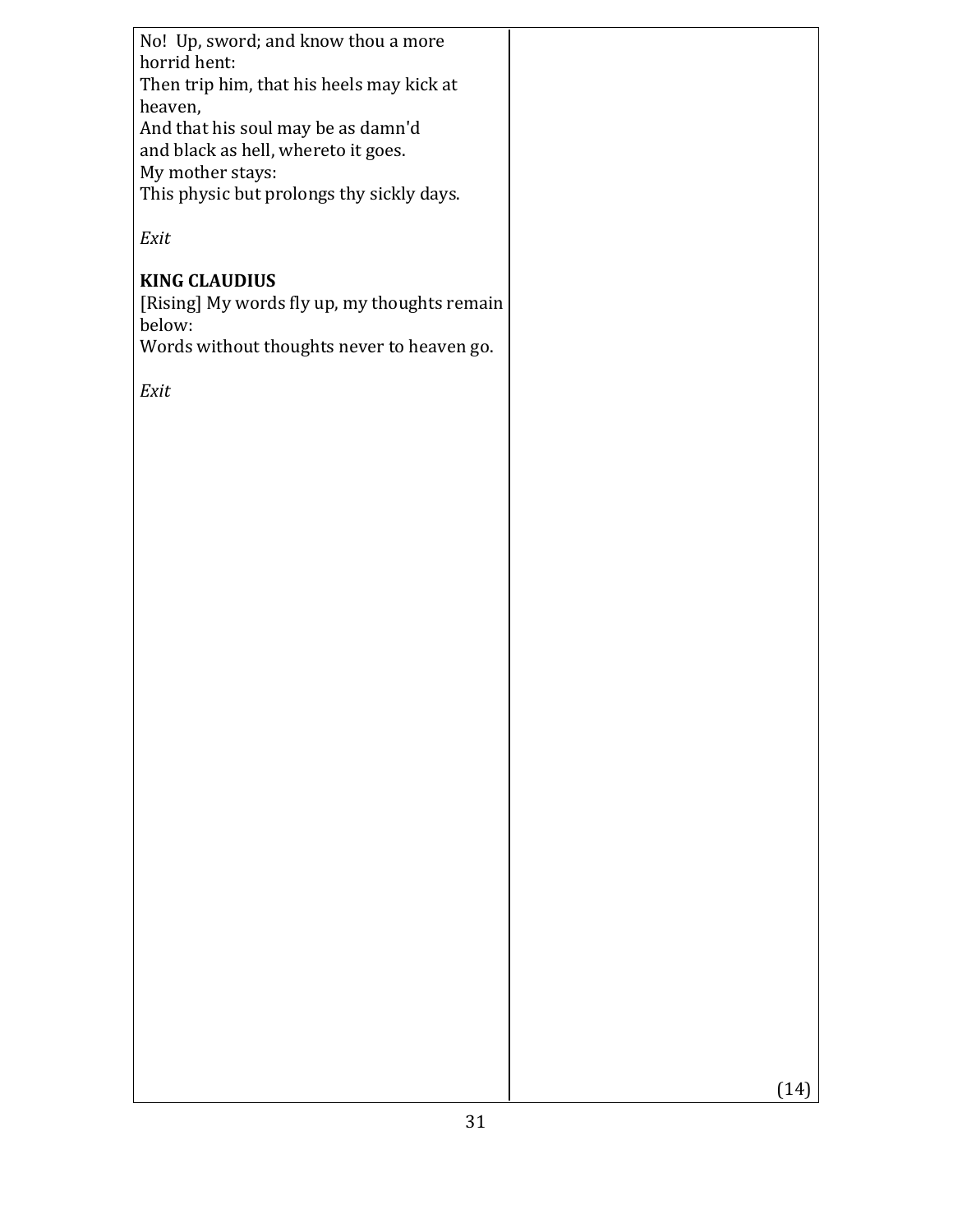| *Act Three, Scene 4:                                               |      |
|--------------------------------------------------------------------|------|
| <b>Hamlet &amp; Gertrude and Polonius</b>                          |      |
| Gertrude enters                                                    |      |
|                                                                    |      |
| <b>HAMLET</b>                                                      |      |
| Mother!! Mother!!                                                  |      |
| (enters)                                                           |      |
| Now, mother, what's the matter?                                    |      |
| <b>QUEEN GERTRUDE</b>                                              |      |
| Hamlet, thou hast thy father much offended.                        |      |
| <b>HAMLET</b>                                                      |      |
| Mother, you have my father much offended.<br><b>QUEEN GERTRUDE</b> |      |
| Come, come, you answer with an idle tongue.                        |      |
| <b>HAMLET</b>                                                      |      |
| Go go, you question with a wicked tongue.                          |      |
| What's the matter now?                                             |      |
| <b>QUEEN GERTRUDE</b>                                              |      |
| Have you forgot me?                                                |      |
| <b>HAMLET</b>                                                      |      |
| No, you are the queen, your husband's                              |      |
| brother's wife;                                                    |      |
| And--would it were not sol--you are my<br>mother.                  |      |
| <b>QUEEN GERTRUDE</b>                                              |      |
| Nay, then, I'll set those to you that can speak.                   |      |
| <b>HAMLET</b>                                                      |      |
| Come, come, and sit you down; you shall not                        |      |
| budge.                                                             |      |
| <b>QUEEN GERTRUDE</b>                                              |      |
| What wilt thou do? thou wilt not murder me?                        |      |
| Help, help, ho!                                                    |      |
| *LORD POLONIUS, (from behind the curtain)                          |      |
| What, ho! help, help, help!<br><b>HAMLET</b>                       |      |
| How now! a rat?                                                    |      |
| Dead, for a ducat, dead!                                           |      |
| (Stabs Polonius through the curtain)                               |      |
| *LORD POLONIUS                                                     |      |
| O, I am slain! (Falls and rolls out, dies)                         |      |
| <b>QUEEN GERTRUDE</b>                                              |      |
| O me, what hast thou done?!!                                       | (15) |
|                                                                    |      |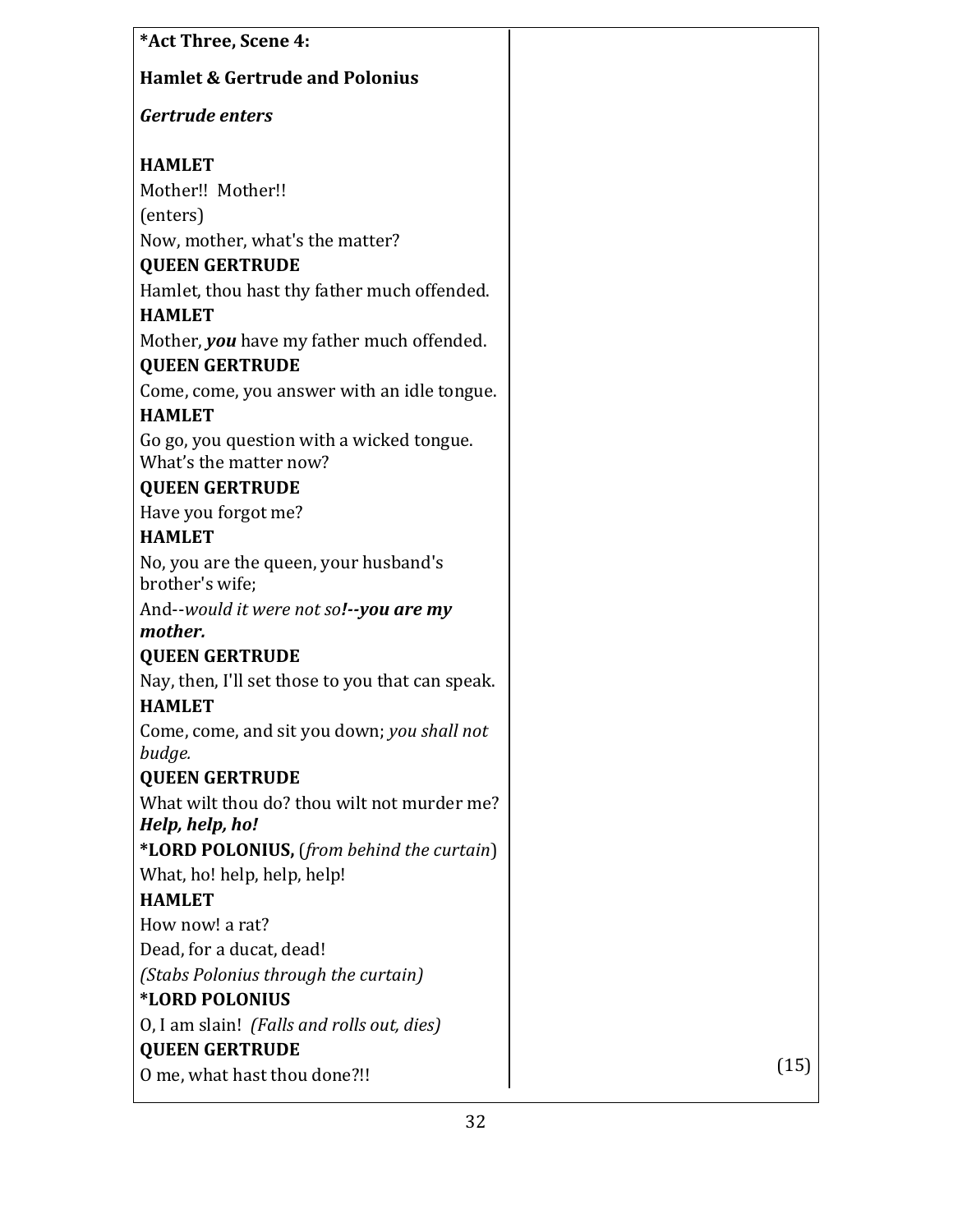| <b>HAMLET</b>                                                                 |      |
|-------------------------------------------------------------------------------|------|
| Nay, I know not: Is it the king? (THEN sees                                   |      |
| that it is Polonius, not Claudius)                                            |      |
| <b>QUEEN GERTRUDE</b>                                                         |      |
| O, what a rash and bloody deed is this!                                       |      |
| <b>HAMLET</b>                                                                 |      |
| A bloody deed! almost as bad, good mother, as                                 |      |
| kill a king, and marry with his brother.                                      |      |
| <b>QUEEN GERTRUDE</b>                                                         |      |
| As kill a king!                                                               |      |
| <b>HAMLET</b>                                                                 |      |
| Ay, lady, 'twas my word. Peace! sit you down,<br>And let me wring your heart; |      |
| <b>QUEEN GERTRUDE</b>                                                         |      |
| What have I done, that thou darest wag thy                                    |      |
| tongue in noise so rude against me?                                           |      |
| <b>HAMLET</b>                                                                 |      |
| Look here, upon this picture, and on this,                                    |      |
| the counterfeit presentment of two brothers.                                  |      |
| See, this was your husband.                                                   |      |
| <b>Here is</b> your husband;                                                  |      |
| Ha! have you eyes?                                                            |      |
| You cannot call it love!                                                      |      |
| <b>QUEEN GERTRUDE</b>                                                         |      |
| O Hamlet, speak no more: Thou turn'st mine                                    |      |
| eyes into my very soul!                                                       |      |
| <b>HAMLET</b>                                                                 |      |
| Nay, but to live, stew'd in corruption                                        |      |
| <b>QUEEN GERTRUDE</b>                                                         |      |
| O, speak to me no more; these words, like                                     |      |
| daggers, enter in mine ears;                                                  |      |
| <b>HAMLET</b>                                                                 |      |
| A murderer and a villain                                                      |      |
| <b>QUEEN GERTRUDE</b>                                                         |      |
| No more!                                                                      |      |
| <b>HAMLET</b>                                                                 |      |
| A king of shreds and patches,--                                               |      |
| <b>QUEEN GERTRUDE</b>                                                         |      |
| Hamlet, thou hast cleft my heart in twain!                                    |      |
| Hamlet Exit. Enter Claudius                                                   |      |
|                                                                               | (16) |
|                                                                               |      |

33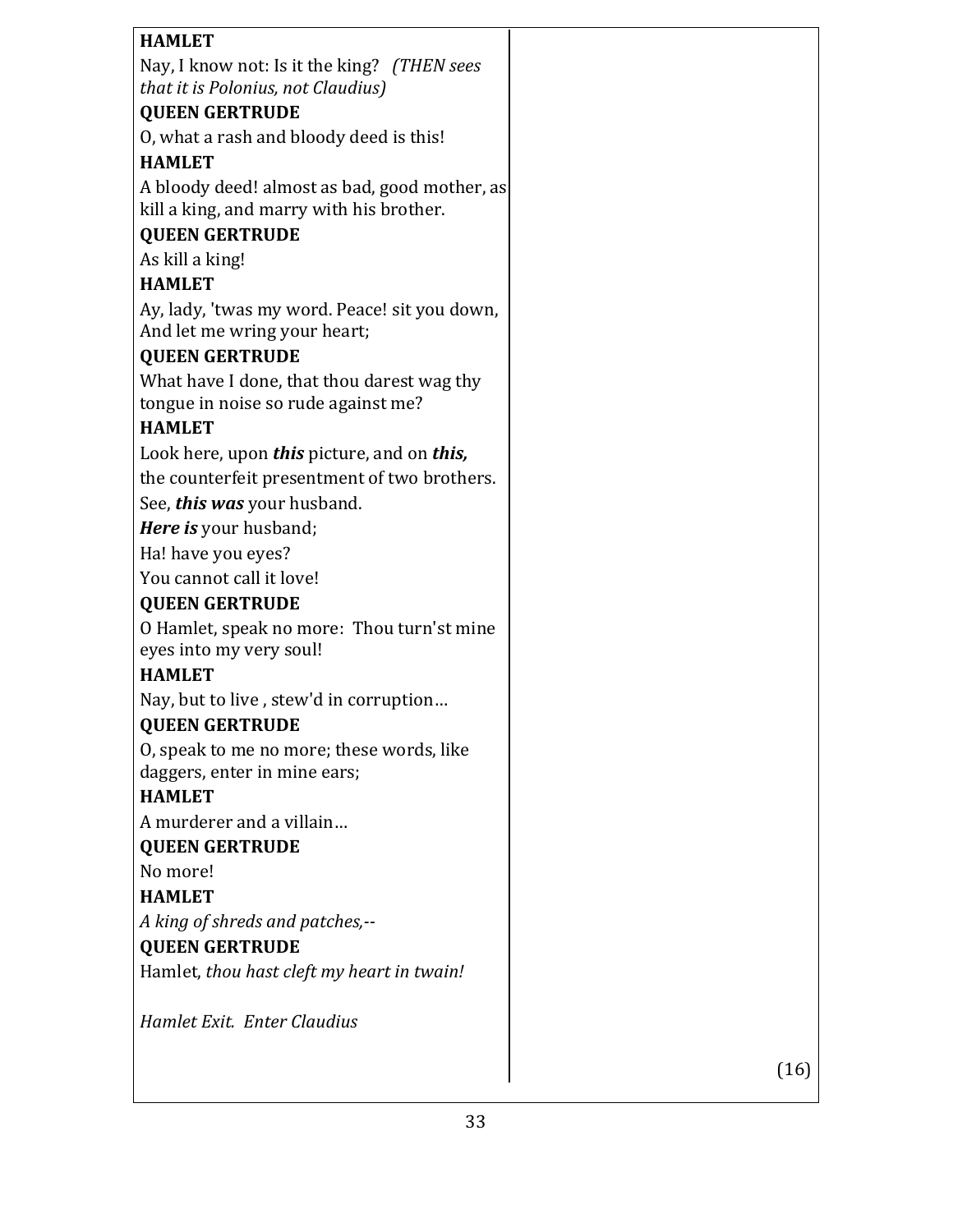| <b>QUEEN GERTRUDE</b><br>Ah, my good lord, what have I seen to-night!                     |      |
|-------------------------------------------------------------------------------------------|------|
| <b>KING CLAUDIUS</b>                                                                      |      |
| What, Gertrude? How does Hamlet?                                                          |      |
| <b>QUEEN GERTRUDE</b>                                                                     |      |
| Mad as the sea and wind, when both contend<br>Which is the mightier: in his lawless fit,  |      |
| Behind the arras hearing something stir,                                                  |      |
| Whips out his rapier, cries, 'A rat, a rat!'                                              |      |
| And, in this brainish apprehension, kills                                                 |      |
| The unseen good old man.                                                                  |      |
| <b>KING CLAUDIUS</b><br>O heavy deed!                                                     |      |
| It had been so with us, had we been there:                                                |      |
| His liberty is full of threats to all;                                                    |      |
| To you yourself, to us, to every one.                                                     |      |
| Alas, how shall this bloody deed be answer'd?<br>It will be laid to us, Where is he gone? |      |
| <b>QUEEN GERTRUDE</b>                                                                     |      |
| To draw apart the body he hath kill'd:                                                    |      |
| O'er whom his very madness, like some ore                                                 |      |
| Among a mineral of metals base,                                                           |      |
| Shows itself pure; he weeps for what is done.                                             |      |
| <b>LAERTES</b>                                                                            |      |
| Where is this King?!                                                                      |      |
| <b>Enter Laertes</b>                                                                      |      |
| O thou vile king, Give me my father!                                                      |      |
| <b>OUEEN GERTRUDE</b>                                                                     |      |
| Calmly, good Laertes.                                                                     |      |
| <b>LAERTES</b><br>That drop of blood that's calm proclaims me                             |      |
| bastard.                                                                                  |      |
| <b>KING CLAUDIUS</b>                                                                      |      |
| What is the cause, Laertes,                                                               |      |
| That thy rebellion looks so giant-like?                                                   |      |
| Let him go, Gertrude;<br>Speak, man.                                                      |      |
| <b>LAERTES</b>                                                                            |      |
| Where is my father?                                                                       |      |
| <b>KING CLAUDIUS</b>                                                                      |      |
| Dead.                                                                                     |      |
|                                                                                           |      |
|                                                                                           | (17) |

34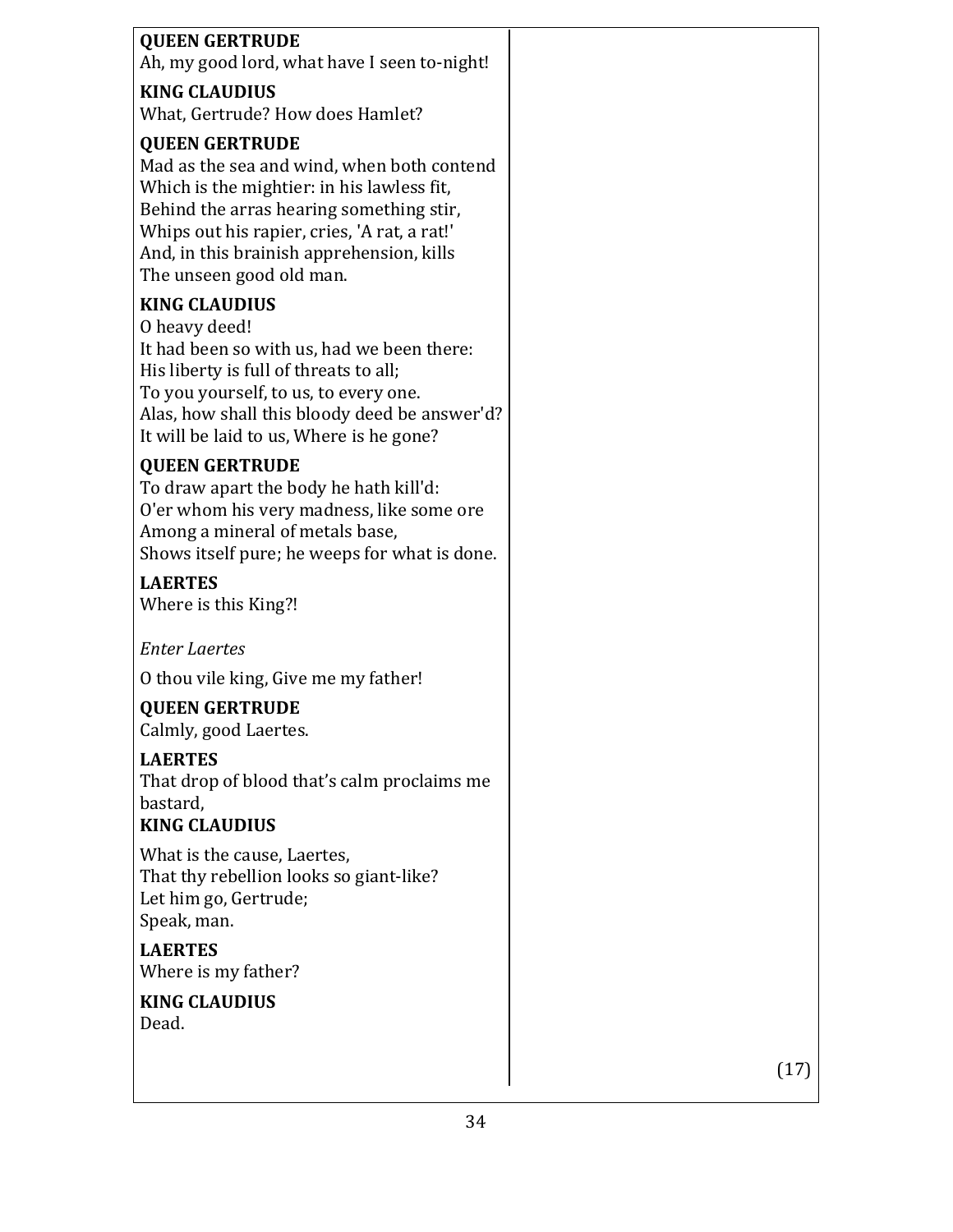| <b>QUEEN GERTRUDE</b>                                                                 |  |
|---------------------------------------------------------------------------------------|--|
| But not by him.                                                                       |  |
| <b>KING CLAUDIUS</b>                                                                  |  |
| Let him demand his fill.                                                              |  |
| EXIT Gertrude                                                                         |  |
| <b>LAERTES</b>                                                                        |  |
| How came he dead? I'll not be juggled with:                                           |  |
| To hell, allegiance! Vows, to the blackest devil!                                     |  |
| I dare damnation. To this point I stand,                                              |  |
| Let come what comes; only I'll be revenged                                            |  |
| Most thoroughly for my father.                                                        |  |
| <b>KING CLAUDIUS</b>                                                                  |  |
| Why, now you speak                                                                    |  |
| Like a good child and a true gentleman.                                               |  |
| That I am guiltless of your father's death,<br>And am most sensible in grief for it,  |  |
| It shall as level to your judgment pierce                                             |  |
| As day does to your eye.                                                              |  |
|                                                                                       |  |
| Enter QUEEN GERTRUDE                                                                  |  |
|                                                                                       |  |
| How now, sweet queen!                                                                 |  |
| <b>QUEEN GERTRUDE</b>                                                                 |  |
| One woe doth tread upon another's heel,                                               |  |
| So fast they follow; your sister's drown'd,<br>Laertes.                               |  |
|                                                                                       |  |
| <b>LAERTES</b><br>Drown'd! O, where?                                                  |  |
|                                                                                       |  |
| <b>QUEEN GERTRUDE</b>                                                                 |  |
| There is a willow grows aslant a brook,<br>There with fantastic garlands did she come |  |
| Of crow-flowers, nettles, daisies, and long                                           |  |
| purples                                                                               |  |
| There, on the pendent boughs her coronet                                              |  |
| weeds                                                                                 |  |
| Clambering to hang, an envious sliver broke;                                          |  |
| When down her weedy trophies and herself                                              |  |
| Fell in the weeping brook. Her clothes spread<br>wide;                                |  |
| And, mermaid-like, awhile they bore her up:                                           |  |
| but long it could not be                                                              |  |
| Till that her garments, heavy with their drink,                                       |  |
| Pull'd the poor wretch from her melodious lay                                         |  |
| To muddy death.                                                                       |  |

# **LAERTES**

Alas, then, she is drown'd?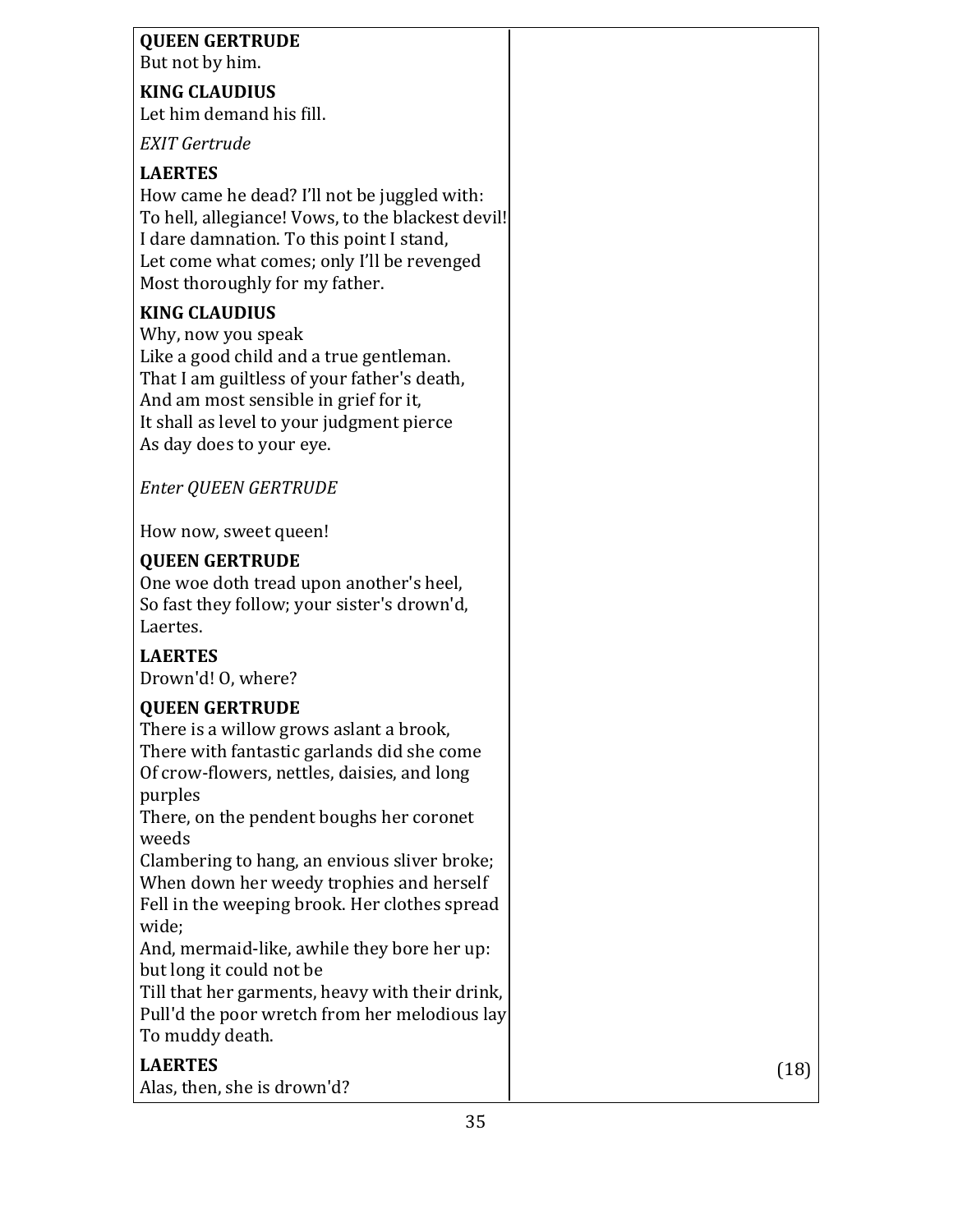| <b>QUEEN GERTRUDE</b><br>Drown'd, drown'd.<br><b>LAERTES</b><br>Oh heat, dry up my brains!<br>Tears seven times salt burn out the sense<br>And virtue of mine eye. Oh rose of May<br>Dear maid, kind sister, sweet Ophelia.<br>Oh heavens! Is't possible a young maids wits<br>should be<br>As mortal as a young mans life?<br>Do you see this oh God?<br>Adieu, my lord:<br>I have a speech of fire, that fain would blaze,<br>But that this folly douts it.<br>Exit<br><b>KING CLAUDIUS</b><br>Let's follow, Gertrude:<br>How much I had to do to calm his rage!<br>Now fear I this will give it start again;<br>Therefore let's follow.<br>Exit Claudius/Gertrude<br>(19) |  |
|------------------------------------------------------------------------------------------------------------------------------------------------------------------------------------------------------------------------------------------------------------------------------------------------------------------------------------------------------------------------------------------------------------------------------------------------------------------------------------------------------------------------------------------------------------------------------------------------------------------------------------------------------------------------------|--|
|                                                                                                                                                                                                                                                                                                                                                                                                                                                                                                                                                                                                                                                                              |  |
|                                                                                                                                                                                                                                                                                                                                                                                                                                                                                                                                                                                                                                                                              |  |
|                                                                                                                                                                                                                                                                                                                                                                                                                                                                                                                                                                                                                                                                              |  |
|                                                                                                                                                                                                                                                                                                                                                                                                                                                                                                                                                                                                                                                                              |  |
|                                                                                                                                                                                                                                                                                                                                                                                                                                                                                                                                                                                                                                                                              |  |
|                                                                                                                                                                                                                                                                                                                                                                                                                                                                                                                                                                                                                                                                              |  |
|                                                                                                                                                                                                                                                                                                                                                                                                                                                                                                                                                                                                                                                                              |  |
|                                                                                                                                                                                                                                                                                                                                                                                                                                                                                                                                                                                                                                                                              |  |
|                                                                                                                                                                                                                                                                                                                                                                                                                                                                                                                                                                                                                                                                              |  |
|                                                                                                                                                                                                                                                                                                                                                                                                                                                                                                                                                                                                                                                                              |  |
|                                                                                                                                                                                                                                                                                                                                                                                                                                                                                                                                                                                                                                                                              |  |
|                                                                                                                                                                                                                                                                                                                                                                                                                                                                                                                                                                                                                                                                              |  |
|                                                                                                                                                                                                                                                                                                                                                                                                                                                                                                                                                                                                                                                                              |  |
|                                                                                                                                                                                                                                                                                                                                                                                                                                                                                                                                                                                                                                                                              |  |
|                                                                                                                                                                                                                                                                                                                                                                                                                                                                                                                                                                                                                                                                              |  |
|                                                                                                                                                                                                                                                                                                                                                                                                                                                                                                                                                                                                                                                                              |  |
|                                                                                                                                                                                                                                                                                                                                                                                                                                                                                                                                                                                                                                                                              |  |
|                                                                                                                                                                                                                                                                                                                                                                                                                                                                                                                                                                                                                                                                              |  |
|                                                                                                                                                                                                                                                                                                                                                                                                                                                                                                                                                                                                                                                                              |  |
|                                                                                                                                                                                                                                                                                                                                                                                                                                                                                                                                                                                                                                                                              |  |
|                                                                                                                                                                                                                                                                                                                                                                                                                                                                                                                                                                                                                                                                              |  |
|                                                                                                                                                                                                                                                                                                                                                                                                                                                                                                                                                                                                                                                                              |  |
|                                                                                                                                                                                                                                                                                                                                                                                                                                                                                                                                                                                                                                                                              |  |
|                                                                                                                                                                                                                                                                                                                                                                                                                                                                                                                                                                                                                                                                              |  |
|                                                                                                                                                                                                                                                                                                                                                                                                                                                                                                                                                                                                                                                                              |  |
|                                                                                                                                                                                                                                                                                                                                                                                                                                                                                                                                                                                                                                                                              |  |
|                                                                                                                                                                                                                                                                                                                                                                                                                                                                                                                                                                                                                                                                              |  |
|                                                                                                                                                                                                                                                                                                                                                                                                                                                                                                                                                                                                                                                                              |  |
|                                                                                                                                                                                                                                                                                                                                                                                                                                                                                                                                                                                                                                                                              |  |
|                                                                                                                                                                                                                                                                                                                                                                                                                                                                                                                                                                                                                                                                              |  |
|                                                                                                                                                                                                                                                                                                                                                                                                                                                                                                                                                                                                                                                                              |  |
|                                                                                                                                                                                                                                                                                                                                                                                                                                                                                                                                                                                                                                                                              |  |
|                                                                                                                                                                                                                                                                                                                                                                                                                                                                                                                                                                                                                                                                              |  |
|                                                                                                                                                                                                                                                                                                                                                                                                                                                                                                                                                                                                                                                                              |  |
|                                                                                                                                                                                                                                                                                                                                                                                                                                                                                                                                                                                                                                                                              |  |
|                                                                                                                                                                                                                                                                                                                                                                                                                                                                                                                                                                                                                                                                              |  |
|                                                                                                                                                                                                                                                                                                                                                                                                                                                                                                                                                                                                                                                                              |  |
|                                                                                                                                                                                                                                                                                                                                                                                                                                                                                                                                                                                                                                                                              |  |
|                                                                                                                                                                                                                                                                                                                                                                                                                                                                                                                                                                                                                                                                              |  |
|                                                                                                                                                                                                                                                                                                                                                                                                                                                                                                                                                                                                                                                                              |  |
|                                                                                                                                                                                                                                                                                                                                                                                                                                                                                                                                                                                                                                                                              |  |
|                                                                                                                                                                                                                                                                                                                                                                                                                                                                                                                                                                                                                                                                              |  |
|                                                                                                                                                                                                                                                                                                                                                                                                                                                                                                                                                                                                                                                                              |  |
|                                                                                                                                                                                                                                                                                                                                                                                                                                                                                                                                                                                                                                                                              |  |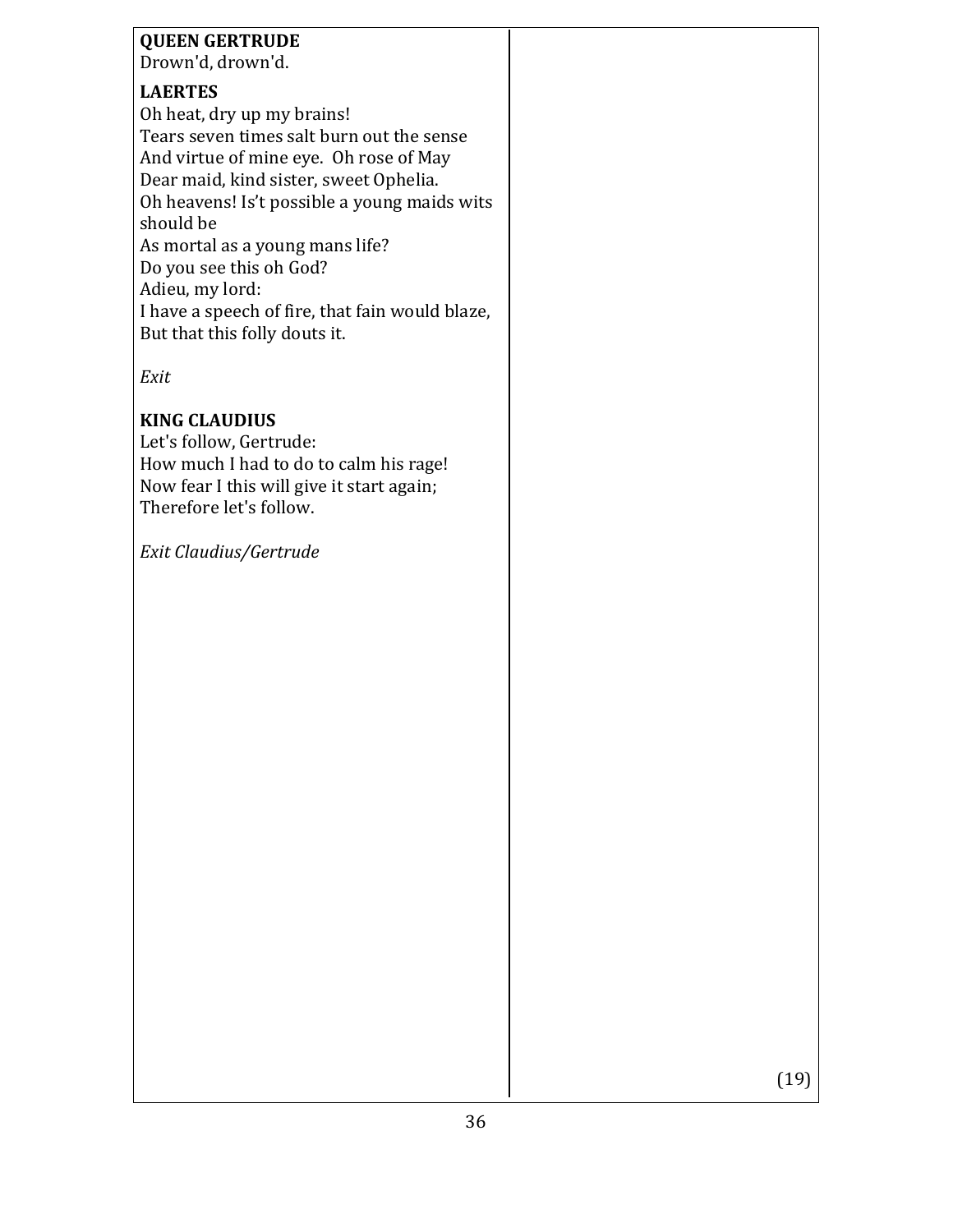| *Act Five, Scene 1:                                                                                                          |      |
|------------------------------------------------------------------------------------------------------------------------------|------|
| Gravedigger, Hamlet, Horatio                                                                                                 |      |
| Enter one gravedigger, with spades,                                                                                          |      |
| Enter HAMLET and HORATIO                                                                                                     |      |
| <b>HAMLET</b><br>Whose                                                                                                       |      |
| grave's this, sirrah?                                                                                                        |      |
| <b>GRAVEDIGGER</b><br>Mine, sir.<br><b>HAMLET</b><br>I think it be thine, indeed; for thou liest in't.                       |      |
| <b>GRAVEDIGGER</b><br>I do not lie in't, and yet it is mine.                                                                 |      |
| <b>HAMLET</b><br>What man dost thou dig it for?                                                                              |      |
| <b>GRAVEDIGGER</b><br>For no man, sir.                                                                                       |      |
| <b>HAMLET</b><br>What woman, then?                                                                                           |      |
| <b>GRAVEDIGGER</b><br>For none, neither.                                                                                     |      |
| <b>HAMLET</b><br>Who is to be buried in't?                                                                                   |      |
| <b>GRAVEDIGGER</b><br>One that was a woman, sir; but, rest her soul,<br>she's dead.                                          |      |
| <b>HORATIO</b><br>How absolute the knave is!<br>We must speak by the<br>card, or equivocation will undo us.<br><b>HAMLET</b> |      |
| How long hast thou been a<br>grave-maker?                                                                                    |      |
| <b>GRAVEDIGGER</b><br>Cannot you tell that? Every fool can tell that: it<br>was the very day that young Hamlet was born;     |      |
| <b>HORATIO</b>                                                                                                               |      |
| How long will a man lie I' the earth ere he rot?                                                                             |      |
| <b>GRAVEDIGGER</b>                                                                                                           |      |
| I' faith, if he be not rotten before he die he will<br>last you some eight year                                              |      |
| or nine year                                                                                                                 | (20) |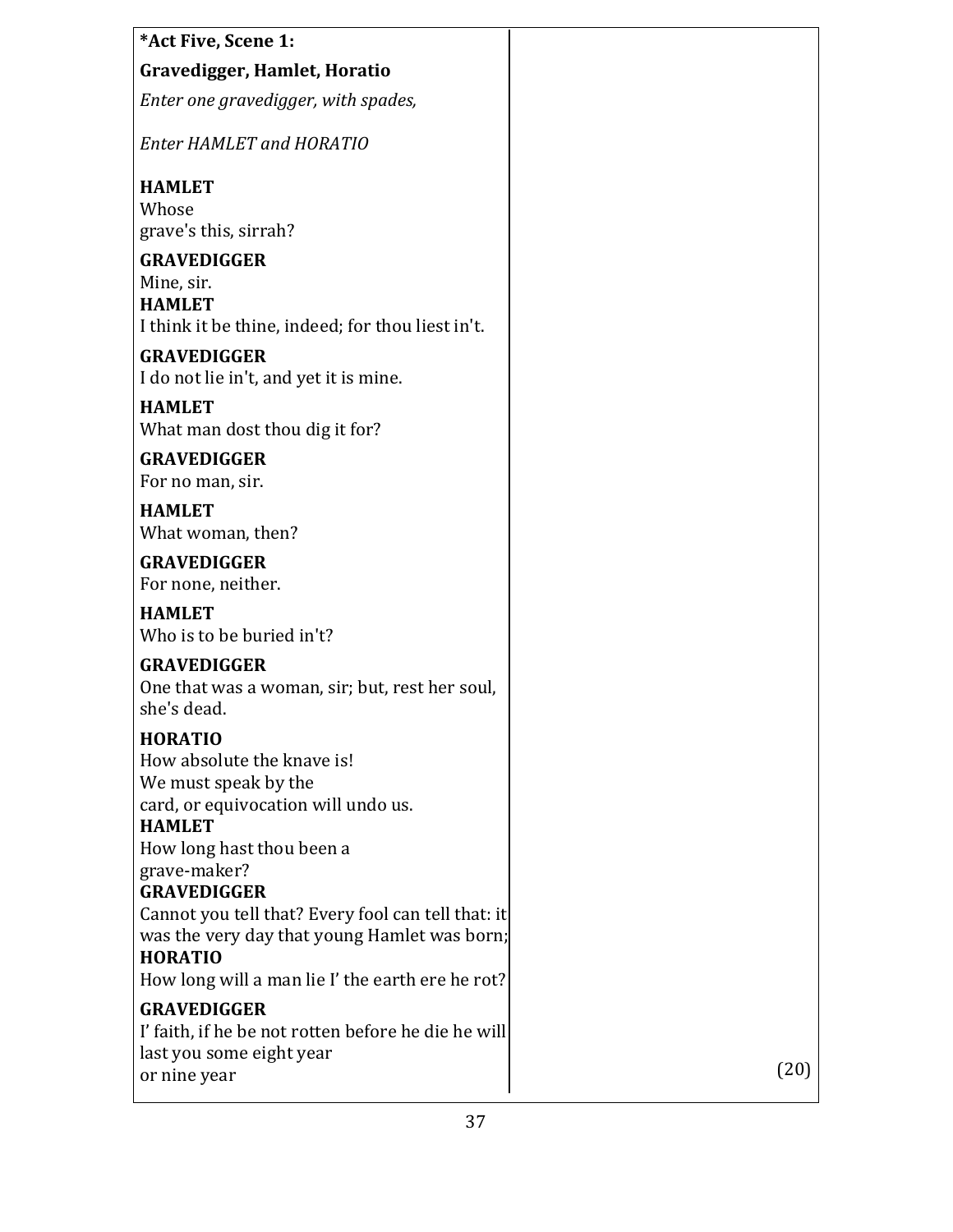| <b>HAMLET</b><br>Why he more than another?             |      |
|--------------------------------------------------------|------|
| <b>GRAVEDIGGER</b>                                     |      |
| Here's a skull now;                                    |      |
| this skull has lain in the earth                       |      |
| three and twenty years.<br><b>HORATIO</b>              |      |
| Whose was it?                                          |      |
| <b>GRAVEDIGGER</b>                                     |      |
| A whoreson mad fellow's it was: whose do               |      |
| you think it was?                                      |      |
| <b>HAMLET</b><br>Nay, I know not.                      |      |
| <b>GRAVEDIGGER</b>                                     |      |
| This same skull, sir, was Yorick's skull, the          |      |
| king's jester.                                         |      |
| <b>HAMLET</b>                                          |      |
| This?                                                  |      |
| <b>GRAVEDIGGER</b>                                     |      |
| E'en that.                                             |      |
| <b>HAMLET</b><br>Let me see.                           |      |
|                                                        |      |
| Takes the skull                                        |      |
| Alas, poor Yorick! I knew him,                         |      |
| Horatio: a fellow                                      |      |
| of infinite jest, of most excellent fancy: he hath     |      |
| borne me on his back a thousand times; and<br>now, how |      |
| abhorred in my imagination it is! Prithee,             |      |
| Horatio, tell me one thing.                            |      |
| <b>HORATIO</b><br>What's that, my lord?                |      |
| <b>HAMLET</b>                                          |      |
| Dost thou think Alexander looked o' this               |      |
| fashion i' the earth?                                  |      |
| <b>HORATIO</b>                                         |      |
| E'en so.                                               |      |
| <b>HAMLET</b><br>And smelt so? pah!                    |      |
| Alexander died, Alexander was buried,                  |      |
| Alexander returneth into dust;                         |      |
|                                                        | (21) |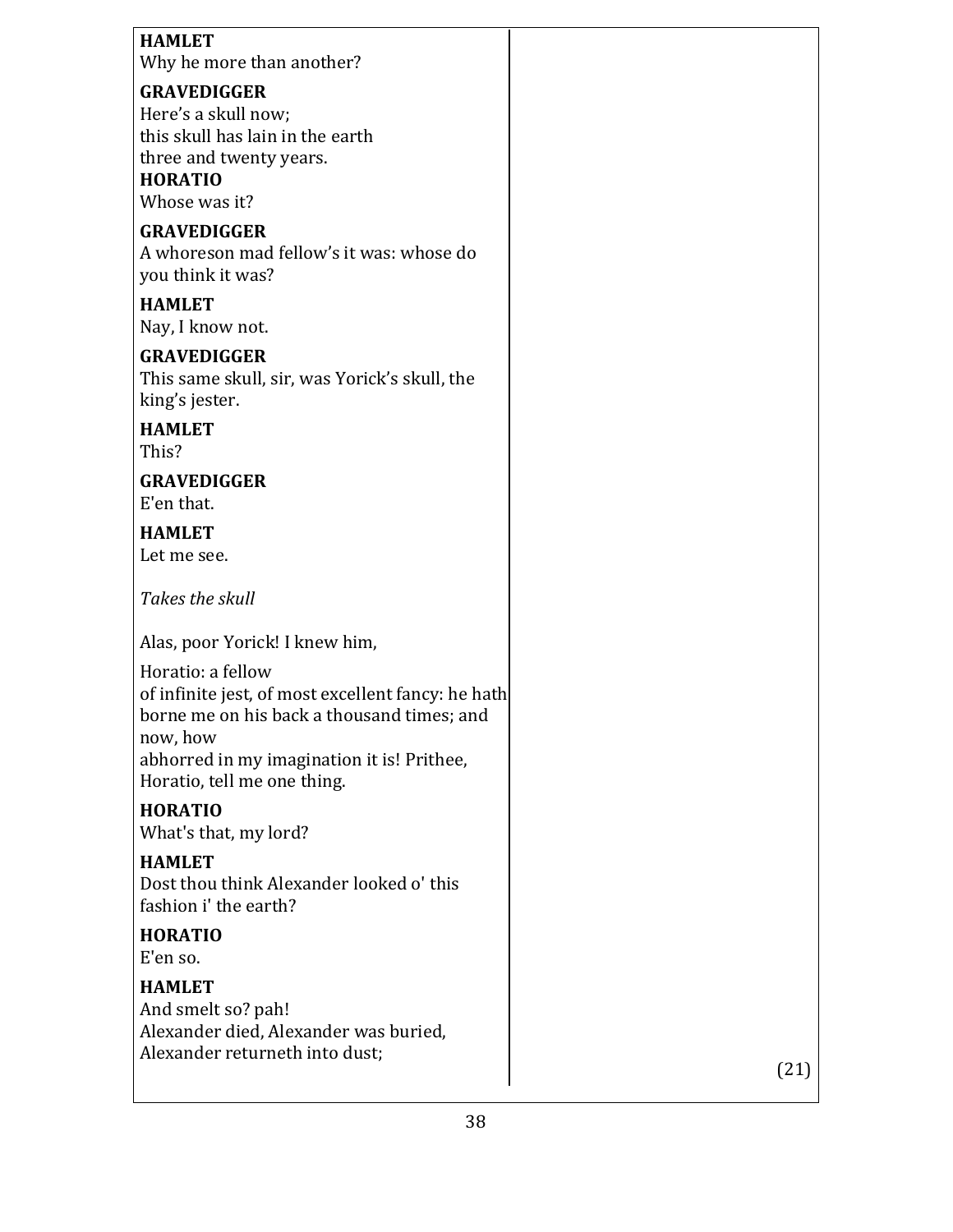| Imperious Caesar, dead and turn'd to clay,         |      |
|----------------------------------------------------|------|
| Might stop a hole to keep the wind away:           |      |
|                                                    |      |
| O, that that earth,                                |      |
| which kept the world in awe,                       |      |
| Should patch a wall to expel the winter flaw!      |      |
|                                                    |      |
| there's a special providence in the fall of a      |      |
| sparrow. If it be now,                             |      |
| 'tis not to come; if it be not to come, it will be |      |
|                                                    |      |
| now; if it be not now, yet it will come: the       |      |
| readiness is all.                                  |      |
|                                                    |      |
|                                                    |      |
| Exits with Gravediggers leaving Horatio Alone      |      |
|                                                    |      |
| <b>HORATIO</b>                                     |      |
|                                                    |      |
| Let me speak to the yet unknowing world            |      |
| How these things came about:                       |      |
| so shall you hear                                  |      |
| Of carnal, bloody, and unnatural acts,             |      |
|                                                    |      |
| Of accidental judgments, casual slaughters,        |      |
| Of deaths put on by cunning and forced cause,      |      |
| And, in this upshot, purposes mistook              |      |
| Fall'n on the inventors' heads: all this can I     |      |
|                                                    |      |
| truly deliver.                                     |      |
| Now cracks a noble heart.                          |      |
| Goodnight sweet prince                             |      |
|                                                    |      |
| And flights of angels sing thee                    |      |
| To thy rest.                                       |      |
|                                                    |      |
|                                                    |      |
|                                                    |      |
|                                                    |      |
|                                                    |      |
|                                                    |      |
|                                                    |      |
|                                                    |      |
|                                                    |      |
|                                                    |      |
|                                                    |      |
|                                                    |      |
|                                                    |      |
|                                                    |      |
|                                                    |      |
|                                                    |      |
|                                                    |      |
|                                                    |      |
|                                                    |      |
|                                                    |      |
|                                                    |      |
|                                                    |      |
|                                                    |      |
|                                                    |      |
|                                                    |      |
|                                                    |      |
|                                                    |      |
|                                                    | (22) |
|                                                    |      |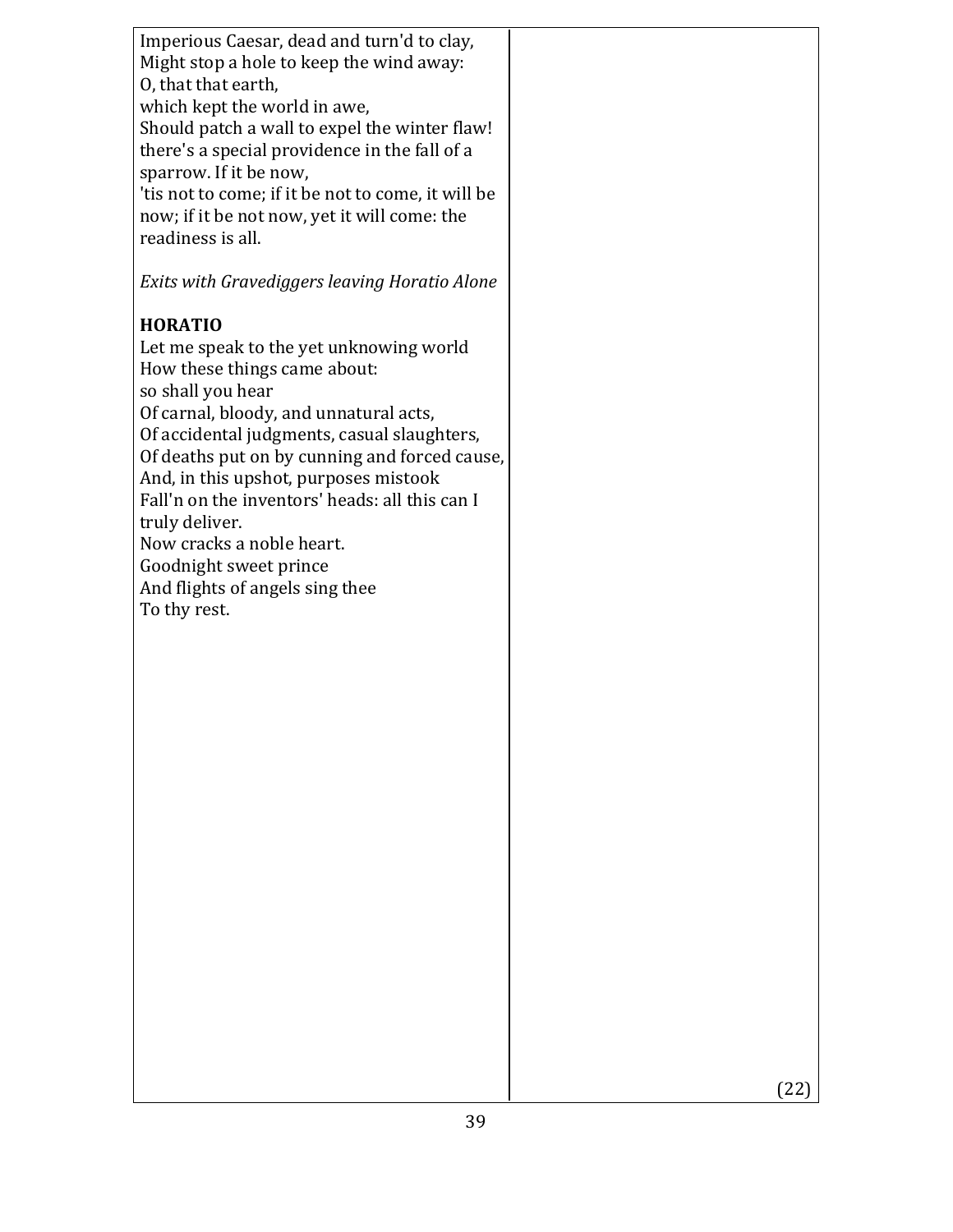| <b>PART THREE</b>                                                                     |
|---------------------------------------------------------------------------------------|
| <b>MACBETH</b>                                                                        |
| * Act One, Scene 1:                                                                   |
| <b>THREE WITCHES, Macbeth, Banquo, Ross</b>                                           |
| <b>FIRST WITCH</b>                                                                    |
| When shall we three meet again                                                        |
| In thunder, lightning, or in rain?                                                    |
| <b>SECOND WITCH</b>                                                                   |
| When the hurlyburly's done,                                                           |
| When the battle's lost and won.                                                       |
| <b>THIRD WITCH</b>                                                                    |
| That will be ere the set of sun.                                                      |
| <b>FIRST WITCH</b>                                                                    |
| Where the place?                                                                      |
| <b>SECOND WITCH</b>                                                                   |
| Upon the heath.                                                                       |
| <b>THIRD WITCH</b>                                                                    |
| There to meet with Macbeth.                                                           |
| <b>THIRD WITCH</b>                                                                    |
| By the pricking of my thumbs, something<br>wicked this way comes. Open locks, whoever |
| knocks.                                                                               |
|                                                                                       |
| [Enter Macbeth, Banquo]                                                               |
|                                                                                       |
| <b>MACBETH:</b>                                                                       |
| So foul and fair a day I have not seen.                                               |
| <b>BANQUO:</b>                                                                        |
| What are these, so wither'd and so wild in                                            |
| their attire, that look not like the inhabitants<br>o' the earth, and yet are on't?   |
| <b>MACBETH:</b>                                                                       |
| Speak, if you can, what are you?                                                      |
| <b>FIRST WITCH:</b>                                                                   |
| All hail, Macbeth, hail to thee thane of Glamis!                                      |
| <b>SECOND WITCH:</b>                                                                  |
| All hail Macbeth, hail to thee thane of Cawdor!                                       |
| <b>THIRD WITCH:</b>                                                                   |
| All hail Macbeth, thou shalt be king hereafter!                                       |
|                                                                                       |
|                                                                                       |
|                                                                                       |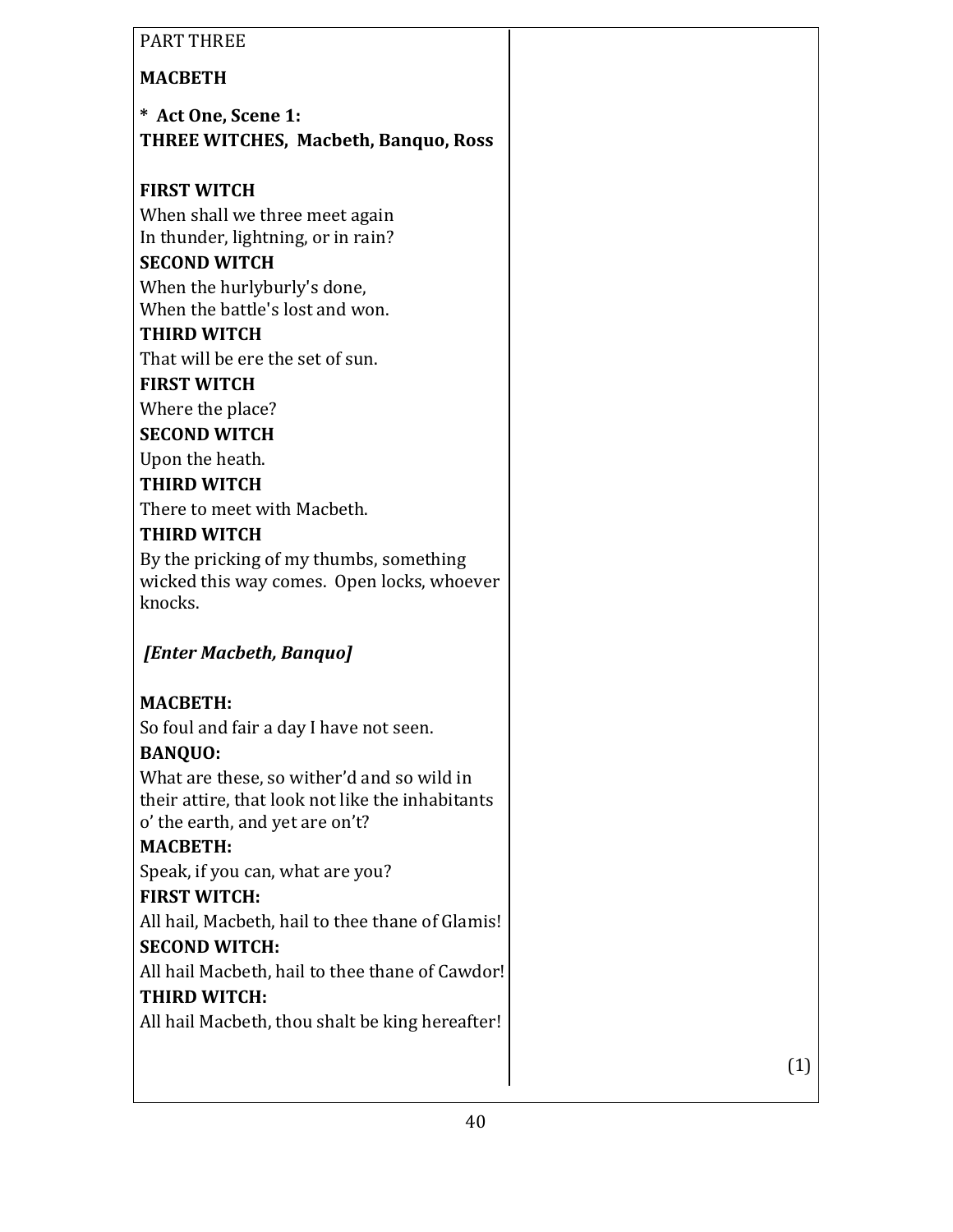| <b>BANQUO:</b>                                                                              |     |
|---------------------------------------------------------------------------------------------|-----|
| If you can look into the seeds of time, speak                                               |     |
| then to me.                                                                                 |     |
| <b>FIRST WITCH:</b>                                                                         |     |
| Lesser than Macbeth, and greater.                                                           |     |
| <b>SECOND WITCH:</b>                                                                        |     |
| Not so happy, yet much happier.                                                             |     |
| <b>THIRD WITCH:</b>                                                                         |     |
| Thou shalt get kings, though thou be none.                                                  |     |
| <b>ALL WITCHES:</b>                                                                         |     |
| All hail Banquo and Macbeth                                                                 |     |
| [witches fade back to exit]                                                                 |     |
| <b>MACBETH:</b>                                                                             |     |
| I know I am thane of Glamis, but how of                                                     |     |
| Cawdor?                                                                                     |     |
| Say from whence you owe this strange<br>intelligence?                                       |     |
| <b>BANQUO:</b>                                                                              |     |
| Whither are they vanish'd?                                                                  |     |
| <b>MACBETH:</b>                                                                             |     |
| Into the air and what seem'd corporal melted                                                |     |
| as breath into the wind.                                                                    |     |
| Your children shall be kings!                                                               |     |
| <b>BANQUO:</b>                                                                              |     |
| You shall be king!                                                                          |     |
| <b>MACBETH:</b>                                                                             |     |
| And thane of Cawdor too, went it not so?                                                    |     |
|                                                                                             |     |
| <b>[Enter Ross]</b>                                                                         |     |
|                                                                                             |     |
| <b>ROSS:</b>                                                                                |     |
| The king hath happily received Macbeth,                                                     |     |
| the news of thy success; as thick as hail came<br>post with post;                           |     |
| and every one did bear thy praises in his                                                   |     |
| kingdom's great defence,                                                                    |     |
| and pour'd them down before him.                                                            |     |
|                                                                                             |     |
| I am sent to give thee from our royal master                                                |     |
| thanks;                                                                                     |     |
| and for an earnest of a greater honour, he<br>bade me, from him, call thee Thane of Cawdor; |     |
|                                                                                             | (2) |
|                                                                                             |     |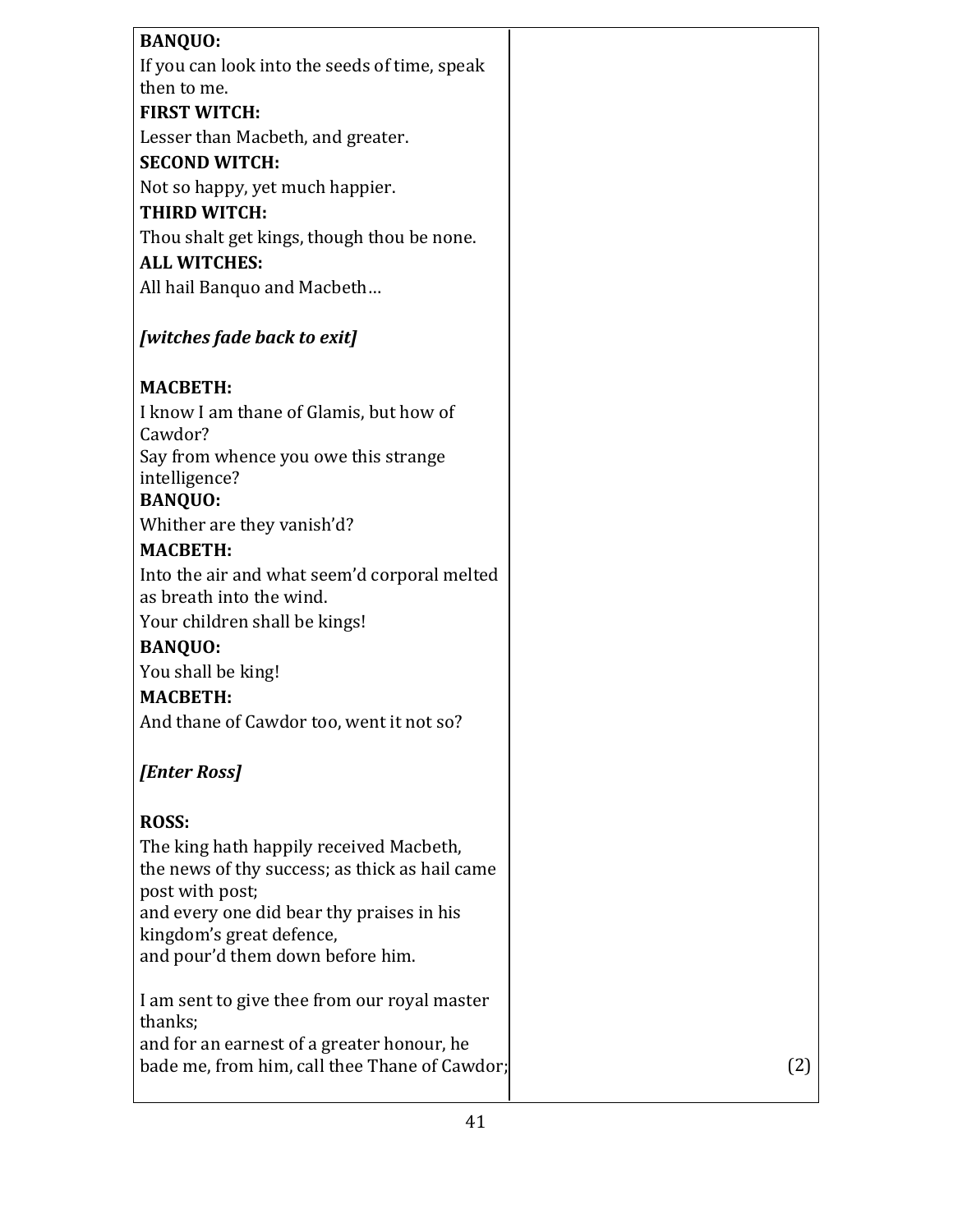| In which addition, hail, most worthy thane for<br>it is thine!                |  |
|-------------------------------------------------------------------------------|--|
|                                                                               |  |
| <b>BANQUO:</b><br>What, can the devil speak true?                             |  |
| <b>MACBETH:</b>                                                               |  |
| The thane of Cawdor lives, why do you dress                                   |  |
| me in borrow'd robes?                                                         |  |
| <b>ROSS:</b>                                                                  |  |
| Who was the thane lives yet, but under heavy<br>judgment bears that life      |  |
| which he deserves to lose. Treasons capital,                                  |  |
| confess'd and proved, have overthrown him.                                    |  |
| <b>MACBETH:</b>                                                               |  |
| Glamis, and thane of Cawdor. The greatest is<br>behind. Thanks for you pains. |  |
| Do you not hope your children shall be kings                                  |  |
| when those that gave the thane of Cawdor to                                   |  |
| me promised no less to them?                                                  |  |
| <b>BANQUO:</b>                                                                |  |
| That trusted home might yet inkindle you                                      |  |
| unto the crown, besides the thane of Cawdor.                                  |  |
| But tis strange; and oftentimes, to win us to<br>our harm,                    |  |
| the instruments of darkness tell us truths, win                               |  |
| us with honest trifles,                                                       |  |
| to betray's in deepest consequence.                                           |  |
|                                                                               |  |
| <i><b>[EXIT]</b></i>                                                          |  |
|                                                                               |  |
|                                                                               |  |
|                                                                               |  |
|                                                                               |  |
|                                                                               |  |
|                                                                               |  |
|                                                                               |  |
|                                                                               |  |
|                                                                               |  |
|                                                                               |  |
|                                                                               |  |
|                                                                               |  |
|                                                                               |  |
|                                                                               |  |
|                                                                               |  |

(3)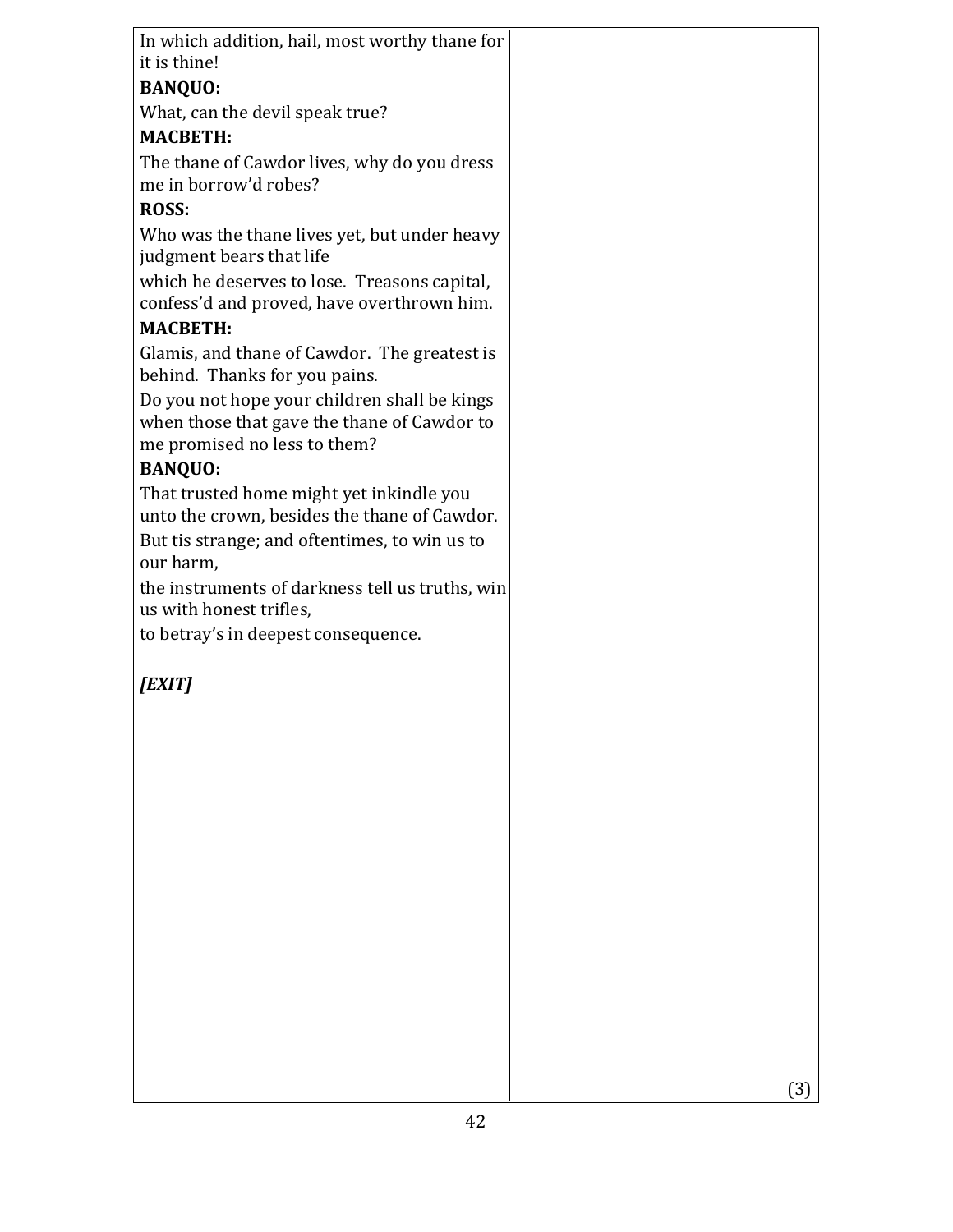# **\*Act One, Scene 7: Lady Macbeth, Macbeth**

# **MACBETH**

If it were done when 'tis done, then 'twere well It were done quickly: that but this blow might be the be-all and end-all here, but here, upon this bank and shoal of time, we'd jump the life to come.

I have no spur to prick the sides of my intent, but only vaulting ambition, which o'erleaps itself and falls on the other.

# *[Enter LADY MACBETH]*

How now! what news?

# **LADY MACBETH**

He has almost supp'd: why have you left the chamber?

#### **MACBETH**

Hath he ask'd for me?

#### **LADY MACBETH**

Know you not he has?

# **MACBETH**

We will proceed no further in this business: He hath honour'd me of late; and I have bought 

Golden opinions from all sorts of people, which would be worn now in their newest gloss, 

not cast aside so soon.

# **LADY MACBETH**

Was the hope drunk wherein you dress'd yourself? 

Hath it slept since?

And wakes it now to look so green and pale at what it did so freely?

From this time, such I account thy love.

Art thou afeard to be the same in thine own act and valour as thou art in desire?

# **MACBETH**

Prithee, peace: I dare do all that may become a man.

Who dares do more is none.  $(4)$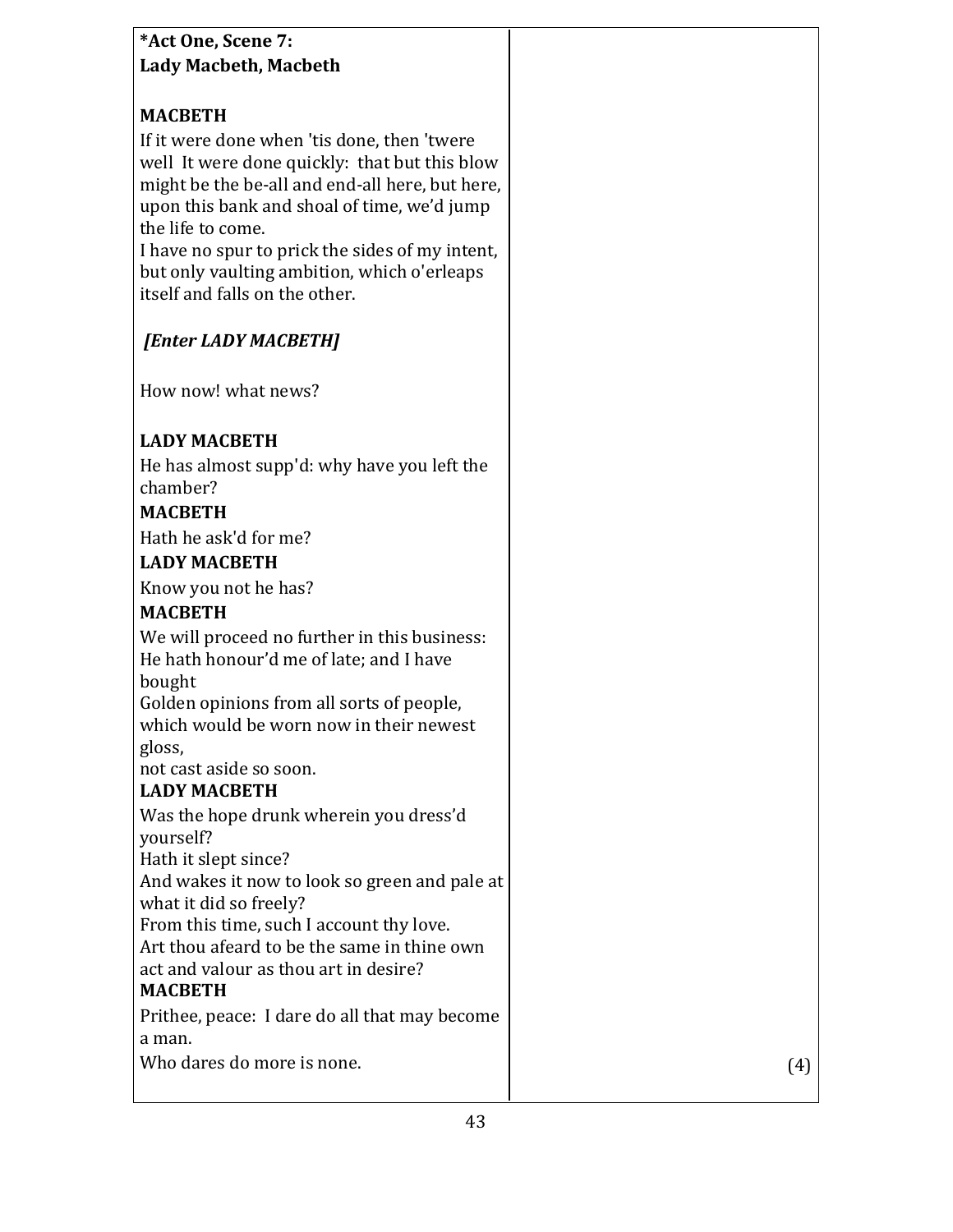| <b>LADY MACBETH</b>                                                 |  |
|---------------------------------------------------------------------|--|
| What beast was't, then, that made you break                         |  |
| this enterprise to me?                                              |  |
| When you durst do it, then you were a man.                          |  |
| And, to be more than what you were, you                             |  |
| would be so much more the man.                                      |  |
| Nor time nor place did then adhere, and yet                         |  |
| you would make both:                                                |  |
| They have made themselves, and that their                           |  |
| fitness now does unmake you.                                        |  |
| <b>MACBETH</b>                                                      |  |
| If we should fail?                                                  |  |
| <b>LADY MACBETH</b>                                                 |  |
| We fail! But screw your courage to the                              |  |
| sticking-place, and we'll not fail.                                 |  |
| When Duncan is asleep, his two chamberlains                         |  |
| will I with wine and wassail so convince,                           |  |
| That memory, the warder of the brain,                               |  |
| Shall be a fume and the receipt of reason a                         |  |
| limbeck only.                                                       |  |
| When in swinish sleep their drenched natures<br>lies as in a death, |  |
| What cannot you and I perform upon Th'                              |  |
| unguarded Duncan?                                                   |  |
| <b>MACBETH</b>                                                      |  |
| Bring forth men-children only;                                      |  |
| For thy undaunted mettle should compose                             |  |
| nothing but males.                                                  |  |
| <b>LADY MACBETH</b>                                                 |  |
| We shall make our griefs and clamour roar                           |  |
| upon his death!                                                     |  |
| <b>MACBETH</b>                                                      |  |
| I am settled.                                                       |  |
| Away, and mock the time with fairest show:                          |  |
| False face must hide what the false heart doth                      |  |
| know.                                                               |  |
|                                                                     |  |
| [EXIT]                                                              |  |
|                                                                     |  |
|                                                                     |  |
|                                                                     |  |
|                                                                     |  |
|                                                                     |  |
|                                                                     |  |
|                                                                     |  |
|                                                                     |  |

(5)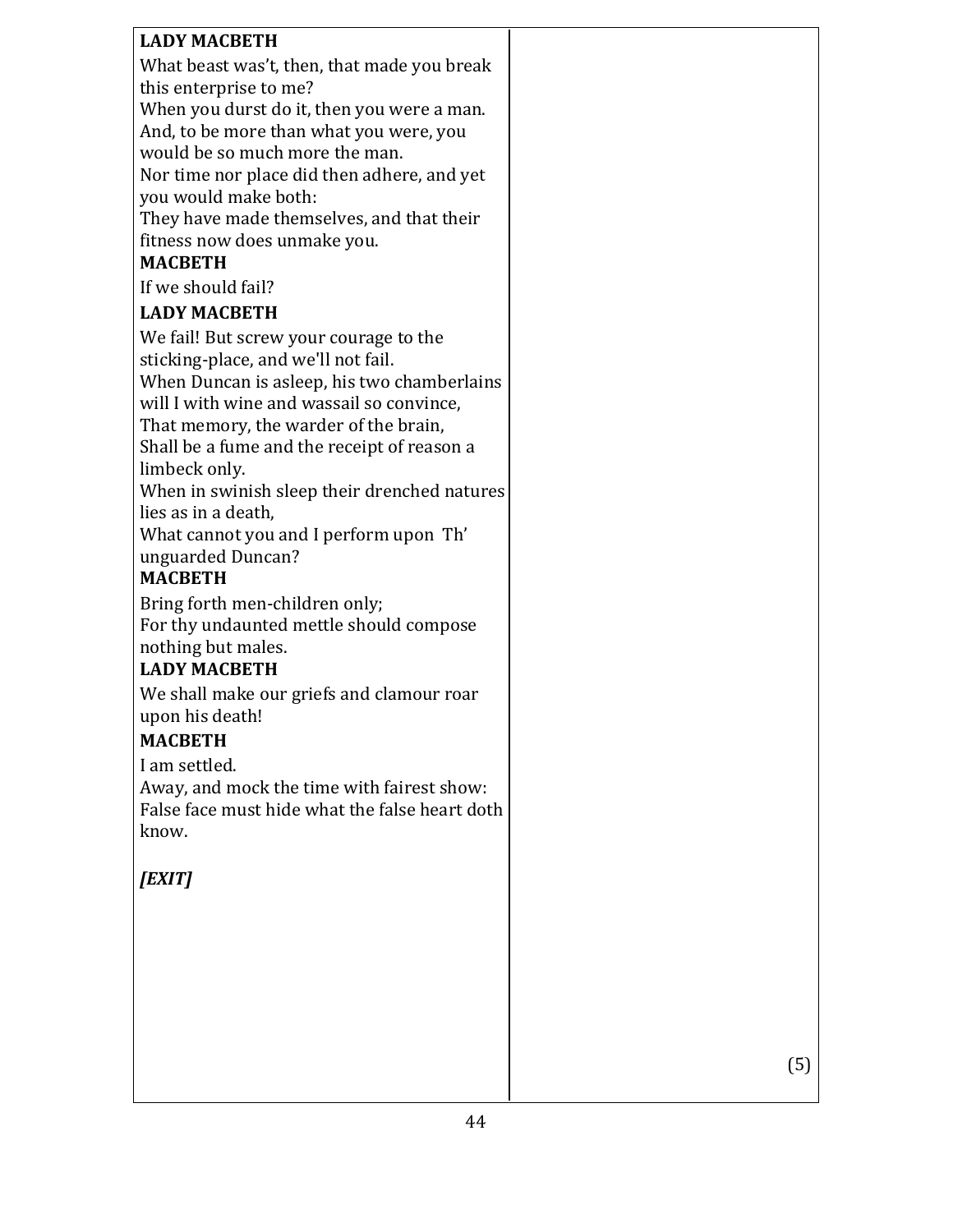| *Act Two, Scene 2:                                           |     |
|--------------------------------------------------------------|-----|
| <b>Macbeth, Lady Macbeth</b>                                 |     |
|                                                              |     |
| <b>LADY MACBETH</b>                                          |     |
| Hark, Peace Alack I am afraid they have                      |     |
| awaked and tis not done.                                     |     |
| The attempt and not the deed confounds us.                   |     |
| Hark, I laid their daggers ready, He could not               |     |
| miss em.                                                     |     |
| Had he not resembled my father as he slept, I<br>had done it |     |
| My Husband!                                                  |     |
| <b>MACBETH</b>                                               |     |
| I have done the deed. Didst thou not hear a                  |     |
| noise?                                                       |     |
| <b>LADY MACBETH</b>                                          |     |
| I heard the owl scream and the crickets cry.                 |     |
| Did not you speak?                                           |     |
| <b>MACBETH</b>                                               |     |
| When?                                                        |     |
| <b>LADY MACBETH</b>                                          |     |
| Now.                                                         |     |
| <b>MACBETH</b>                                               |     |
| As I descended?                                              |     |
| <b>LADY MACBETH</b>                                          |     |
| Ay.                                                          |     |
| <b>MACBETH</b>                                               |     |
| This is a sorry sight.                                       |     |
|                                                              |     |
| (Looking on his hands)                                       |     |
| <b>LADY MACBETH</b>                                          |     |
| A foolish thought, to say a sorry sight.                     |     |
| <b>MACBETH</b>                                               |     |
| One cried 'God bless us!' and 'Amen' the other;              |     |
| Listening their fear, I could not say 'Amen,'                |     |
| When they did say 'God bless us!'                            |     |
| <b>LADY MACBETH</b>                                          |     |
| Consider it not so deeply.                                   |     |
| <b>MACBETH</b>                                               |     |
| But wherefore could not I pronounce 'Amen'?                  |     |
| I had most need of blessing, and 'Amen' stuck                |     |
| in my throat.                                                | (6) |
|                                                              |     |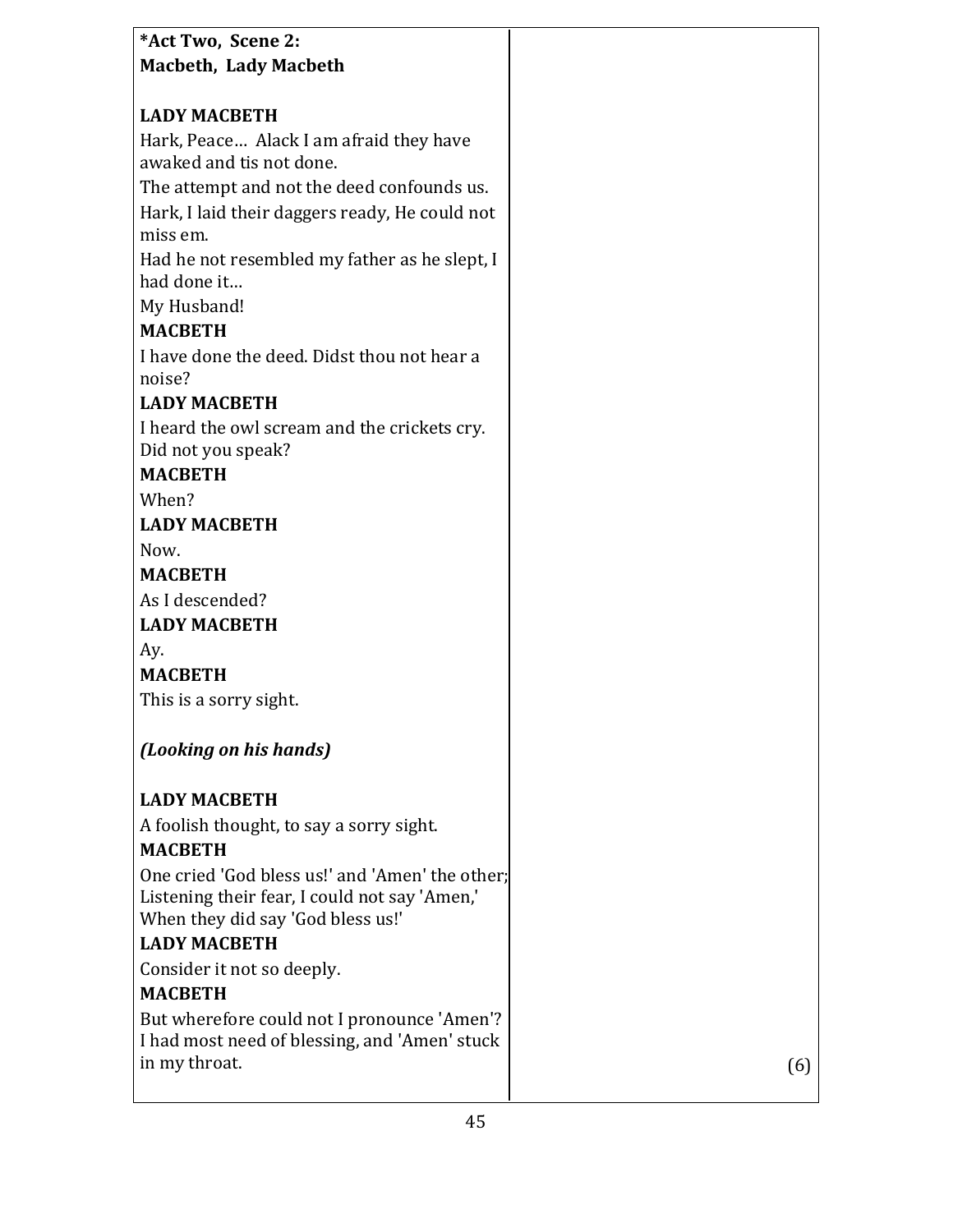| <b>LADY MACBETH</b>                                          |  |
|--------------------------------------------------------------|--|
| These deeds must not be thought                              |  |
| After these ways; so, it will make us mad.                   |  |
| <b>MACBETH</b>                                               |  |
| Methought I heard a voice cry 'Sleep no more!                |  |
| Macbeth does murder sleep', the innocent                     |  |
| sleep                                                        |  |
| <b>LADY MACBETH</b>                                          |  |
| Who was it that thus cried? Why, worthy                      |  |
| thane,                                                       |  |
| You do unbend your noble strength, to think                  |  |
| so brainsickly of things.                                    |  |
| Go get some water, and wash this filthy                      |  |
| witness from your hand.                                      |  |
|                                                              |  |
| [Macbeth reveals the daggers]                                |  |
| Why did you bring these daggers from the                     |  |
| place?                                                       |  |
| They must lie there: go carry them, and smear                |  |
| the sleepy grooms with blood.                                |  |
| <b>MACBETH</b>                                               |  |
| I'll go no more:                                             |  |
| I am afraid to think what I have done;                       |  |
| Look on't again I dare not.                                  |  |
| <b>LADY MACBETH</b>                                          |  |
| Infirm of purpose!                                           |  |
| Give me the daggers: the sleeping and the                    |  |
| dead                                                         |  |
| Are but as pictures: 'tis the eye of childhood               |  |
| that fears a painted devil.                                  |  |
| If he do bleed, I'll gild the faces of the grooms<br>withal; |  |
| For it must seem their guilt.                                |  |
|                                                              |  |
| [Exit].                                                      |  |
|                                                              |  |
| <b>MACBETH</b>                                               |  |
| What hands are here?                                         |  |
| Will all great Neptune's ocean wash this blood               |  |
| Clean from my hand? No.                                      |  |
|                                                              |  |
| (Re-enter LADY MACBETH)                                      |  |
|                                                              |  |
|                                                              |  |

(7)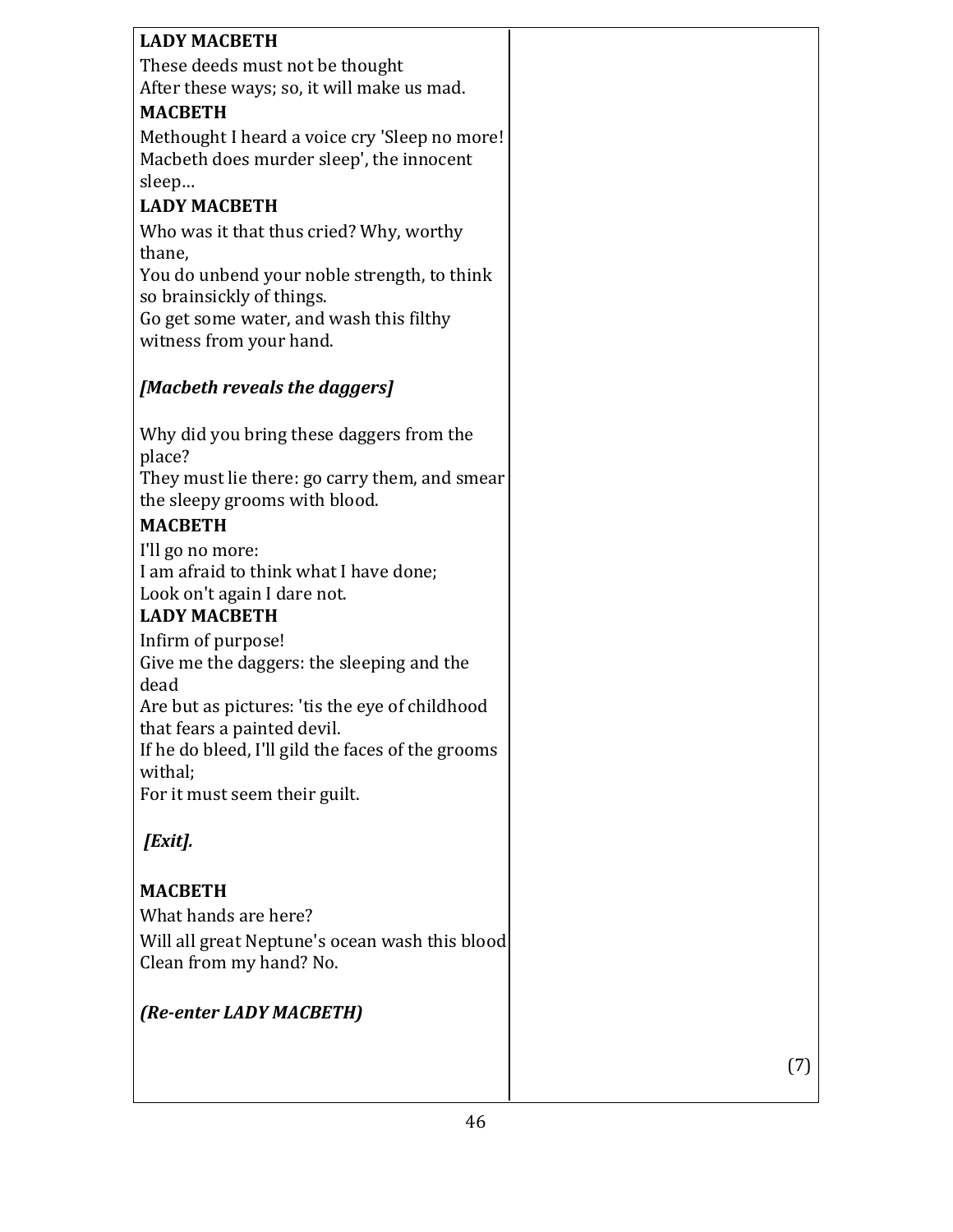| <b>LADY MACBETH</b><br>My hands are of your colour; but I shame to<br>wear a heart so white.                    |     |
|-----------------------------------------------------------------------------------------------------------------|-----|
| (Knocking within)                                                                                               |     |
| I hear a knocking: retire we to our chamber;<br>A little water clears us of this deed: How easy<br>is it, then! |     |
| (Knocking within)                                                                                               |     |
| Hark! more knocking.<br>Be not lost so poorly in your thoughts.                                                 |     |
| <b>MACBETH</b>                                                                                                  |     |
| To know my deed, 'twere best not know<br>myself.                                                                |     |
| (Knocking within)                                                                                               |     |
| Wake Duncan with thy knocking! I would thou<br>couldst!                                                         |     |
| [Exit together]                                                                                                 |     |
|                                                                                                                 |     |
|                                                                                                                 |     |
|                                                                                                                 |     |
|                                                                                                                 |     |
|                                                                                                                 |     |
|                                                                                                                 |     |
|                                                                                                                 |     |
|                                                                                                                 |     |
|                                                                                                                 | (8) |
|                                                                                                                 |     |

 $\lfloor 0 \rfloor$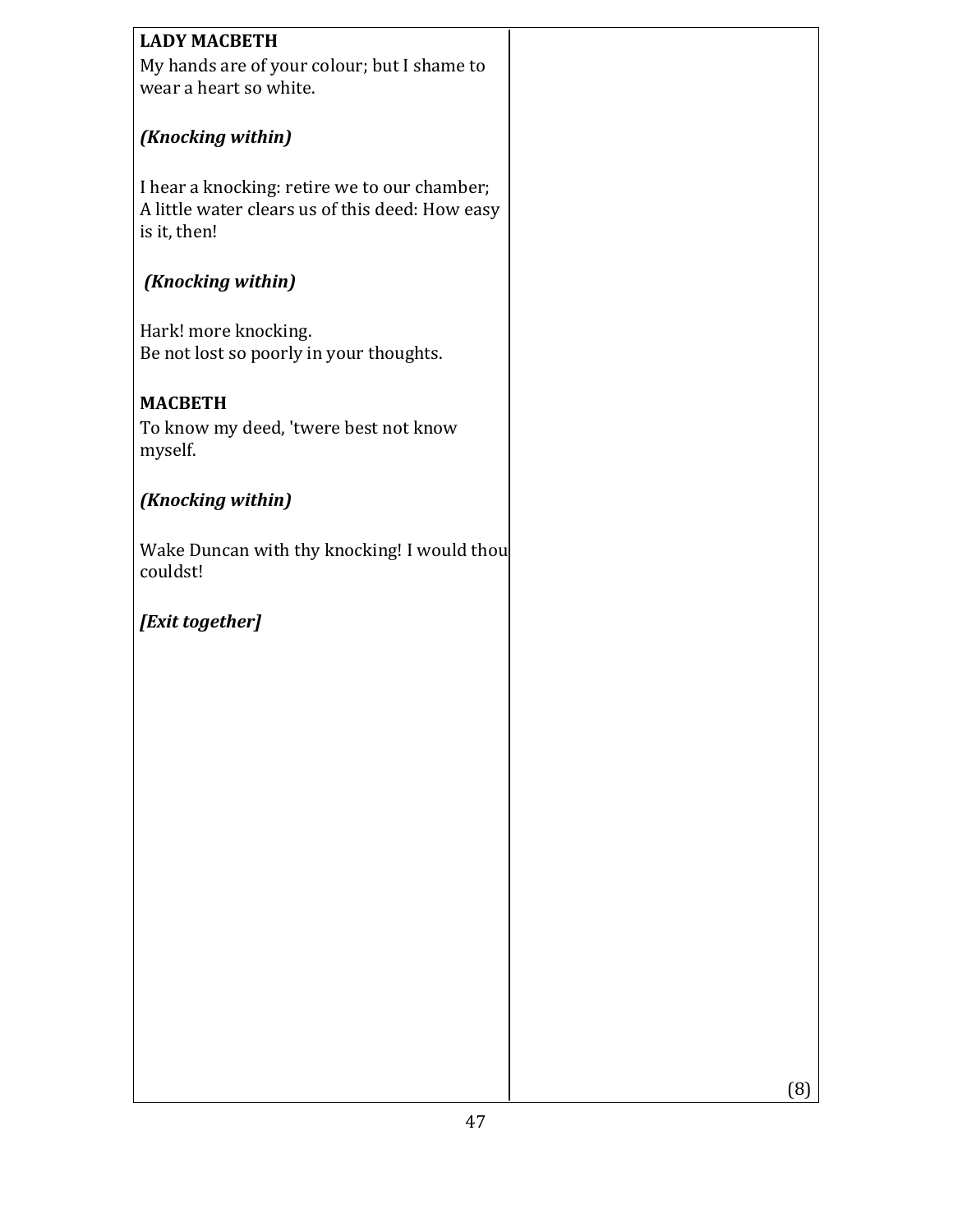| *Act Two, Scene 3:<br>the Porter, Macduff, Lennox, Macbeth,<br><b>Banquo, Lady Macbeth</b> |     |
|--------------------------------------------------------------------------------------------|-----|
| <b>PORTER</b>                                                                              |     |
|                                                                                            |     |
| Here's a knocking indeed!<br>If a man were porter of hell-gate,                            |     |
| he should have old turning the key.                                                        |     |
|                                                                                            |     |
| [Knocking within]                                                                          |     |
| Knock, knock, knock! Who's there, i' the name                                              |     |
| of Beelzebub?                                                                              |     |
| [Knocking within]                                                                          |     |
| Knock, knock! Who's there, in the other devil's                                            |     |
| name?                                                                                      |     |
|                                                                                            |     |
| [Knocking within]                                                                          |     |
| Knock, knock; never at quiet! What are you?                                                |     |
| But this place is too cold for hell.                                                       |     |
| I'll devil-porter it no further:                                                           |     |
|                                                                                            |     |
| [Knocking within]                                                                          |     |
| Anon, anon! I pray youremember the porter.                                                 |     |
| [Enter MACDUFF and LENNOX]                                                                 |     |
| <b>MACDUFF</b>                                                                             |     |
| Was it so late, friend, ere you went to bed, that                                          |     |
| you do lie so late?                                                                        |     |
| <b>PORTER</b>                                                                              |     |
| 'Faith sir, we were carousing till the second                                              |     |
| bell:                                                                                      |     |
| <b>MACDUFF</b>                                                                             |     |
| I believe drink gave thee the lie last night.                                              |     |
| <b>PORTER</b>                                                                              |     |
| That it did, sir.                                                                          |     |
| <b>MACDUFF</b>                                                                             |     |
| Is thy master stirring?                                                                    |     |
| [Enter MACBETH]                                                                            |     |
| Our knocking has awaked him; here he comes.                                                |     |
|                                                                                            | (9) |
|                                                                                            |     |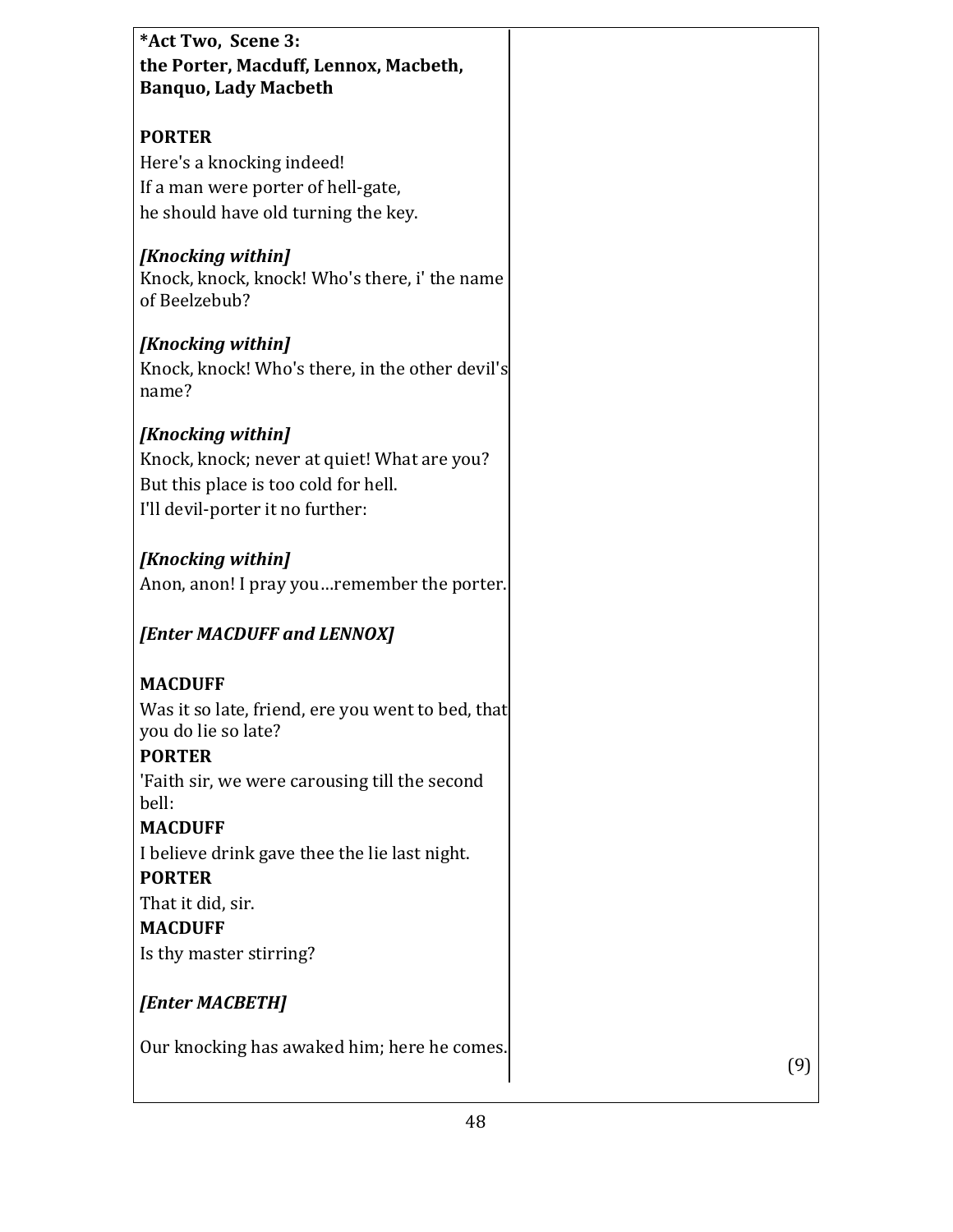#### **LENNOX**

Good morrow, noble sir.

#### **MACBETH**

Good morrow, both.

#### **MACDUFF**

Is the king stirring, worthy thane?

#### **MACBETH**

Not yet.

#### **MACDUFF**

He did command me to call timely on him: I have almost slipp'd the hour.

# **MACBETH**

I'll bring you to him....This is the door.

# **MACDUFF**

I'll make so bold to call, for 'tis my limited service. 

# *[Exit]*

# **LENNOX**

Goes the king hence to-day?

# **MACBETH**

He does: he did appoint so.

# **LENNOX**

The night has been unruly: where we lay, our chimneys were blown down; and, as they say,

Lamentings heard i' the air;

strange screams of death,

and prophesying with accents terrible... Of dire combustion and confused events new

hatch'd to the woeful time:

the obscure bird clamour'd the livelong night: some say, the earth was feverous and did shake.

# **MACBETH**

'Twas a rough night.

# **LENNOX**

My young remembrance cannot parallel a fellow to it.

# *[Re-enter MACDUFF]*

(10)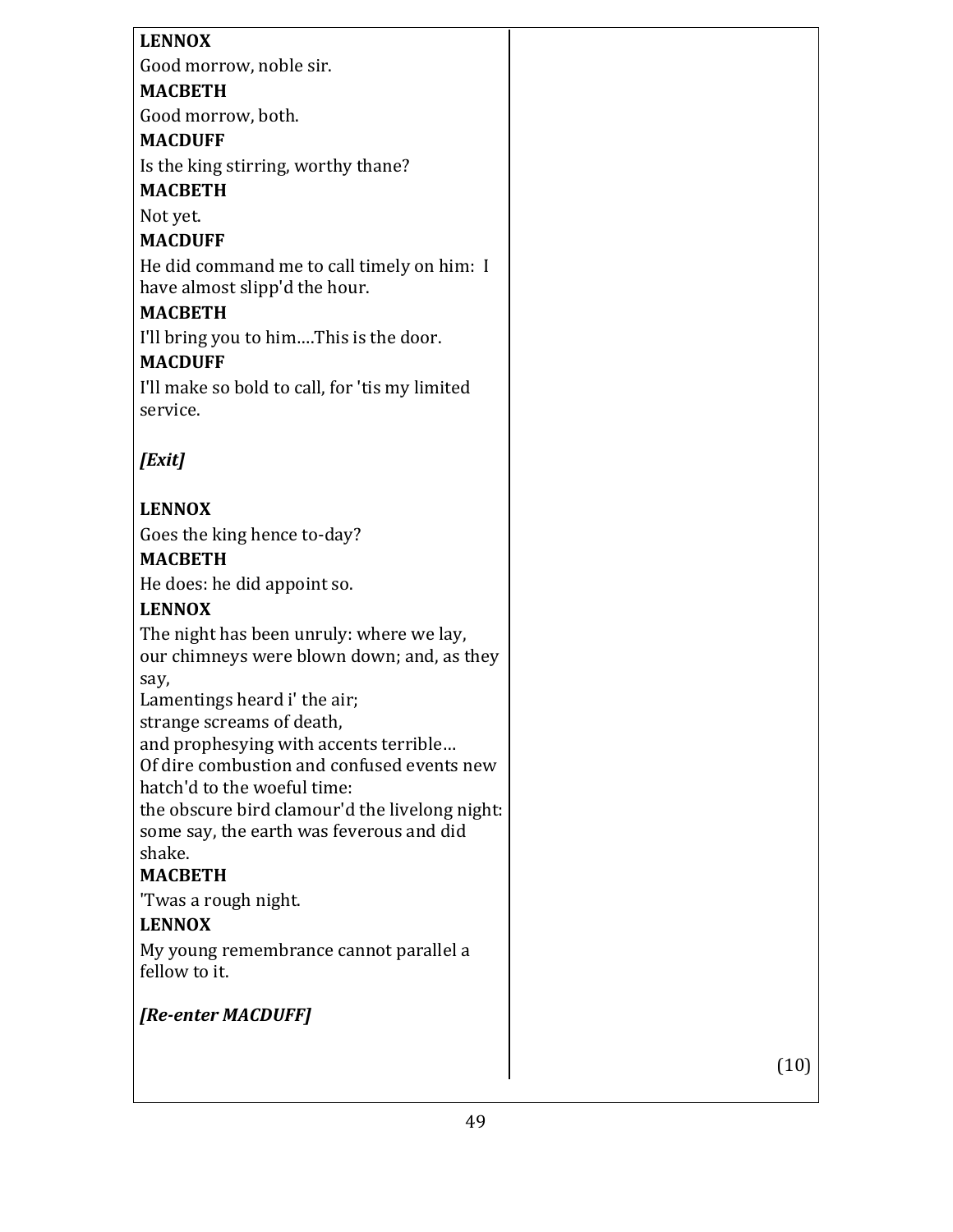| <b>MACDUFF</b>                                 |  |
|------------------------------------------------|--|
| O horror, horror, horror! Tongue nor heart     |  |
| cannot conceive nor name thee!                 |  |
| <b>MACBETH and LENNOX</b>                      |  |
| What's the matter?                             |  |
| <b>MACDUFF</b>                                 |  |
| Most sacrilegious murder hath broke open       |  |
| The Lord's anointed temple, and stole thence   |  |
| the life o' the building!                      |  |
| <b>MACBETH</b>                                 |  |
| What is 't you say? the life?                  |  |
| <b>LENNOX</b>                                  |  |
| Mean you his majesty?                          |  |
| <b>MACDUFF</b>                                 |  |
| Approach the chamber, and destroy your         |  |
| sight. See, and then speak yourselves.         |  |
| <b>[Exeunt MACBETH and LENNOX]</b>             |  |
|                                                |  |
| <b>MACDUFF</b>                                 |  |
| Awake, awake! Ring the alarum-bell. Murder     |  |
| and treason!                                   |  |
| Banquo and Ross, Malcolm! awake! Malcolm!      |  |
| Banquo!                                        |  |
| Ring the bell!!!!!                             |  |
| [Bell rings, Enter LADY MACBETH]               |  |
|                                                |  |
| <b>LADY MACBETH</b>                            |  |
| What's the business? Speak, speak!             |  |
| <b>MACDUFF</b>                                 |  |
| O gentle lady, 'Tis not for you to hear what I |  |
| can speak:                                     |  |
| [Enter BANQUO]                                 |  |
| O Banquo, Banquo, our royal master's           |  |
| murder'd!                                      |  |
| <b>BANQUO</b>                                  |  |
| Too cruel any where. Dear Duff, I prithee,     |  |
| contradict thyself, and say it is not so.      |  |
| [Re-enter MACBETH and LENNOX, with             |  |
| <b>ROSSI</b>                                   |  |
|                                                |  |
|                                                |  |
|                                                |  |
|                                                |  |

(11)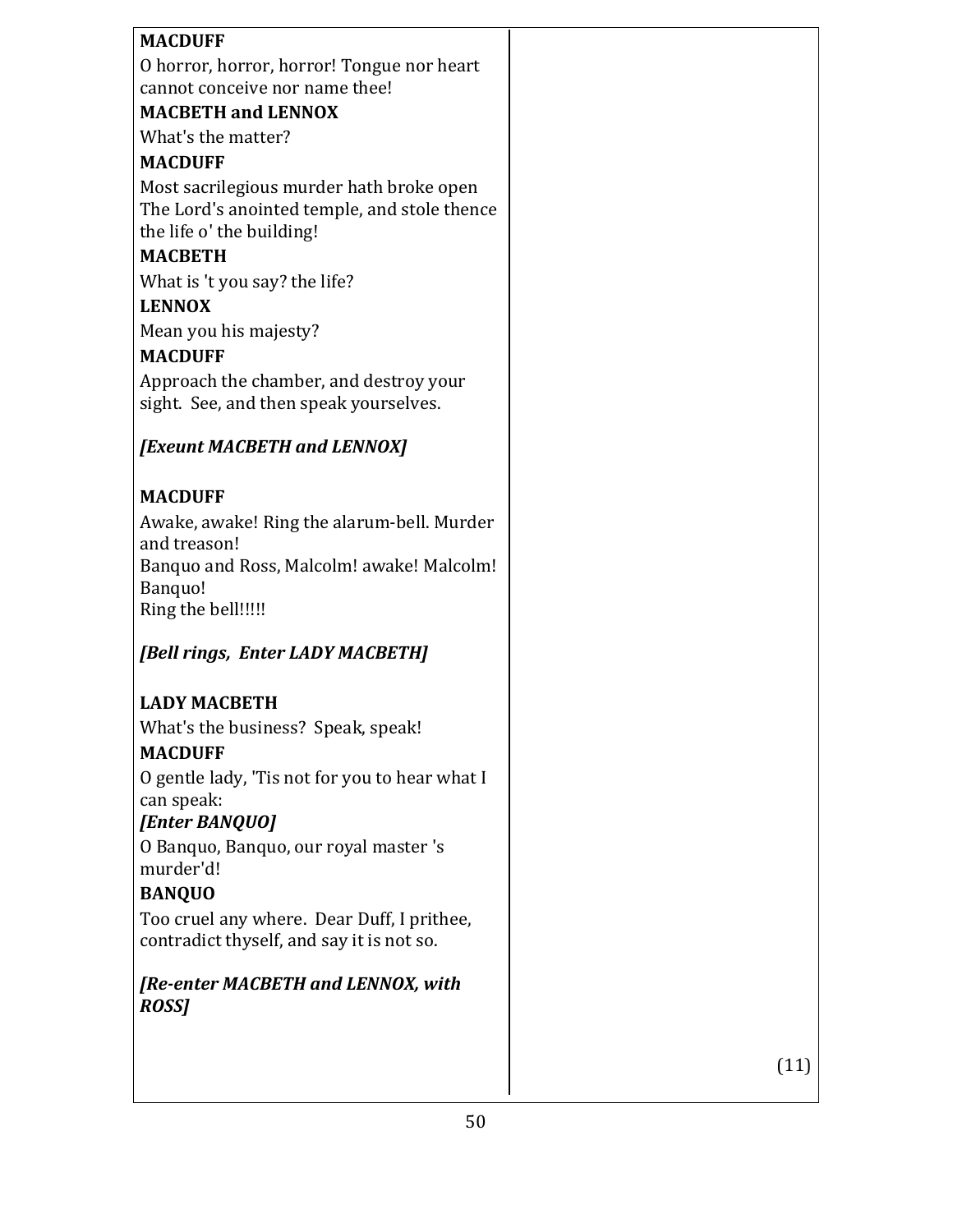| <b>LADY MACBETH</b>                                              |      |
|------------------------------------------------------------------|------|
| Woe, alas! What, in our house? O! by whom?                       |      |
| <b>LENNOX</b>                                                    |      |
| Those of his chamber, as it seem'd, had done't:                  |      |
| Their hands and faces were and badged with                       |      |
| blood;                                                           |      |
| So were their daggers, which unwiped we                          |      |
| found upon their pillows:<br>They stared, and were distracted;   |      |
| no man's life was to be trusted with them.                       |      |
| <b>MACBETH</b>                                                   |      |
|                                                                  |      |
| O, yet I do repent me of my fury,<br>That I did kill them.       |      |
| <b>MACDUFF</b>                                                   |      |
| Wherefore did you so?                                            |      |
| <b>MACBETH</b>                                                   |      |
| Who can be wise, amazed, temperate and                           |      |
| furious? No man:                                                 |      |
| There lay Duncan, his silver skin laced with<br>his golden blood |      |
| <b>LADY MACBETH</b>                                              |      |
|                                                                  |      |
| Help me hence, ho!                                               |      |
| [She pretends to faint]                                          |      |
| <b>MACDUFF</b>                                                   |      |
| Look to the lady.                                                |      |
| <b>BANQUO</b>                                                    |      |
| Look to the lady:                                                |      |
| let us meet, and question this most bloody                       |      |
| piece of work,                                                   |      |
| To know it further.                                              |      |
| In the great hand of God I stand;                                |      |
| and thence against the undivulged pretence                       |      |
| I fight of treasonous malice.<br><b>MACDUFF</b>                  |      |
| And so do I.                                                     |      |
| <b>ALL</b>                                                       |      |
| So all.                                                          |      |
| <b>MACBETH</b>                                                   |      |
| Let's briefly put on manly readiness, and meet                   |      |
| i' the hall together.                                            |      |
| <b>ALL</b>                                                       |      |
| Well contented.                                                  | (12) |
|                                                                  |      |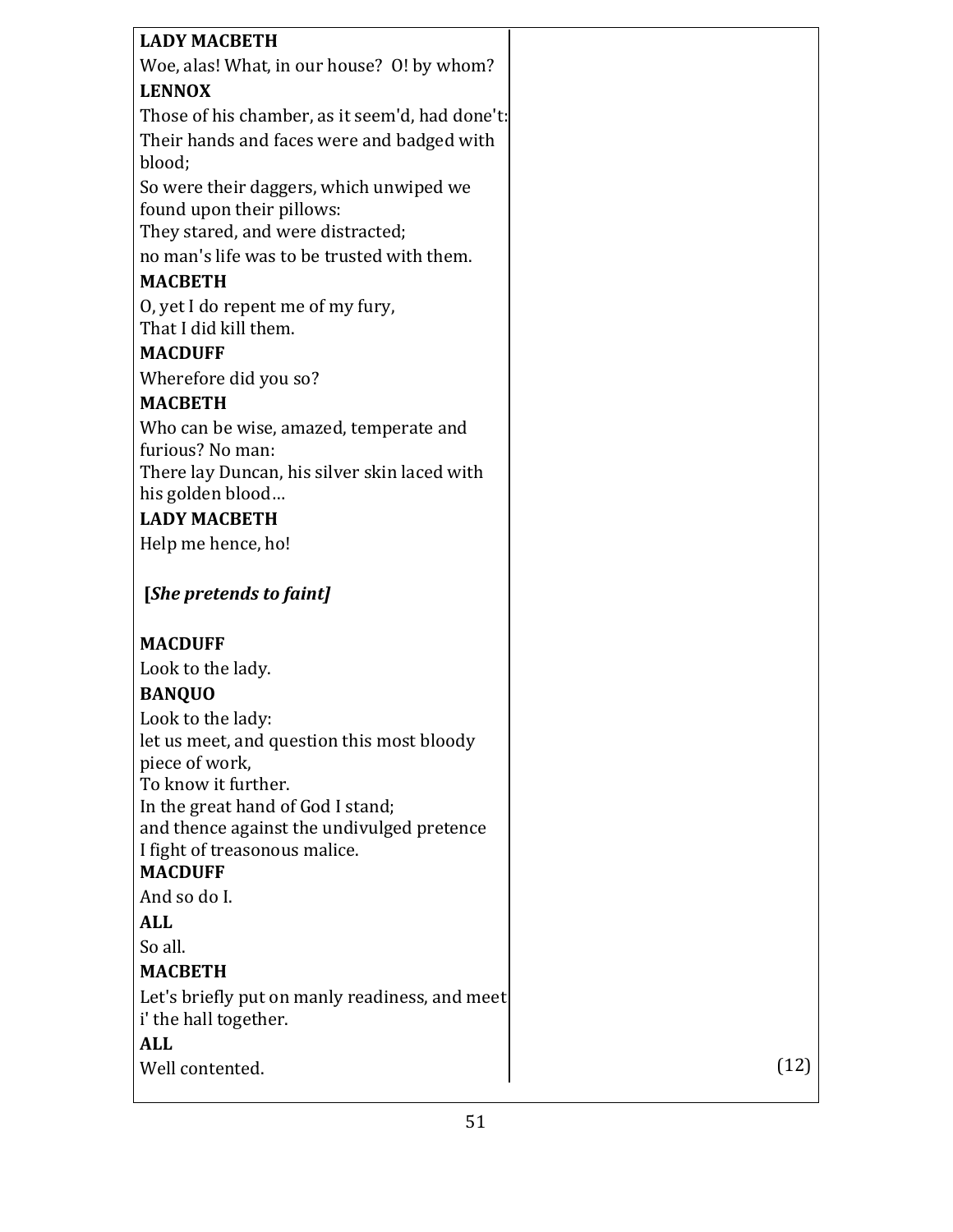| [Exeunt all but BANQUO]                                                                                                                                                                                                                                                                                                                                                                                                                                                                          |      |
|--------------------------------------------------------------------------------------------------------------------------------------------------------------------------------------------------------------------------------------------------------------------------------------------------------------------------------------------------------------------------------------------------------------------------------------------------------------------------------------------------|------|
| <b>BANQUO</b><br>Thou hast it now: king, Cawdor, Glamis, all,<br>As the weird women promised, and, I fear,<br>Thou play'dst most foully for't: yet it was said<br>It should not stand in thy posterity,<br>but that myself should be the root and father<br>Of many kings.<br>If there come truth from them--<br>As upon thee, Macbeth, their speeches shine--<br>Why, by the verities on thee made good,<br>May they not be my oracles as well,<br>And set me up in hope?<br>But hush! no more. |      |
| [EXIT]                                                                                                                                                                                                                                                                                                                                                                                                                                                                                           |      |
|                                                                                                                                                                                                                                                                                                                                                                                                                                                                                                  |      |
|                                                                                                                                                                                                                                                                                                                                                                                                                                                                                                  |      |
|                                                                                                                                                                                                                                                                                                                                                                                                                                                                                                  |      |
|                                                                                                                                                                                                                                                                                                                                                                                                                                                                                                  |      |
|                                                                                                                                                                                                                                                                                                                                                                                                                                                                                                  |      |
|                                                                                                                                                                                                                                                                                                                                                                                                                                                                                                  |      |
|                                                                                                                                                                                                                                                                                                                                                                                                                                                                                                  |      |
|                                                                                                                                                                                                                                                                                                                                                                                                                                                                                                  |      |
|                                                                                                                                                                                                                                                                                                                                                                                                                                                                                                  |      |
|                                                                                                                                                                                                                                                                                                                                                                                                                                                                                                  |      |
|                                                                                                                                                                                                                                                                                                                                                                                                                                                                                                  |      |
|                                                                                                                                                                                                                                                                                                                                                                                                                                                                                                  |      |
|                                                                                                                                                                                                                                                                                                                                                                                                                                                                                                  |      |
|                                                                                                                                                                                                                                                                                                                                                                                                                                                                                                  | (13) |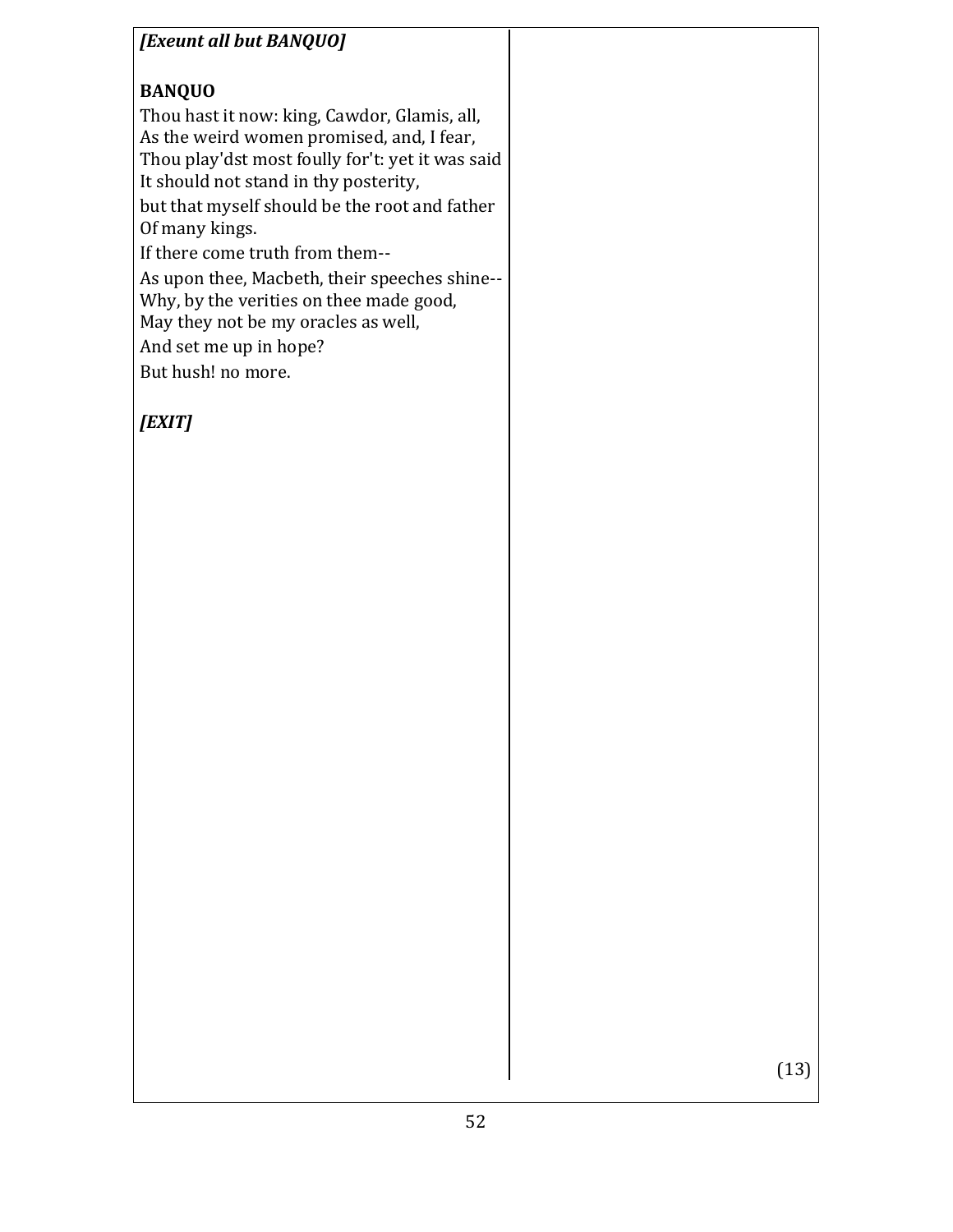| *Act Four, Scene 1:<br><b>THREE WITHCHES, Macbeth</b>                                                                                                                                                                                                                                     |      |
|-------------------------------------------------------------------------------------------------------------------------------------------------------------------------------------------------------------------------------------------------------------------------------------------|------|
| <b>MACBETH</b><br>How now, you secret, black, and midnight<br>hags! What is't you do?<br><b>ALL</b><br>A deed without a name.                                                                                                                                                             |      |
| <b>MACBETH</b><br>I conjure you, by that which you profess,<br>answer me to what I ask you.                                                                                                                                                                                               |      |
| <b>FIRST WITCH</b><br>Speak.                                                                                                                                                                                                                                                              |      |
| <b>SECOND WITCH</b><br>Demand.                                                                                                                                                                                                                                                            |      |
| <b>THIRD WITCH</b><br>We'll answer.                                                                                                                                                                                                                                                       |      |
| <b>First Witch</b><br>Say, if thou'dst rather hear it from our<br>mouths, or from our masters?                                                                                                                                                                                            |      |
| <b>MACBETH</b><br>Call 'em; let me see 'em.                                                                                                                                                                                                                                               |      |
| <b>ALL</b><br>Come, high or low;<br>Thyself and office deftly show!<br><b>FIRST WITCH</b><br>Macbeth! Macbeth! Macbeth! beware Macduff;<br>Beware the thane of Fife. Dismiss me. Enough.<br><b>MACBETH</b><br>Whate'er thou art, for thy good caution,<br>thanks; but one<br>word more,-- |      |
| <b>FIRST WITCH</b>                                                                                                                                                                                                                                                                        |      |
| I will not be commanded: here's another,<br>More potent than the first.<br><b>SECOND WITCH</b><br>Macbeth! Macbeth! Macbeth!                                                                                                                                                              |      |
| <b>MACBETH</b><br>Had I three ears, I'd hear thee.                                                                                                                                                                                                                                        |      |
| <b>SECOND WITCH</b><br>Be bloody, bold, and resolute; laugh to scorn<br>The power of man, for none of woman born<br>Shall harm Macbeth.                                                                                                                                                   | (14) |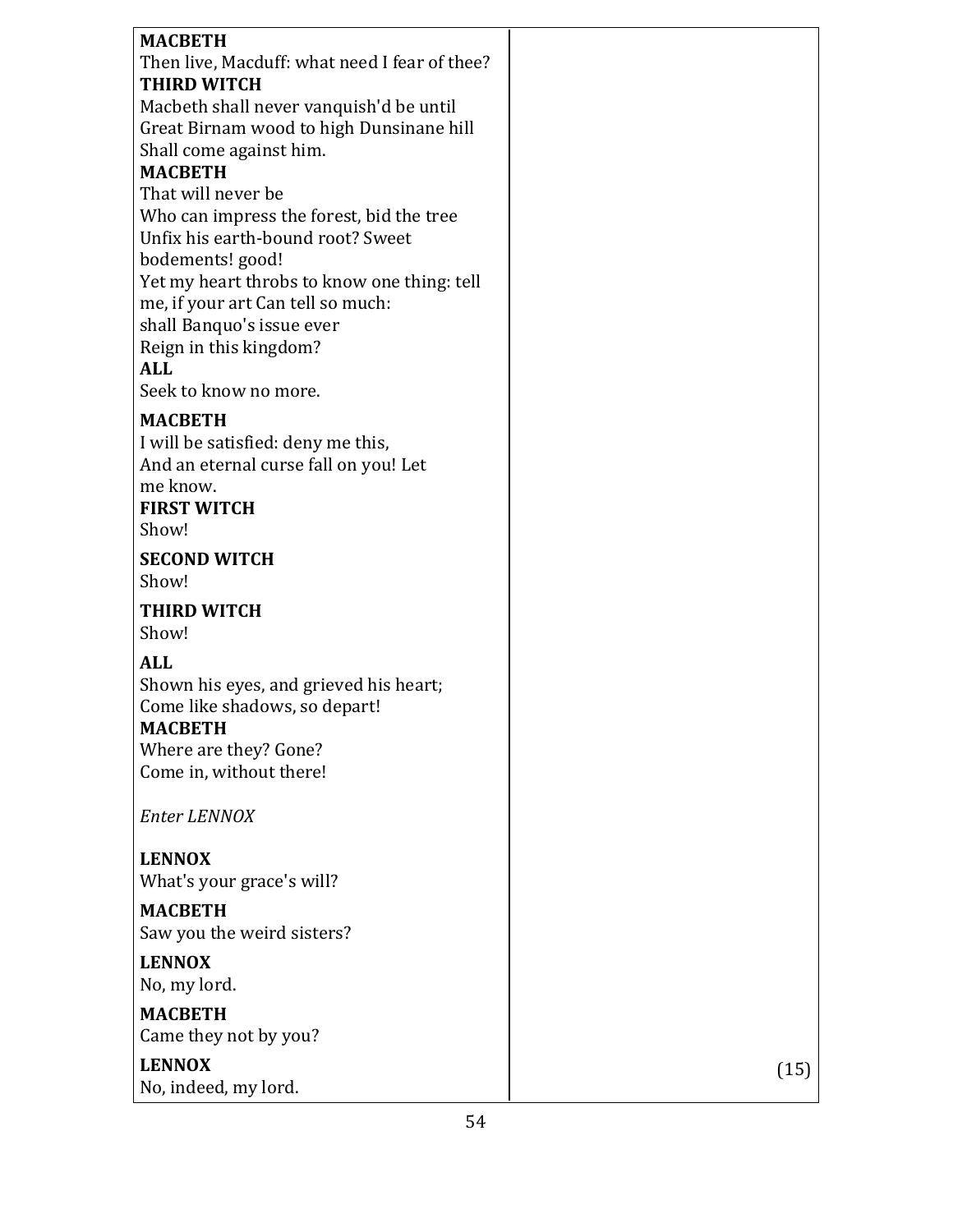| <b>MACBETH</b><br>Infected be the air whereon they ride;<br>And damn'd all those that trust them!<br>I did hear                                                                                                                                                                                         |
|---------------------------------------------------------------------------------------------------------------------------------------------------------------------------------------------------------------------------------------------------------------------------------------------------------|
| The galloping of horse: who was't came by?                                                                                                                                                                                                                                                              |
| <b>LENNOX</b><br>'Tis two or three, my lord, that bring you word                                                                                                                                                                                                                                        |
| Macduff is fled to England.<br><b>MACBETH</b>                                                                                                                                                                                                                                                           |
| Fled to England!                                                                                                                                                                                                                                                                                        |
| <b>LENNOX</b><br>Ay, my good lord.                                                                                                                                                                                                                                                                      |
| <b>MACBETH</b><br>The castle of Macduff I will surprise;<br>Seize upon Fife; give to the edge o' the sword<br>His wife, his babes, and all unfortunate souls<br>That trace him in his line. No boasting like a<br>fool;<br>This deed I'll do before this purpose cool.<br>But no more sights!<br>Exeunt |
|                                                                                                                                                                                                                                                                                                         |
|                                                                                                                                                                                                                                                                                                         |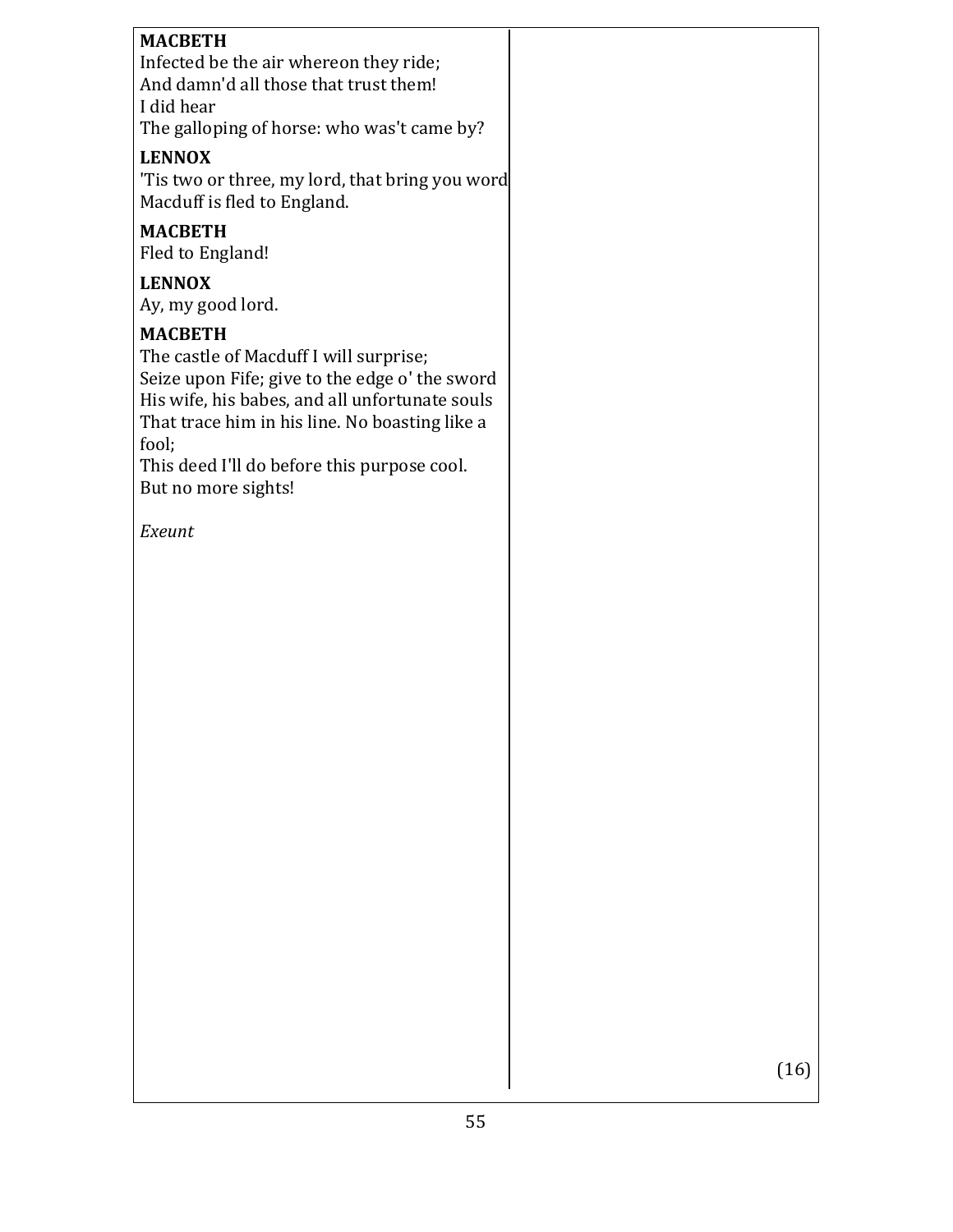| *Act Five, Scene 1:<br>Doctor, Gentlewoman, Lady Macbeth                                                                                                                                                                                  |      |
|-------------------------------------------------------------------------------------------------------------------------------------------------------------------------------------------------------------------------------------------|------|
| <b>DOCTOR</b><br>When was it she last walked?                                                                                                                                                                                             |      |
| <b>GENTLEWOMAN</b><br>Since his majesty went into the field,<br>I have seen<br>her rise from her bed,<br>throw her night-gown upon<br>her, yet all this while in a most fast sleep.<br><b>DOCTOR</b>                                      |      |
| A great perturbation in nature, In this<br>slumbery agitation, besides her<br>walking and other actual performances,<br>what, at any time, have you heard her say?<br><b>GENTLEWOMAN</b><br>That, sir, which I will not report after her. |      |
| <b>DOCTOR</b><br>You may to me: and 'tis most meet you should.                                                                                                                                                                            |      |
| <b>GENTLEWOMAN</b><br>Neither to you nor any one;<br>having no witness to<br>confirm my speech.                                                                                                                                           |      |
| Enter LADY MACBETH, with a light                                                                                                                                                                                                          |      |
| Lo you, here she comes! This is her very guise;<br>and, upon my life, fast asleep. Observe her;<br>stand close.                                                                                                                           |      |
| <b>DOCTOR</b><br>How came she by that light?                                                                                                                                                                                              |      |
| <b>GENTLEWOMAN</b><br>Why, it stood by her: she has light by her<br>continually; 'tis her command.                                                                                                                                        |      |
| <b>DOCTOR</b><br>You see, her eyes are open.                                                                                                                                                                                              |      |
| <b>GENTLEWOMAN</b><br>Ay, but their sense is shut.                                                                                                                                                                                        |      |
| <b>DOCTOR</b><br>What is it she does now? Look, how she rubs<br>her hands.                                                                                                                                                                |      |
|                                                                                                                                                                                                                                           | (17) |

56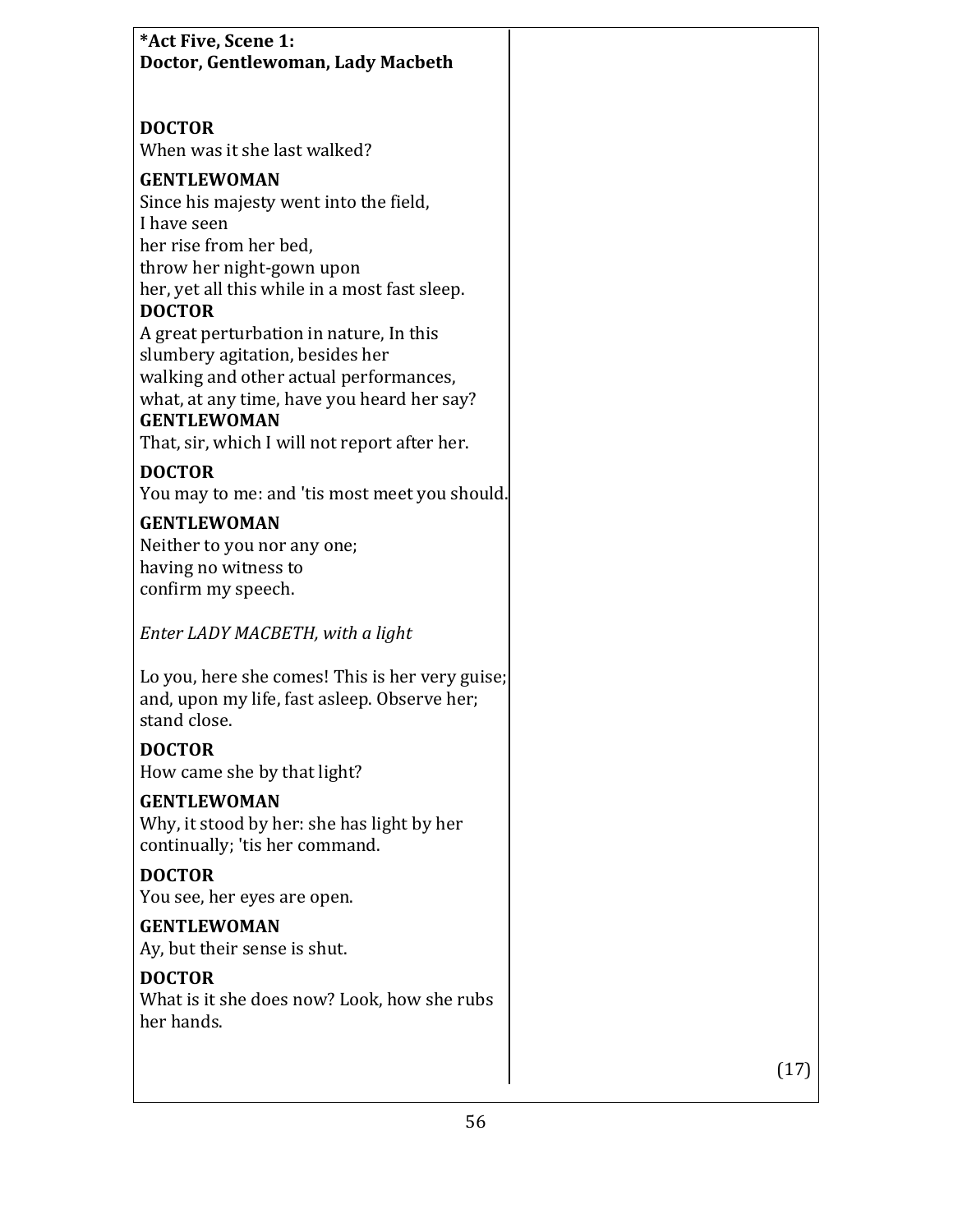| <b>GENTLEWOMAN</b>                                |      |
|---------------------------------------------------|------|
| It is an accustomed action with her, to seem      |      |
| thus washing her hands:                           |      |
| I have known her continue in this                 |      |
|                                                   |      |
| a quarter of an hour.                             |      |
| <b>LADY MACBETH</b>                               |      |
| Yet here's a spot.                                |      |
| <b>Doctor</b>                                     |      |
| Hark! she speaks:                                 |      |
| I will set down what comes from her,              |      |
| to satisfy my remembrance the more strongly.      |      |
| <b>LADY MACBETH</b>                               |      |
|                                                   |      |
| Out, damned spot! out, I say!--One: two: why,     |      |
| then, 'tis time to do't.--Hell is murky!--Fie, my |      |
| lord, fie! a soldier, and afeard? What need we    |      |
| fear who knows it, when none can call our         |      |
| power to account?-                                |      |
| Yet who would have thought the old man            |      |
| to have had so much blood in him.                 |      |
| <b>DOCTOR</b>                                     |      |
| Do you mark that?                                 |      |
| <b>LADY MACBETH</b>                               |      |
|                                                   |      |
| The thane of Fife had a wife: where is she        |      |
| $now?--$                                          |      |
|                                                   |      |
| What, will these hands ne'er be clean?-           |      |
| No more o'that, my lord,                          |      |
| no more o' that: you mar all with this starting.  |      |
| <b>DOCTOR</b>                                     |      |
| Go to, go to; you have known what you should      |      |
| not.                                              |      |
|                                                   |      |
| <b>GENTLEWOMAN</b>                                |      |
| She has spoke what she should not, I am sure      |      |
| of that: heaven knows what she has known.         |      |
| <b>LADY MACBETH</b>                               |      |
| Here's the smell of the blood still: all the      |      |
| perfumes of Arabia will not sweeten this little   |      |
|                                                   |      |
| hand. Oh, oh, oh!                                 |      |
| <b>DOCTOR</b>                                     |      |
| What a sigh is there! The heart is sorely         |      |
| charged.                                          |      |
| <b>GENTLEWOMAN</b>                                |      |
|                                                   |      |
| I would not have such a heart in my bosom for     |      |
| the dignity of the whole body.                    |      |
|                                                   | (18) |
|                                                   |      |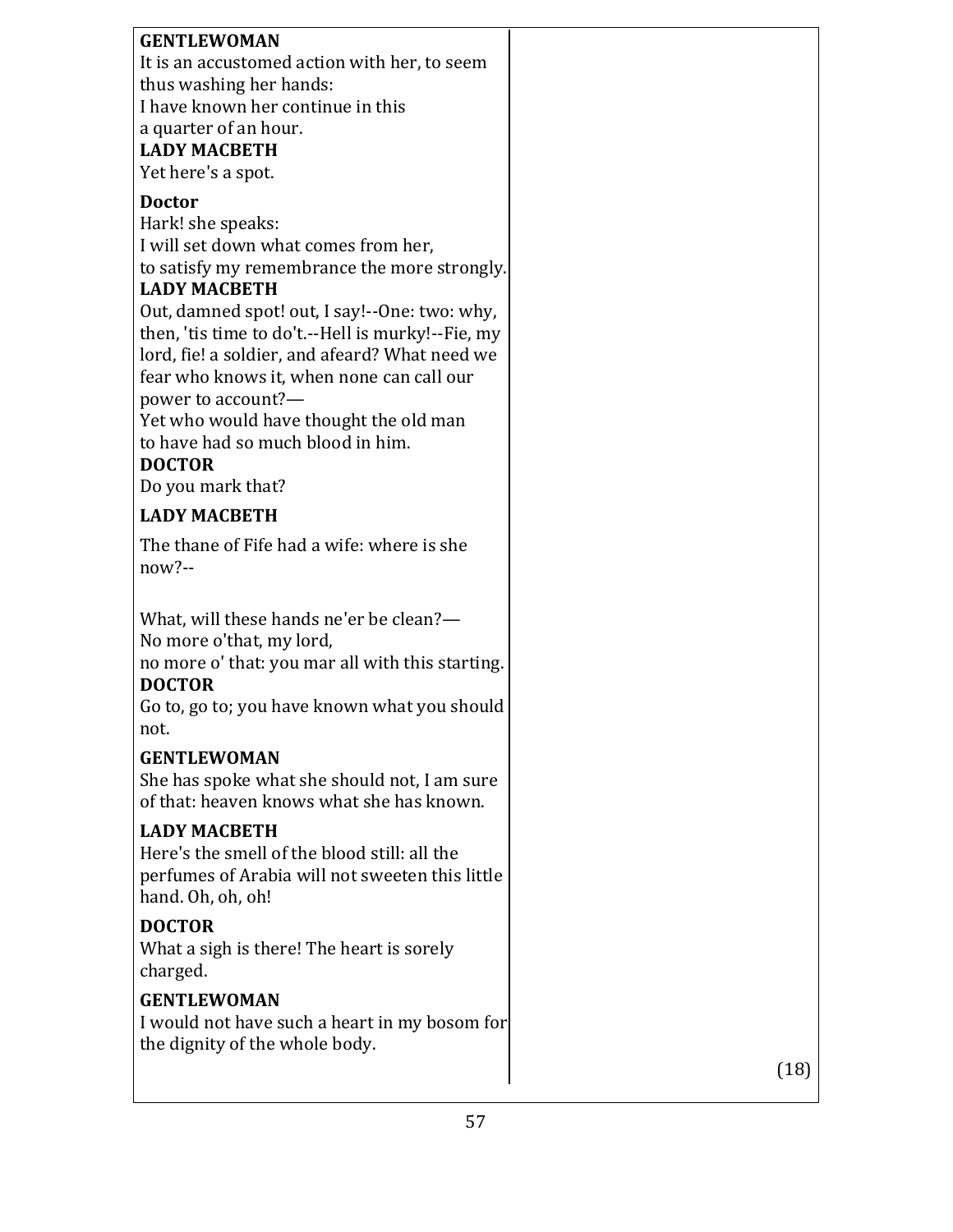#### **DOCTOR**

This disease is beyond my practise:

#### **LADY MACBETH**

Wash your hands, put on your nightgown; look not so pale.— I tell you yet again, Banquo's buried; he cannot come out on's grave. **DOCTOR**

Even so?

#### **LADY MACBETH**

To bed, to bed! there's knocking at the gate: come, come, come, come, give me your hand. What's done cannot be undone.-To bed, to bed, to bed!

*Exit*

**DOCTOR** Will she go now to bed?

#### **GENTLEWOMAN** Directly.

#### **DOCTOR**

Foul whisperings are abroad: unnatural deeds Do breed unnatural troubles: God forgive us all! So, good night: My mind she has mated, and amazed My sight I think, but dare not speak

# **GENTLEWOMAN**

Good night, good doctor.

*Exeunt*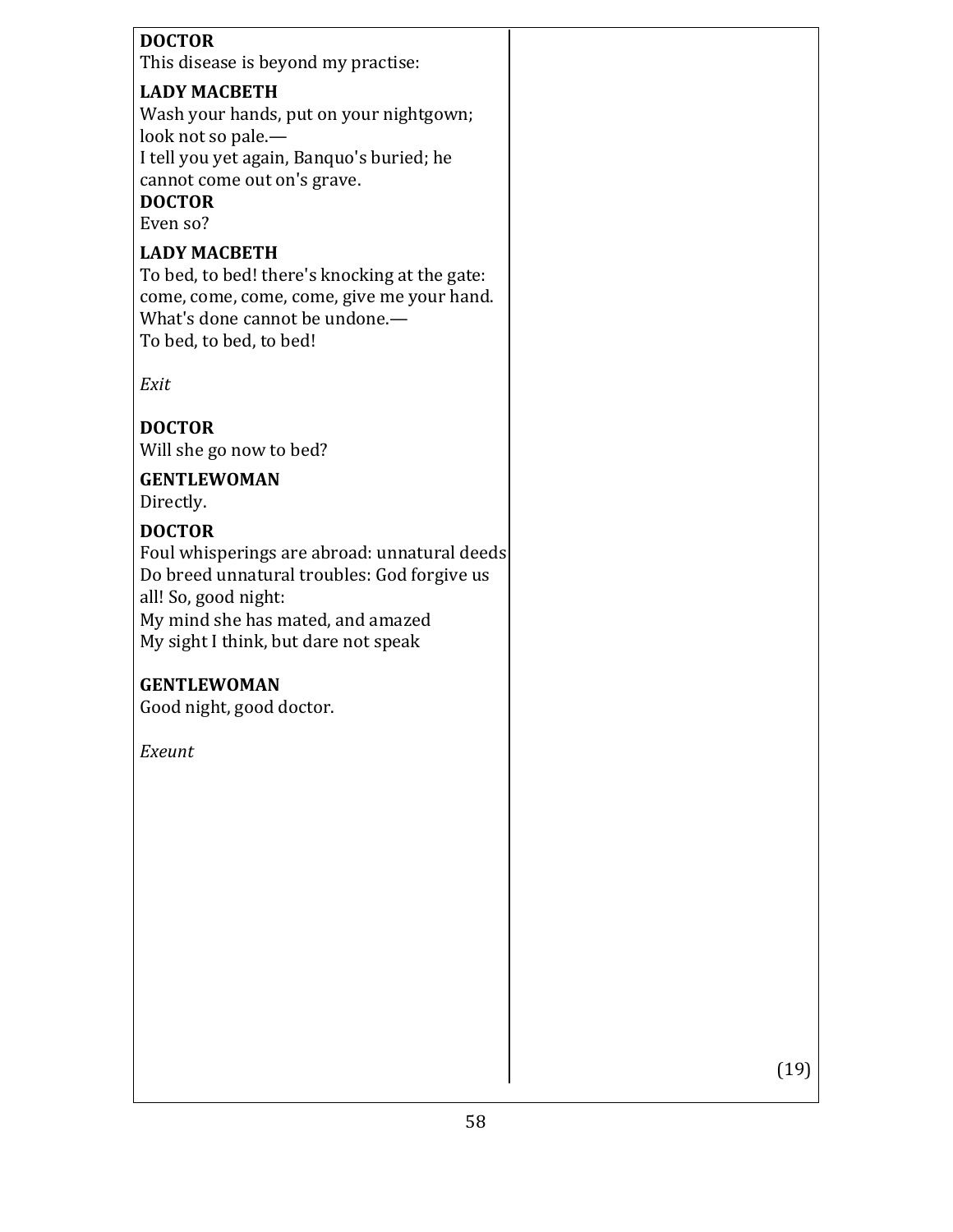# **\*Act Five, Scene 7: Macbeth, Macduff - FIGHT**

# **MACBETH**

Tomorrow, and tomorrow, and tomorrow Creeps in this petty pace from day to day to the last syllable of recorded time And all our vesterdays have lighted fools the way to dusty death. Out, out, brief candle! Life's but a walking shadow, a poor player that struts and frets his hour upon the stage And then is heard no more. It is a tale told by an idiot, full of sound and fury signifying nothing.

# *[Exit, as Macduff Enters]*

# **MACDUFF**

Tyrant, show thy face! If thou be'est slain and with no stroke of mine, My wife and children's ghosts will haunt me still. Let me find him, fortune! And more I beg not.

# *[Exit, as Macbeth Enters]*

# **MACBETH**

Why should I play the Roman fool, and die On mine own sword? whiles I see lives, the gashes do better upon them.

# *[Enter Macduff]*

# **MACDUFF**

Turn, hell-hound, turn!

#### **MACBETH**

Of all men else I have avoided thee: But get thee back; my soul is too much charged with blood of thine already.

# **MACDUFF**

I have no words: My voice is in my sword:  $(20)$